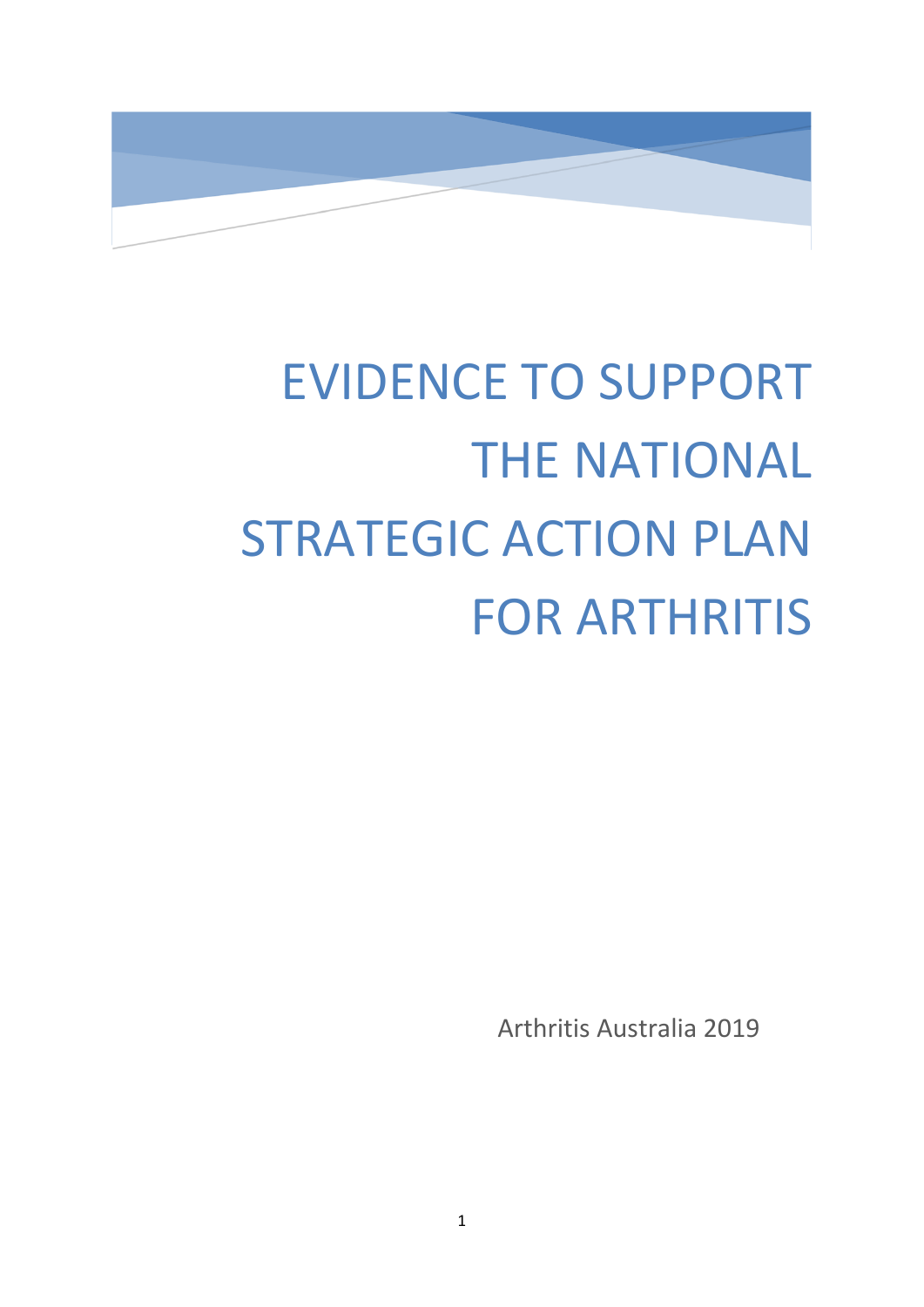## **Contents**

| 1 |     |       |  |  |  |  |
|---|-----|-------|--|--|--|--|
| 2 |     |       |  |  |  |  |
| 3 |     |       |  |  |  |  |
|   |     |       |  |  |  |  |
|   |     | 3.1.1 |  |  |  |  |
|   |     | 3.1.2 |  |  |  |  |
|   |     |       |  |  |  |  |
|   |     | 3.2.1 |  |  |  |  |
|   |     | 3.2.2 |  |  |  |  |
|   |     |       |  |  |  |  |
|   |     | 3.3.1 |  |  |  |  |
|   |     | 3.3.2 |  |  |  |  |
|   |     |       |  |  |  |  |
|   |     | 3.4.1 |  |  |  |  |
|   |     | 3.4.2 |  |  |  |  |
| 4 |     |       |  |  |  |  |
|   |     |       |  |  |  |  |
|   | 4.2 |       |  |  |  |  |
|   | 4.3 |       |  |  |  |  |
|   | 4.4 |       |  |  |  |  |
|   | 4.5 |       |  |  |  |  |
| 5 |     |       |  |  |  |  |
|   | 5.1 |       |  |  |  |  |
|   | 5.2 |       |  |  |  |  |
|   | 5.3 |       |  |  |  |  |
| 6 |     |       |  |  |  |  |
|   | 6.1 |       |  |  |  |  |
|   | 6.2 |       |  |  |  |  |
|   |     | 6.2.1 |  |  |  |  |
|   |     | 6.2.2 |  |  |  |  |
|   |     | 6.2.3 |  |  |  |  |
|   |     | 6.2.4 |  |  |  |  |
|   | 6.3 |       |  |  |  |  |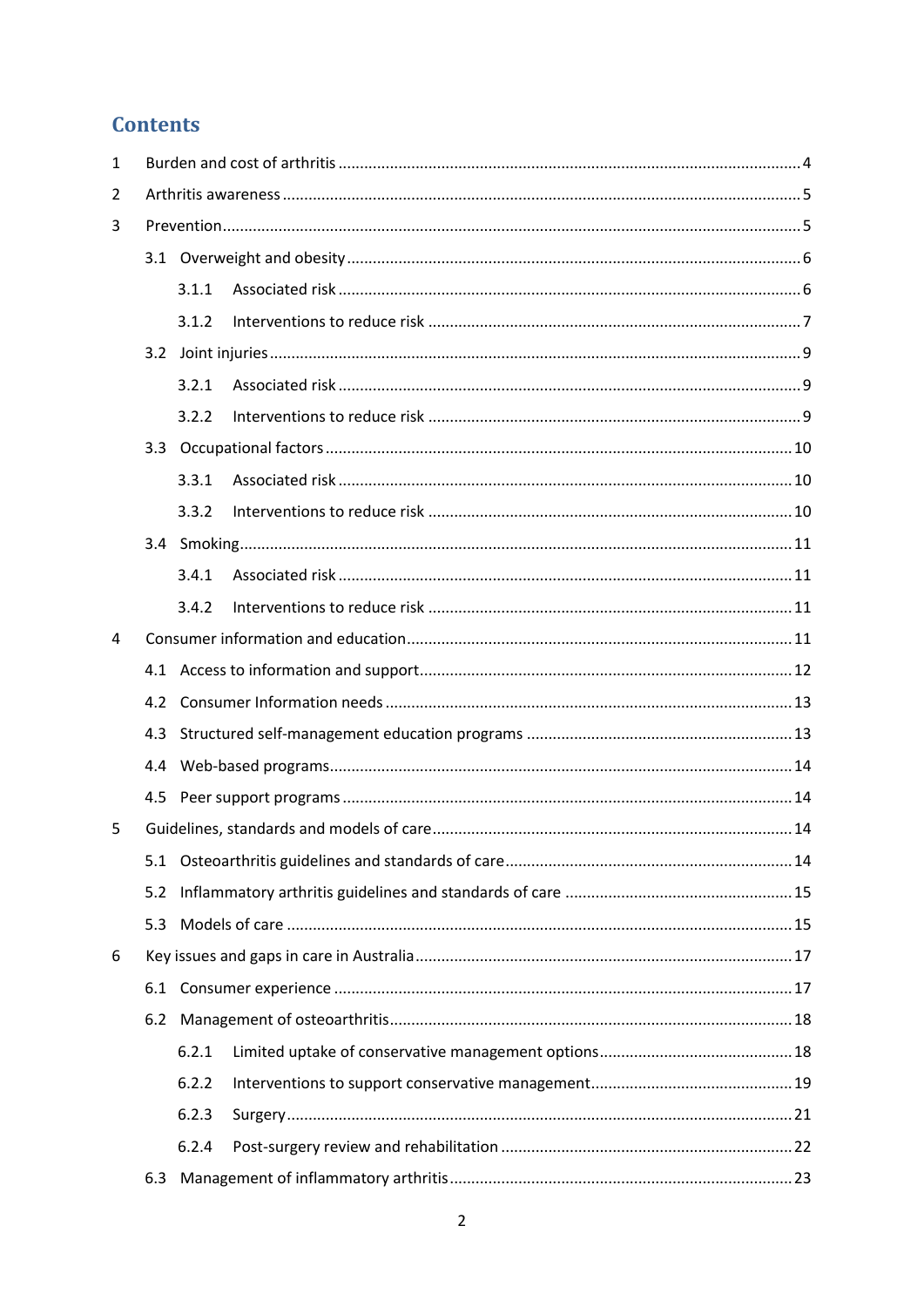|   |     | 6.3.1 |  |  |  |  |  |  |
|---|-----|-------|--|--|--|--|--|--|
|   |     | 6.3.2 |  |  |  |  |  |  |
|   |     | 6.3.3 |  |  |  |  |  |  |
|   |     | 6.3.4 |  |  |  |  |  |  |
|   |     | 6.3.5 |  |  |  |  |  |  |
|   | 6.4 |       |  |  |  |  |  |  |
|   | 6.5 |       |  |  |  |  |  |  |
|   |     | 6.5.1 |  |  |  |  |  |  |
|   |     | 6.5.2 |  |  |  |  |  |  |
|   |     | 6.5.3 |  |  |  |  |  |  |
|   | 6.6 |       |  |  |  |  |  |  |
|   |     | 6.6.1 |  |  |  |  |  |  |
|   |     | 6.6.2 |  |  |  |  |  |  |
|   |     | 6.6.3 |  |  |  |  |  |  |
|   |     | 6.6.4 |  |  |  |  |  |  |
| 7 |     |       |  |  |  |  |  |  |
| 8 |     |       |  |  |  |  |  |  |
| 9 |     |       |  |  |  |  |  |  |
|   |     |       |  |  |  |  |  |  |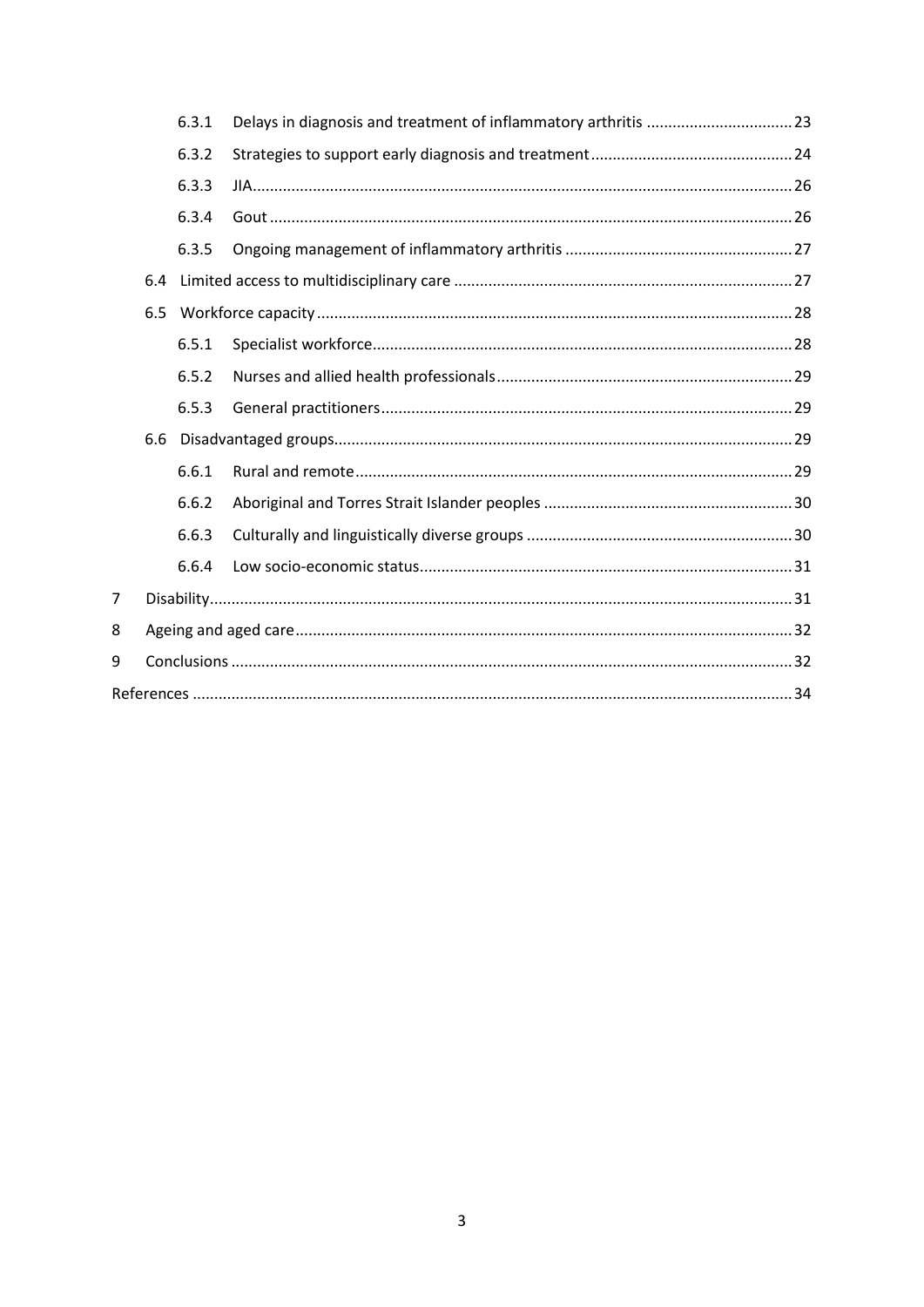# <span id="page-3-0"></span>1 Burden and cost of arthritis

Arthritis is one of the most common, costly and disabling chronic conditions in Australia. Key indicators of the cost and burden of arthritis include:

- Arthritis affects 3.9 million Australians of all ages, including 2 million people of working age and 6000 children [1].
- There are more than 100 different types of arthritis. The most common forms are osteoarthritis, which affects 2 million people, and rheumatoid arthritis, a serious autoimmune condition affecting nearly half a million people [1].
- Inflammatory forms of arthritis, including rheumatoid and juvenile arthritis and related conditions affect 1.7 million Australians [1].
- Arthritis cost the health system \$5.5 billion in 2015 [1].
- Hip and knee replacements for osteoarthritis cost the health system around \$2.3 billion in 2012/13 [2] and this cost is projected to rise to \$5.3 billion by 2030 [3].
- Arthritis and musculoskeletal conditions account for 12% of the total burden of disease and injury in Australia, equivalent to mental health conditions. Arthritis alone accounts for 8% of the total burden of disease. [4]
- Arthritis is the leading cause of chronic pain [5] and the second most common cause of disability in Australia[6].
- Arthritis is one of the most common comorbid conditions. Three out of four people with arthritis have at least one other chronic condition while 52% of people with COPD, 41% of people with diabetes and 41% of people with cardiovascular disease report that they also have arthritis [7].
- Arthritis increases the risk of developing other chronic conditions, and subsequently complicates their management, due to its treatment (e.g. with non-steroidal antiinflammatory drugs or corticosteroids) and impact on mobility and systemic inflammation [8].
- Arthritis is the second leading cause of early retirement due to ill health, costing \$1.1 billion in extra welfare payments and lost taxation revenue and \$7.2 billion in lost GDP in 2015 [9]. Arthritis also accounts for nearly half (40%) of the loss in full-time employment and 42% of the loss in part-time employment due to chronic disease [10].
- One in four people with arthritis experiences mental health issues. People with mental health conditions are also around 50% more likely to have arthritis than the general population [11].
- By 2030, 5.4 million Australians will have arthritis, costing the health system more than \$7.6 billion unless more is done to prevent and improve the management of the condition [1].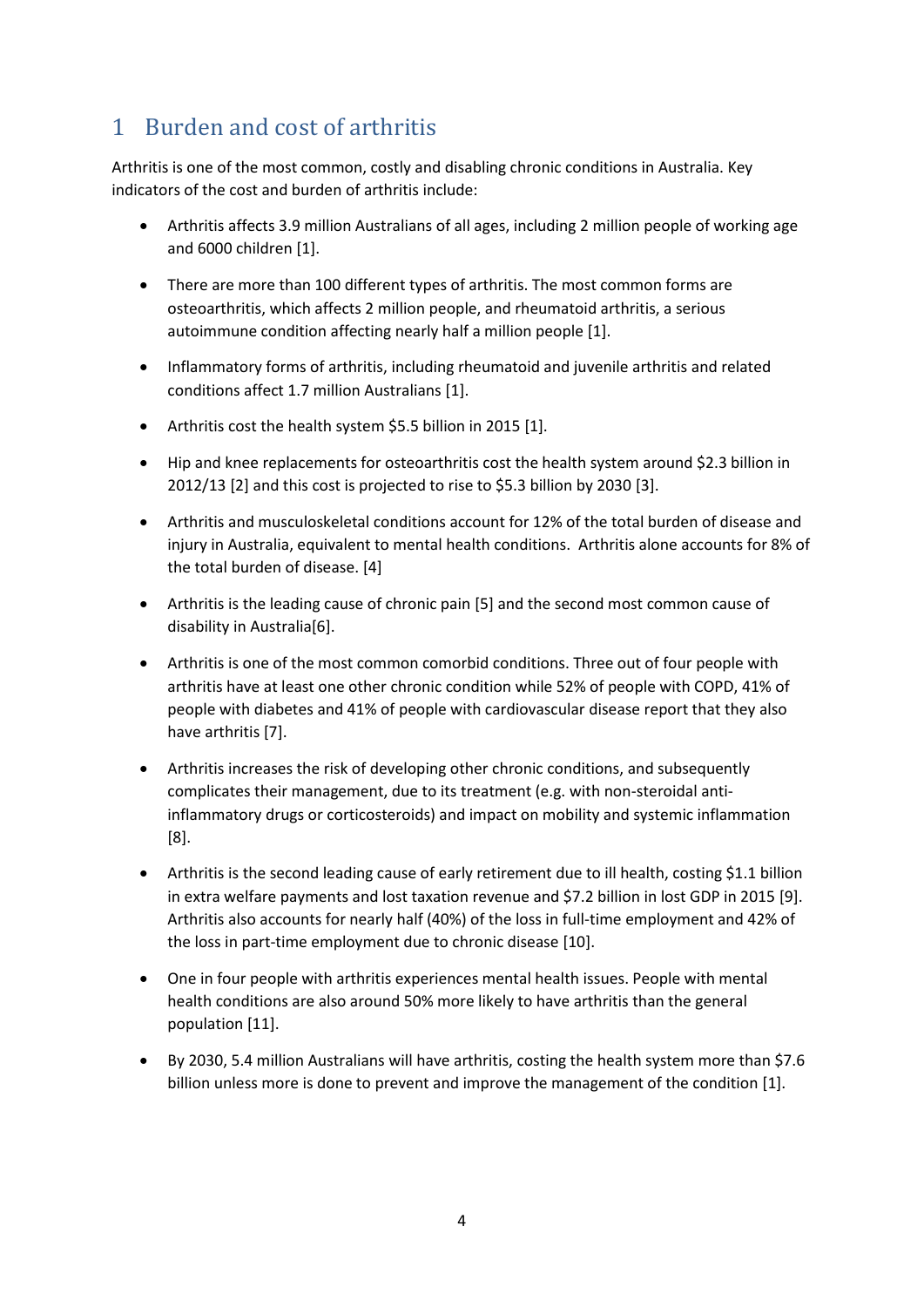# <span id="page-4-0"></span>2 Arthritis awareness

Although arthritis is very common, it is not well understood. Many in the community incorrectly believe that arthritis is an old person's disease, an inevitable part of ageing, for which nothing can be done. These misconceptions create a sense of futility among consumers, carers and health care professionals which can undermine prevention, early diagnosis and effective management of the condition in its many forms [12, 13].

Recent polling for Arthritis Australia indicates that only 10% of adults report that they know a lot about arthritis. Even among people with arthritis, only one in three reports that they know a lot about the condition [14].

Limited public awareness of rheumatoid arthritis, its potential severity and the importance of early treatment, has been identified as a major impediment to seeking early medical attention [15]. Poor symptom recognition among the community and health professionals has also been highlighted as a major contributing factor in diagnostic delays for ankylosing spondylitis, which have been shown to be up to 11 years [16].

People living with arthritis also report that poor public awareness of arthritis is a major issue for them because there is limited understanding of the impact that severe arthritis can have on a person's life, including their ability to socialise, study or work [17]. In addition to limited general community awareness, people with arthritis often report that their health care professionals, even specialists, do not understand the impact that a person's arthritis can have on their daily lives, especially pain and fatigue [18].

Awareness raising campaigns may help to address these issues. There are, however, very few published studies on the benefits and cost effectiveness of arthritis awareness campaigns. New Zealand successfully implemented television public awareness campaigns that were associated with significant increases in referrals to rheumatology services for suspected ankylosing spondylitis [19]. In the US, a rural health communications campaign was implemented to promote awareness about arthritis and the beneficial effects of physical activity [20]. The campaign was implemented through radio, print and distribution of brochures and flyers. However, while 86% of respondents reported having seen or heard the messaging, only 11% recalled the messages [20].

In the United Kingdom, the *S Factor* campaign was run from early 2011 to raise public awareness of the symptoms of rheumatoid arthritis and to encourage people with these symptoms to see their doctor promptly. However, due to resource constraints, no formal evaluation of the campaign was undertaken [21].

In a related area, a mass-media campaign conducted in Victoria, Australia, was effective in favourably changing attitudes and behaviours relating to back pain management among both the general population and general practitioners. The campaign led to a clear decline in number of workers compensation claims for back pain, rates of days compensated, and medical cost of claims for back problems. The impact of the campaign was sustained over time [22, 23].

# <span id="page-4-1"></span>3 Prevention

Like most chronic conditions, arthritis is associated with a number of modifiable and non-modifiable risk factors, including age, gender, genetic predisposition and lifestyle factors.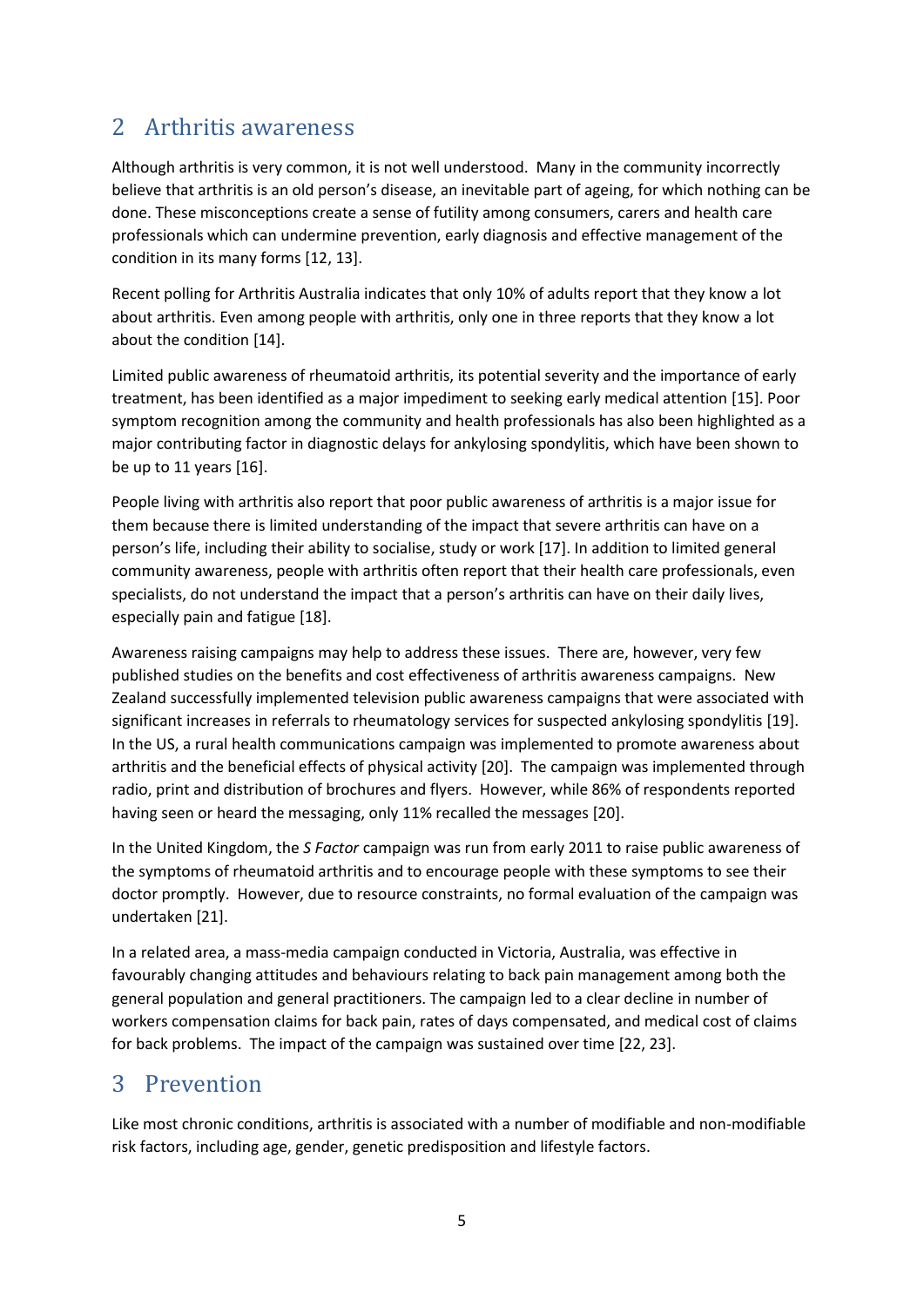It has been estimated that up to 70% of cases of osteoarthritis (OA) of the knee could be prevented by preventing obesity and joint injuries [24]. Less is known about modifiable risk factors for inflammatory and auto-immune forms of arthritis although smoking is a strong risk factor for rheumatoid arthritis and obesity is implicated in psoriatic arthritis (PsA), gout and increasingly, rheumatoid arthritis. There is currently some research into pre-clinical prevention in rheumatoid arthritis, based on biomarkers [25], and vaccination [26].

The risk factors that currently appear to offer the greatest potential for arthritis prevention at the population level are overweight/obesity, joint injuries, occupational factors and smoking.

## <span id="page-5-0"></span>3.1 Overweight and obesity

#### <span id="page-5-1"></span>3.1.1 Associated risk

#### *Osteoarthritis*

Excess weight is the most important modifiable risk factor associated with the development and progression of osteoarthritis, especially of the knee [24, 27, 28-30]. Forty-five percent of the osteoarthritis burden in Australia is attributable to overweight and obesity [31].

Rising numbers of overweight and obese people, increases in obesity at earlier ages, and increases in the number of people who are very obese [32] are expected to lead to higher prevalence, earlier onset and greater severity of osteoarthritis (especially of the knee) in the future [12].

The risk of developing osteoarthritis rises as excess body weight increases, and the earlier in life a person gains excess weight, the greater that person's risk of developing osteoarthritis [33]. Obese people are 2.6 times as likely to develop knee osteoarthritis as people of healthy weight, while obese people are four to seven times as likely, and very obese people are 14 times more likely to develop knee osteoarthritis compared to people of normal weight [27, 33-35]. Each additional unit of weight gain results in a fourfold increase in joint loading [36], and for each five kilograms of weight gain, the risk of developing knee osteoarthritis increases by 36 per cent [37]. Obesity also leads to a modest increase in the risk of developing hip osteoarthritis [28] and, possibly, osteoarthritis of the hand [38].

The impact of excess weight on osteoarthritis risk is likely to be both mechanical (due to increased joint loading) and systemic (a result of metabolic and inflammatory factors) [39, 40].

Obesity control is also an important aspect of secondary prevention for osteoarthritis. In addition to increasing the risk of developing osteoarthritis, obesity adversely affects outcomes for people at every stage of the disease. Persistent obesity aggravates the pain and disability associated with osteoarthritis, accelerates disease progression and raises the likelihood of requiring joint replacement [33]. An Australian study found that greater weight and body mass index at age 18 to 21 years that persisted into middle age was associated with an increased risk of 25 per cent for knee replacement and 11 per cent for hip replacement [41]. In older women, obesity can increase the likelihood of needing knee replacement tenfold [42].

Obesity also leads to poorer outcomes from joint replacement surgery and accelerates implant failure, increasing the need for repeated operations. Nearly half of obese patients undergoing joint replacement surgery have poor outcomes, compared to less than 10 per cent of those of normal weight [33].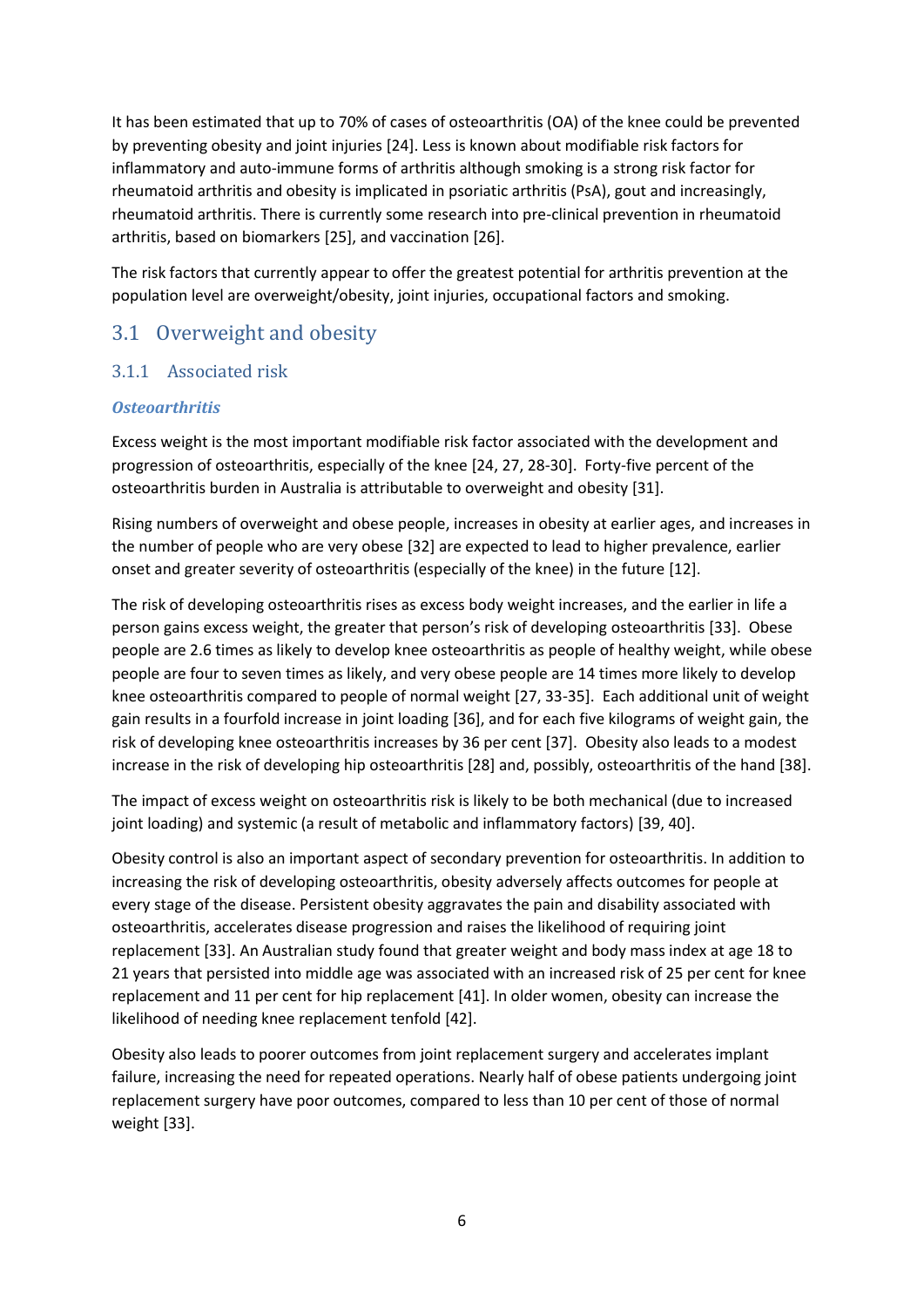#### *Inflammatory arthritis*

Obesity is a risk factor for gout [43, 44] and psoriatic arthritis and possibly other autoimmune musculoskeletal diseases [45-47]. There is also increasing evidence that obesity increases the risk of developing rheumatoid arthritis [48]. Some have suggested obesity or overweight may be a factor in certain types of rheumatoid arthritis, especially in at-risk women, and may play a role in the preclinical stage [49].

In addition to being associated with an increased risk of some forms of inflammatory arthritis, obesity decreases the odds of achieving remission in rheumatoid arthritis and negatively impacts disease activity and patient‐reported outcomes during therapy [50]. Obesity has also been found to hamper the effectiveness of tumour necrosis factor inhibitor (TNFi) therapy in rheumatoid arthritis, spondyloarthritis and psoriatic arthritis [51, 52]. However, some studies suggest that being overweight or obese may actually protect against joint damage in the early stages of rheumatoid arthritis [45].

#### <span id="page-6-0"></span>3.1.2 Interventions to reduce risk

Almost two in three adults and one in four children in Australia are overweight or obese, with obesity rates even higher in some population groups, including people in lower socioeconomic groups, those living outside major cities and indigenous Australians [53].

It has been estimated that preventing obesity at the population level could reduce the prevalence of symptomatic knee osteoarthritis in Australia by 43 per cent, and of knee osteoarthritis requiring joint replacement by 53 per cent [27]. Comparable estimates for obesity and inflammatory forms of arthritis could not be found, with the exception of gout, for which 39% of the burden is attributable to overweight and obesity [31].

Weight loss of just seven per cent in obese individuals without knee osteoarthritis has been shown to improve knee structure [54], while losing five kilograms of excess weight has been estimated to reduce the risk of developing knee osteoarthritis, especially in women, by around 50 per cent [37, 55].

However, prevention of overweight and obesity is complex and no country to date has been successful in reversing the obesity pandemic [56]. The health behaviours which contribute to overweight and obesity are underpinned by a complex range of social, economic, educational and environmental factors. Evidence suggests that strategies targeting individual behaviours relating to diet, energy intake and physical activity without changing the many determinants of these behaviours are unlikely to achieve significant or sustained outcomes. A comprehensive, multisectoral approach to improving physical activity levels and nutrition aimed at reducing overweight and obesity at the population level is required [57-59].

The World Health Organisation suggests supportive environments and an integrated approach involving all sectors of society are central in preventing overweight and obesity. Evidence-based and population-based policies can make the healthy choices, in terms of diet and physical activity, the easiest choices, by making them easily accessible, available and affordable [60]. The Global Action Plan for the Prevention and Control of Noncommunicable Diseases 2013-2020 [61] provides a road map and policy options for addressing certain behavioural risk factors, including physical inactivity and unhealthy diet. Although the Action Plan does not specifically address musculoskeletal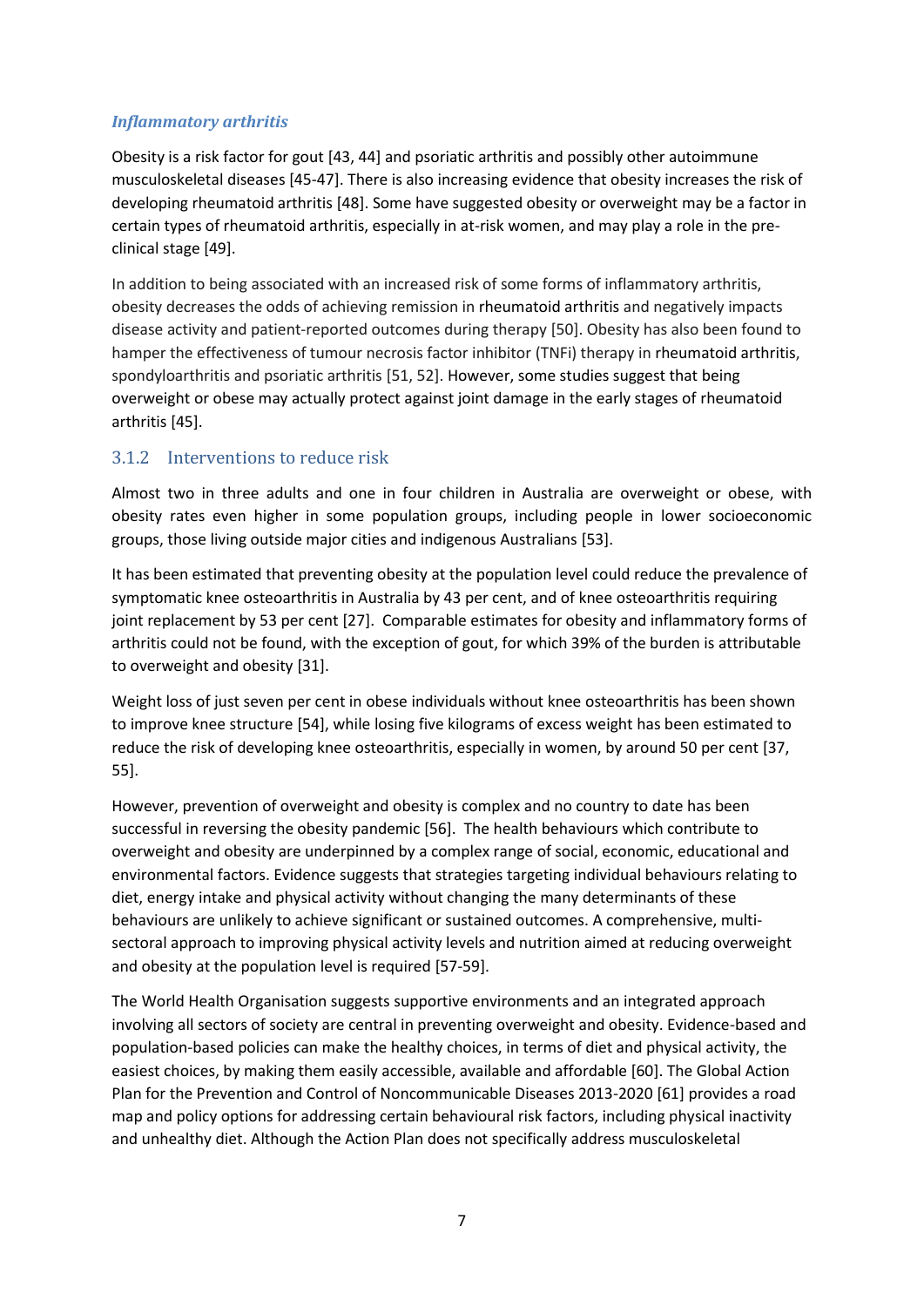conditions, tackling these shared behavioural risk factors is likely to positively influence the population risk of developing arthritis.

Multi-factorial interventions that target diet and physical activity, with behaviour change components, can be successful at an individual level. Policy and regulatory approaches are generally more cost-effective than health promotion or clinical interventions, and are potentially even costsaving [62].

The Australian Obesity Prevention Consensus [63] outlines eight policy actions that could underpin a national obesity prevention plan. These policies are drawn from the many national and international recommendations on obesity prevention:

- 1. Reduce exposure of children aged under 16 years to unhealthy food and drink marketing by implementing restrictions on marketing on free-to-air television.
- 2. Drive reformulation of packaged and processed foods to make them healthier and improve community access to healthy food options.
- 3. Support healthier food choices through better food labelling and rating.
- 4. Develop a national active travel strategy to promote walking, cycling and use of public transport.
- 5. Deliver public education programs to improve attitudes and behaviours around diet, physical activity and sedentary behaviour.
- 6. Reduce consumption of sugary drinks through levies that raise prices of sugar-sweetened soft drinks, energy drinks, fruit drinks and sport drinks.
- 7. Establish obesity prevention as a national priority with ongoing monitoring, evaluation and reporting of key measures.
- 8. Develop national guidelines for diet, physical activity and weight management.

Australia currently lacks a coordinated, strategic obesity prevention strategy [64]. A recent review of community-based initiatives reported programs were usually short-term (less than three years), delivered by health departments and local governments, primarily focussed on individual behaviour change strategies and demonstrated low use of research evidence and existing prevention frameworks [65]. Few initiatives adopt the recommended multi-level strategic approach incorporating policy, built environment, social marketing and/or partnership building [66].

However, in late 2018 the Council of Australian Governments agreed to develop a national obesity strategy. Some action is also underway in certain areas such as food re-formulation, food labelling [67] and encouraging increased participation of children and young people in sports and physical activities [68].

At the individual level, multi-modal approaches to weight loss incorporating diet, physical activity and exercise, and support for behavioural change have been shown to be effective[69].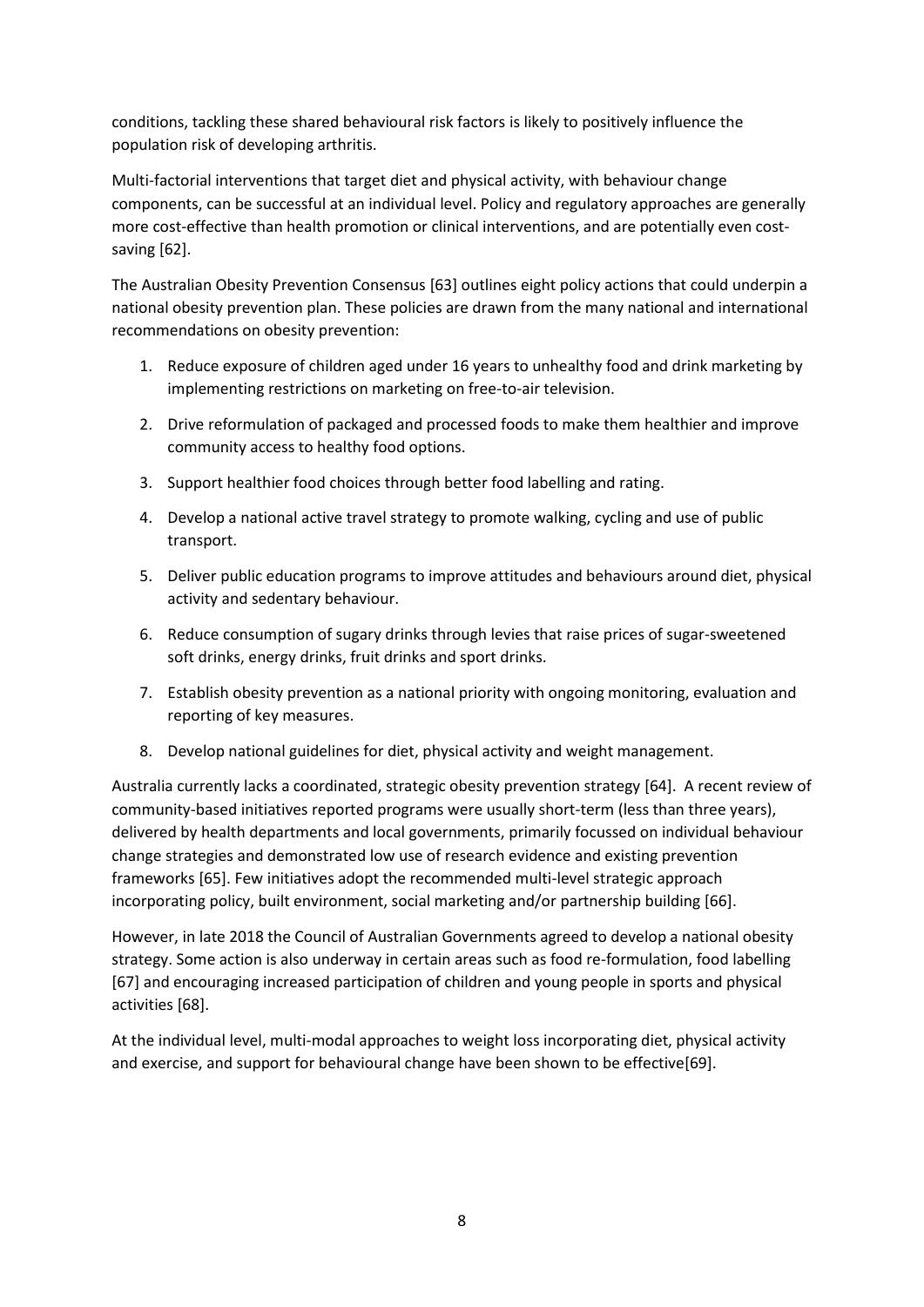## <span id="page-8-0"></span>3.2 Joint injuries

### <span id="page-8-1"></span>3.2.1 Associated risk

Joint injuries are an important risk factor for osteoarthritis and the leading cause of knee osteoarthritis in young adults [70]. A person who suffers a knee injury is four to five times more likely to develop knee osteoarthritis than someone who does not [35, 71]. In particular, ruptures of the anterior cruciate ligament (ACL), a major supporting ligament in the knee, are linked to osteoarthritis changes in 50 to 70 per cent of patients 10 to 15 years following the injury [72], regardless of whether or not an ACL reconstruction is performed [73].

It is estimated that 25 per cent of incident symptomatic knee osteoarthritis in men and 14 per cent in women could be prevented by preventing knee injuries [24].

Australia has the highest reported ACL injury rates in the world. About 72% of ACL reconstructions in Australia are sport-related and most occur in adolescents and young adults, with the result many people develop osteoarthritis at a relatively early age (30 to 50 years old), with associated pain and disability. The sports most frequently involved are Australian rules football, rugby union, rugby league, netball, basketball, soccer, and skiing [73]. Since 2000, the rate of knee reconstruction in Australia has increased by 43% for individuals of all ages and 74% for those aged less than 25 years. At greatest risk are men aged 20 -24 years and women aged 15 – 19 years, although the incidence of ACL reconstruction is increasing most rapidly among five to fourteen year old children [73].

#### <span id="page-8-2"></span>3.2.2 Interventions to reduce risk

There is over 20 years of strong evidence from multiple clinical trials in Australia and overseas confirming that neuromuscular conditioning programs are effective in significantly reducing knee and ankle injuries [24]. These programs have been shown to reduce the risk of ACL injury by up to 60 per cent, of ankle sprains by 50% and of lower limb injuries by 39% [72, 74, 75]. Conditioning programs can protect against both acute and overuse or gradual onset injuries and reduce the severity of injuries that are sustained [75]. In addition to injury prevention, these programs can improve performance by increasing strength, balance, agility and running speed [73].

Neuromuscular training programs typically consist of a structured warm-up, and balance, stretching, strength and agility training. They replace traditional warm-ups, usually take 15- 20 minutes, and are designed to be undertaken 2-3 times per week.

Sports injury prevention programs have been implemented successfully in a number of countries, including Norway (handball), Switzerland (soccer) and New Zealand (rugby), showing sustained reductions in injury rates [76]. A number of international organisations including the International Olympic Committee (IOC) and International Federation of Association Football (FIFA) have supported the implementation of injury prevention programs.

In Australia, the FootyFirst program was developed specifically to reduce common leg injuries in community Australian football. It is based on evidence from a clinical trial showing that community Australian football players undertaking the program had a 50% reduction in knee injuries and a 22% reduction in lower limb injuries [77].

Player compliance, tailoring the exercise program to the specific sport and focusing on coach education have been identified as key factors in the success of injury prevention programs [76, 78].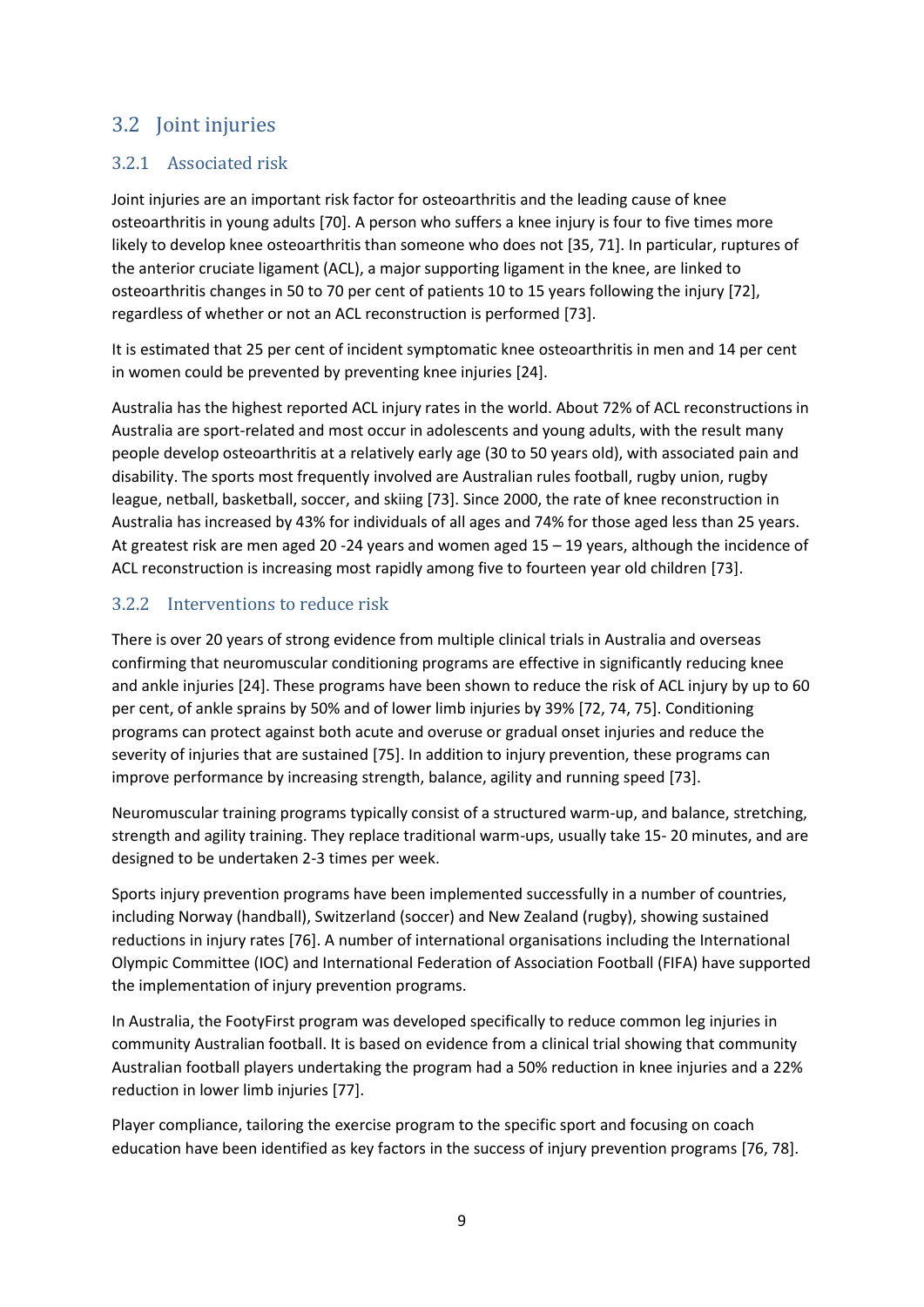Modelling suggests that targeting high risk participants aged 12-25 years as part of a national sports injury prevention program would reduce ACL injuries by 40 per cent, saving the health system over A\$277 million in direct medical costs over the lifetime of the individuals affected [79]. An Australian agility training program would prevent 3,764 lifetime ACL ruptures, 842 lifetime cases of osteoarthritis and 584 total knee replacements per 100 000 individuals. For every 27 high-risk sports participants involved in an injury prevention program, one individual would avoid an ACL injury [75].

## <span id="page-9-0"></span>3.3 Occupational factors

#### <span id="page-9-1"></span>3.3.1 Associated risk

#### *Osteoarthritis*

Occupational activity has long been recognised as a risk factor for osteoarthritis of the hip and knee. Occupations with a heavy physical workload that involves kneeling, squatting, heavy lifting or climbing are at particular risk for developing osteoarthritis of the lower limbs [80, 81]. Such occupational activities have been estimated to increase the risk of knee osteoarthritis by a factor of 1.6 [81]. Occupations associated with the greatest risk include farming, construction work (especially bricklaying and flooring installation), and health care workers [82]. It has been estimated that modifying tasks that typically involve heavy lifting and squatting could prevent 15 to 30 per cent of knee osteoarthritis [83].

#### *Inflammatory arthritis*

One study has reported that long-term occupational noise exposures might be a modifiable risk factor for rheumatoid arthritis, however further research is needed to confirm this association [84]. Inhalation of dust, metals and fumes is a significant trigger for rheumatoid arthritis development, particularly in men [85]. Working in cold environments is associated with an increased risk of anticitrullinated protein antibody (ACPA)-positive and ACPA-negative rheumatoid arthritis, especially for work involving repetitive finger or hand movements [86].

#### <span id="page-9-2"></span>3.3.2 Interventions to reduce risk

Mandated occupational health and safety (OHS) requirements in Australia outline safe work standards and establish obligations for employers to address health and safety hazards in the working environment. These obligations include considering the OHS implications of specific manual tasks and 'body stressing' that may increase employees' risk of developing or aggravating osteoarthritis [87].

Safe Work Australia has a Code of Practice for Hazardous Manual Tasks that provides practical guidance on managing the risk of musculoskeletal disorders, including 'joint and bone injuries or degeneration', arising from hazardous manual tasks[87].

While musculoskeletal disorders are the most common conditions cited in worker's compensation claims, accounting for 43 per cent of injury and disease-related claims in Australia in 2003, less than one per cent of claims are for osteoarthritis [88]. The long latency period for the development of osteoarthritis as well as difficulties in attributing causality almost certainly contribute to the underrepresentation of the condition in worker's compensation claims.

Safe Work NSW is implementing a Musculoskeletal Disorder Strategy (2017-2022) to reduce serious work-related musculoskeletal injuries and illnesses by 30% by 2022 [89].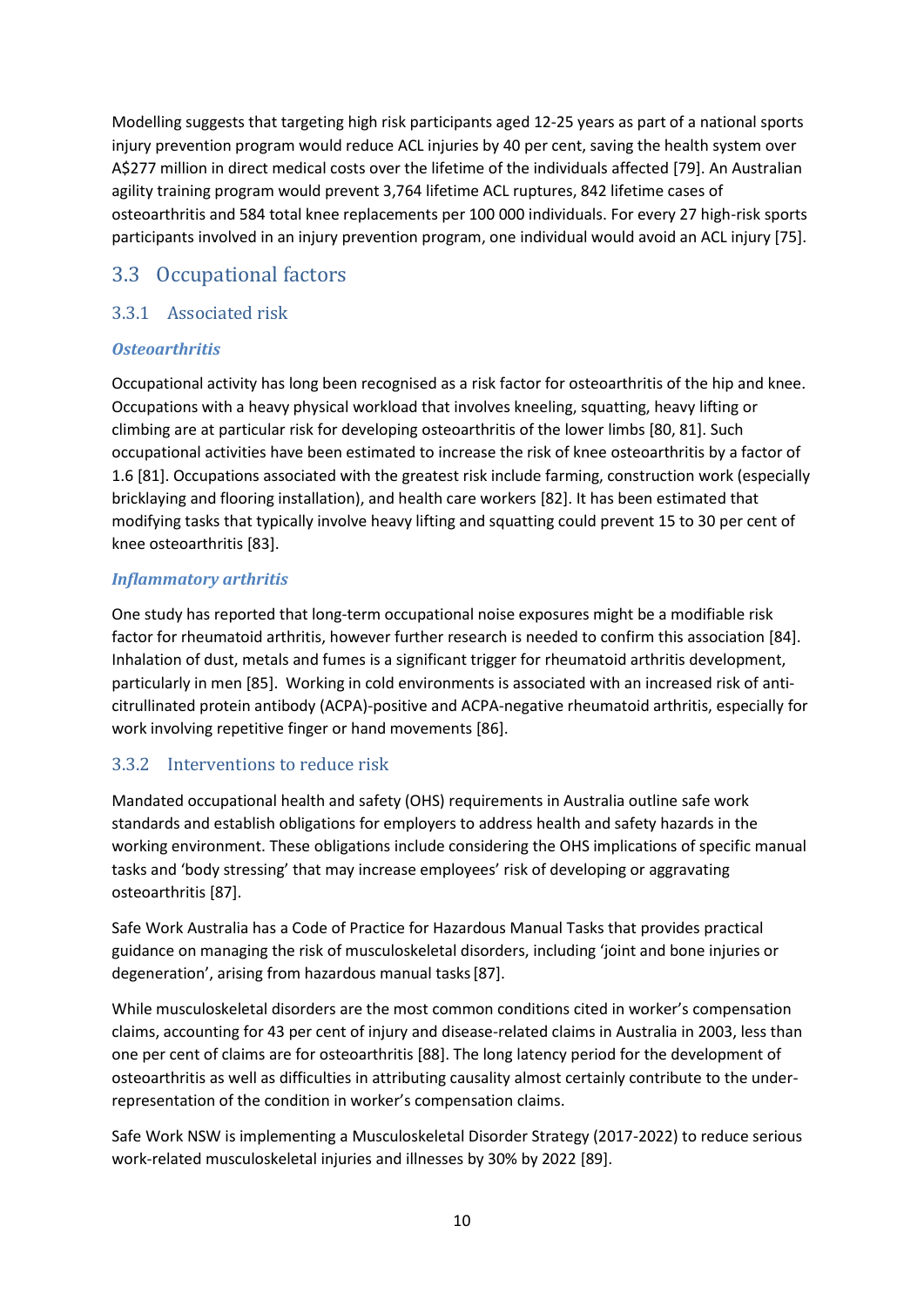## <span id="page-10-0"></span>3.4 Smoking

#### <span id="page-10-1"></span>3.4.1 Associated risk

Smoking is the main modifiable risk factor for developing rheumatoid arthritis [90, 91]. Exposure to smoking is estimated to account for approximately 20 to 30% of environmental risk for rheumatoid arthritis. Smoking appears to interact with genetic and environmental factors to increase susceptibility to rheumatoid arthritis [92]. The risk increases with the intensity of smoking, with a 26% increased risk among those who smoked 1 to 10 pack-years compared to non-smokers. The risk doubled among those with more than 20 pack-years [93].

Smoking is most strongly associated with ACPA-positive rheumatoid arthritis, particularly in individuals with a background genetic risk [49]. It has been suggested that there may be a biological interaction between smoking and genetic factors that drives the development of rheumatoid arthritis or rheumatoid arthritis-related autoimmunity [49]. Smoking cessation also appears to reduce the risk of developing rheumatoid arthritis over time [94, 95]. In addition, smoking is associated with greater disease severity and poorer clinical response to some therapies for rheumatoid arthritis [96, 97].

There does not appear to be any association between smoking and the development or severity of osteoarthritis [98].

#### <span id="page-10-2"></span>3.4.2 Interventions to reduce risk

Smoking rates in Australia have dropped by nearly 10 percent over the past two decades, producing one of the lowest smoking prevalence rates in the world [99]. Daily smoking rates have halved from 24% in 1991 to 12% in 2016. Smoking rates are higher in some population groups including indigenous Australians (42%), people in rural and regional areas and in low socio-economic areas (18%), and people aged 40 years and over (16.9%) [53].

At an individual level, pharmacotherapy-based interventions such as nicotine replacement therapy can improve smoking quit rates by 50–70% [100] and a combination of behavioural and pharmacotherapy interventions can increase smoking cessation success even further [101].

In Australia, population awareness of the increased risk of rheumatoid arthritis due to smoking is low with a recent survey showing only 27% of respondents were aware of this association, the lowest awareness of any of the 23 conditions covered by the survey [102].

# <span id="page-10-3"></span>4 Consumer information and education

The primary goal of consumer information and education is to enable people with arthritis to manage their illness, adjust to their condition and maintain quality of life [103] .

Education and self-management approaches are recommended in clinical guidelines for both osteoarthritis [104, 105] and inflammatory arthritis [103] .

Information, education and self-management support can be provided within healthcare consultations, online or via telephone-based resources, using a structured, community-based program approach, or through community organisations.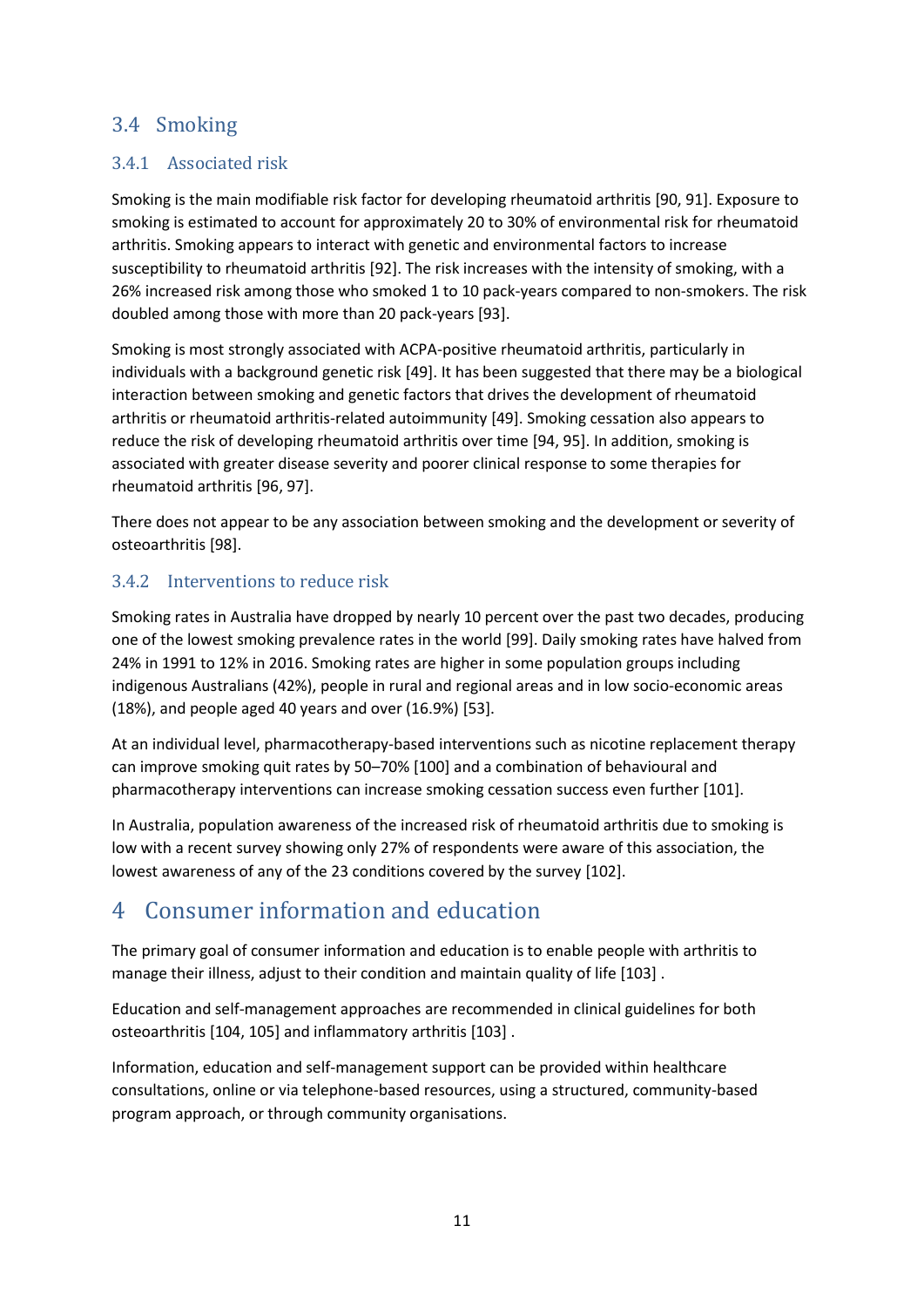## <span id="page-11-0"></span>4.1 Access to information and support

Evidence suggests that people with arthritis in Australia have limited access to information and support to help them to manage their condition. A 2011 survey found that two thirds of people with arthritis in Australia were faring badly with their condition; those who were faring badly were two to three times more likely to report poor access to information and support for their arthritis from health care professionals [17]. A more recent survey found that only around half of people receiving care for their arthritis were satisfied with the information and support they received at diagnosis and for the ongoing management of their condition. Only 30% were satisfied with the support they received for their emotional and mental wellbeing [106].

Nurses, allied health professionals and Aboriginal health workers have been identified as playing an important role in providing patient education and supporting chronic disease self-management within the health system in Australia. However, in a 2012 survey only 29% of nurses in general practice reported that they regularly undertake arthritis education, assessment and management tasks, compared to 59% for diabetes and 76% for cardiovascular disease[107]. Providing information, education and training programs for health professionals has been identified as an important strategy to build knowledge and confidence in the delivery of patient education for people with arthritis [103].

In Australia, access to specialist nurses for education, care and support for people with severe and inflammatory forms of arthritis is limited. Internationally, models of care involving rheumatology nurses are considered best practice and have been found to improve patient outcomes and reduce costs in both primary and specialist care [108, 109]. However, there are only 39 full-time-equivalent rheumatology nurses in Australia, or 1 for every 45,000 people with inflammatory arthritis. In a recent survey of 476 people with arthritis in Australia, few people had seen a rheumatology nurse as part of their care, but those who had reported much higher satisfaction across all aspects of their care than those who had not. In particular around twice as many people who had seen a rheumatology nurse as part of their care compared to those who had not, reported that they were satisfied or very satisfied with:

- the support they received for their emotional and mental wellbeing
- the coordination of their care
- the information and support they received for the ongoing management of their condition
- their ability to quickly access specialist advice or treatment when they needed it [106].

Implementing strategies to expand the rheumatology nurse workforce in Australia has been recommended to help support improved care and better outcomes for Australians living with severe and inflammatory forms of arthritis [106].

Arthritis organisations deliver a range of information and support services to people with arthritis, including information resources, self-management education programs and support groups. GPs however, rarely refer people to these organisations [110] and only one in three people with arthritis discusses self-management with their GP or specialist [111]. Strategies to promote awareness of, and increase referrals to, the information and supports available through arthritis organisations would assist in increasing consumer access to appropriate, evidence-based information and support.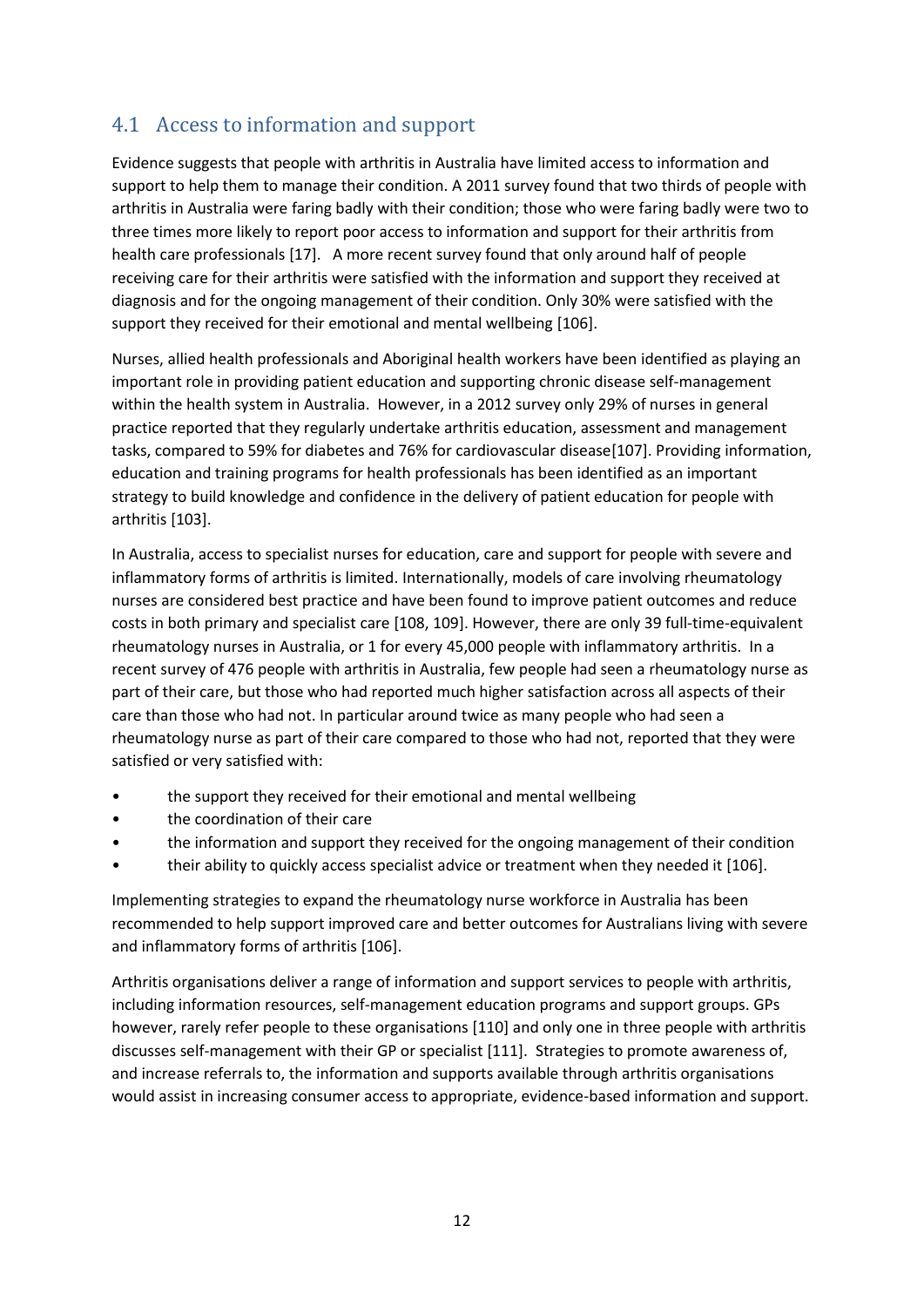## <span id="page-12-0"></span>4.2 Consumer Information needs

People with osteoarthritis report wanting more information about their condition and its prognosis, and about pharmacological and non-pharmacological options for managing their symptoms [112].

A focus group with consumers with inflammatory forms of arthritis was held to identify unmet needs as part of the consultations for the development of the *National Strategic Action Plan for Arthritis*. Participants especially highlighted the need for greater education, support and guidance to be provided at diagnosis and in the early stages of learning to manage and cope with their condition.

A major unmet need for women with autoimmune rheumatic conditions is for information and support to help them during pregnancy planning, pregnancy and early parenting [113, 114].

For children with juvenile idiopathic arthritis (JIA), parents and carers play a pivotal role in selfmanagement activities, highlighting the need for family-based self-management education and support. As children mature and develop into adolescence and adulthood, they need to develop the skills and knowledge required to self-manage their condition successfully. This requires access to age and developmentally appropriate information resources and support strategies as part of a managed transition to adult services. The particular needs of adolescents for information and selfmanagement support have been highlighted in the literature as a major area of unmet need [115, 116].

## <span id="page-12-1"></span>4.3 Structured self-management education programs

Structured self-management and disease education programs are designed to assist people with arthritis to manage their condition. These programs commonly provide disease information and teach practical strategies for controlling pain and minimising the impact of arthritis on everyday life.

Although the evidence base has limitations, self-management interventions in arthritis have been associated with small improvements with respect to pain and disability [117]. A Cochrane review concluded that self-management education programs resulted in small or no benefits for people with osteoarthritis [118]. Other reviews have reported positive results from patient education programs for osteoarthritis. A review by Brosseau et al (2011) found that patient educational programs reduced pain in the short term and increased short-term and longer-term compliance to exercise, and there are preliminary data on the outcomes and acceptability of internet-based educational programs for people with osteoarthritis [119, 120].

One Australian study of participants in arthritis self-management courses showed small but sustained improvements in reported levels of pain, fatigue and distress as well as self-efficacy and health-related behaviours [121].

The Osteoarthritis of the Knee (OAK) program, delivered by health professionals, is a structured selfmanagement education program that has some similarities to the Stanford Chronic Disease model, but is specifically designed for people with osteoarthritis of the knee. A randomised controlled trial of the OAK program recorded statistically significant improvements for participants, compared to a control group, with regard to pain, quality of life and function at eight weeks and six months from baseline [122]. This program is currently run by Arthritis and Osteoporosis Western Australia.

A number of arthritis organisations in Australia run the Take Charge of Pain self-management education program for people with musculoskeletal pain, which is delivered by health professionals. The program was developed by Arthritis South Australia and utilises aspects of the Stanford model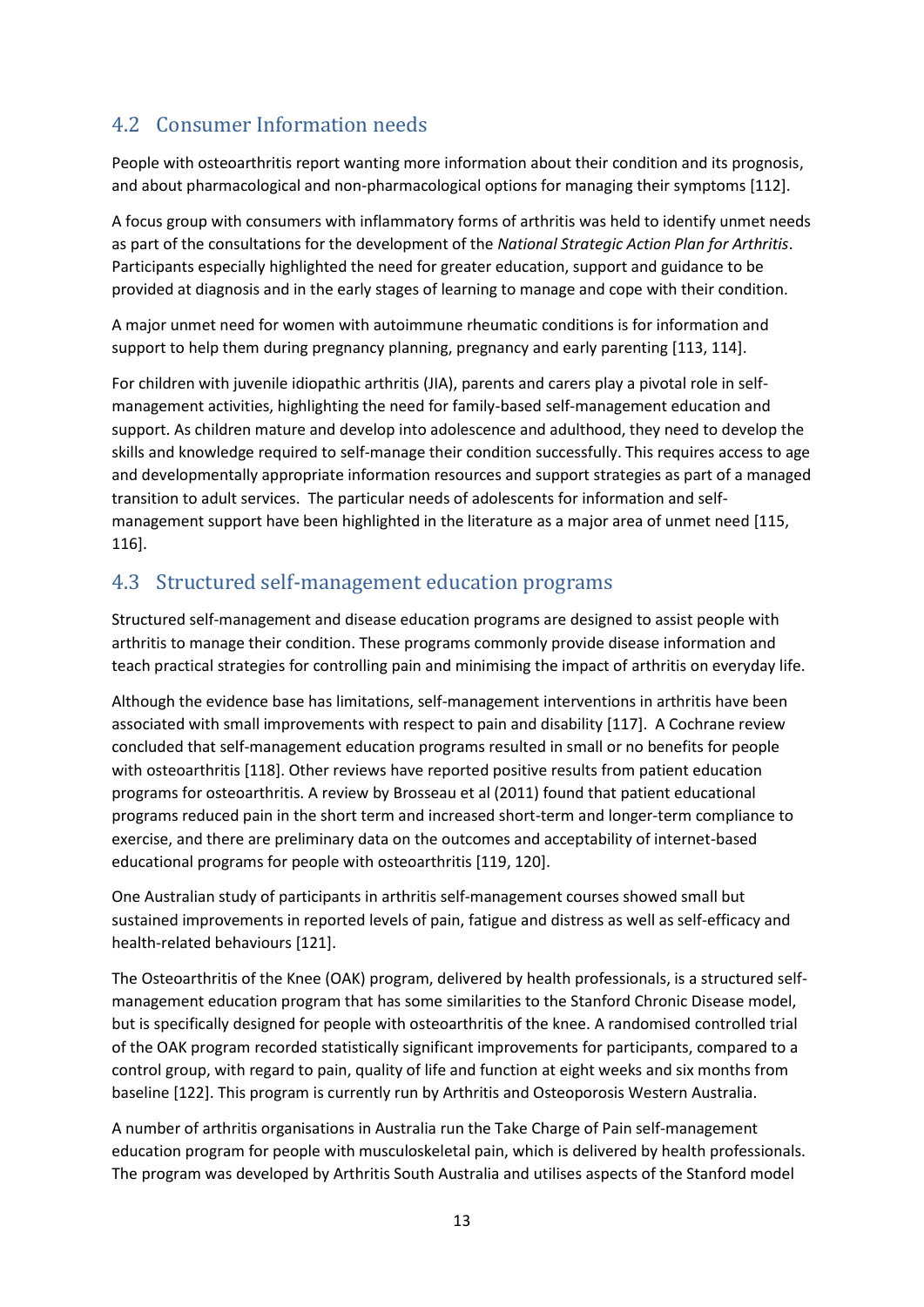of chronic disease self-management and motivational interviewing as well as principles of adult learning to create an effective learning environment. An evaluation of the program recorded small but significant improvements in self-reported pain, health distress and self-efficacy [123].

## <span id="page-13-0"></span>4.4 Web-based programs

Increasing evidence indicates web-based applications to support self-management can help to increase self-efficacy and improve health behaviours in people with arthritis [124].

An evaluation of the web-based osteoarthritis self-management resource, My Joint Pain, found that users of the resource achieved benefits in health-directed activity, positive and active engagement in life, self-monitoring and insights, skill and technique acquisition, and social integration. Improvements in self-management, lifestyle, physical activity, and weight reduction were also observed [125].

## <span id="page-13-1"></span>4.5 Peer support programs

There is good evidence that peer support programs help people manage chronic disease and cope with stress or emotional challenges, and reduce unnecessary medical care. Peer support has four key functions: assisting people in the daily management of their condition; provision of social and emotional support; linkage to clinical and community resources; and ongoing support over the course of a person's chronic disease experience. Peer support is generally cost-effective and often cost-saving [126].

# <span id="page-13-2"></span>5 Guidelines, standards and models of care

## <span id="page-13-3"></span>5.1 Osteoarthritis guidelines and standards of care

A range of evidence-based national and international guidelines and standards of care have been developed to support the timely and effective management of osteoarthritis, and particularly, hip and knee osteoarthritis. These guidelines consistently emphasise that core management of osteoarthritis should comprise a combination of non-pharmacological and pharmacological interventions, with referral for consideration of surgery only if symptoms are no longer responsive to conservative management [104, 105, 127-132]. The core recommendations for osteoarthritis management across these guidelines can be broadly summarised as:

- Diagnosis should be based on clinical assessment alone.
- An individualised self-management plan should be developed based on a comprehensive assessment of symptoms, other health conditions and a psychosocial evaluation.
- Conservative (non-surgical) management involving weight loss, exercise, disease-relevant patient education and self-management support are first-line treatment strategies and are also recommended at all stages of the disease.
- If required, pharmacological therapies should be added to the core treatments.
- Patients should be included in shared decision-making for the development of a personalized pain management program involving treatment options such as exercise, orthotics, psychological and social interventions, sleep interventions, weight management and pharmacological treatments [129].
- Referral for consideration of surgery should be made only when conservative management no longer provides adequate pain relief or maintenance of function.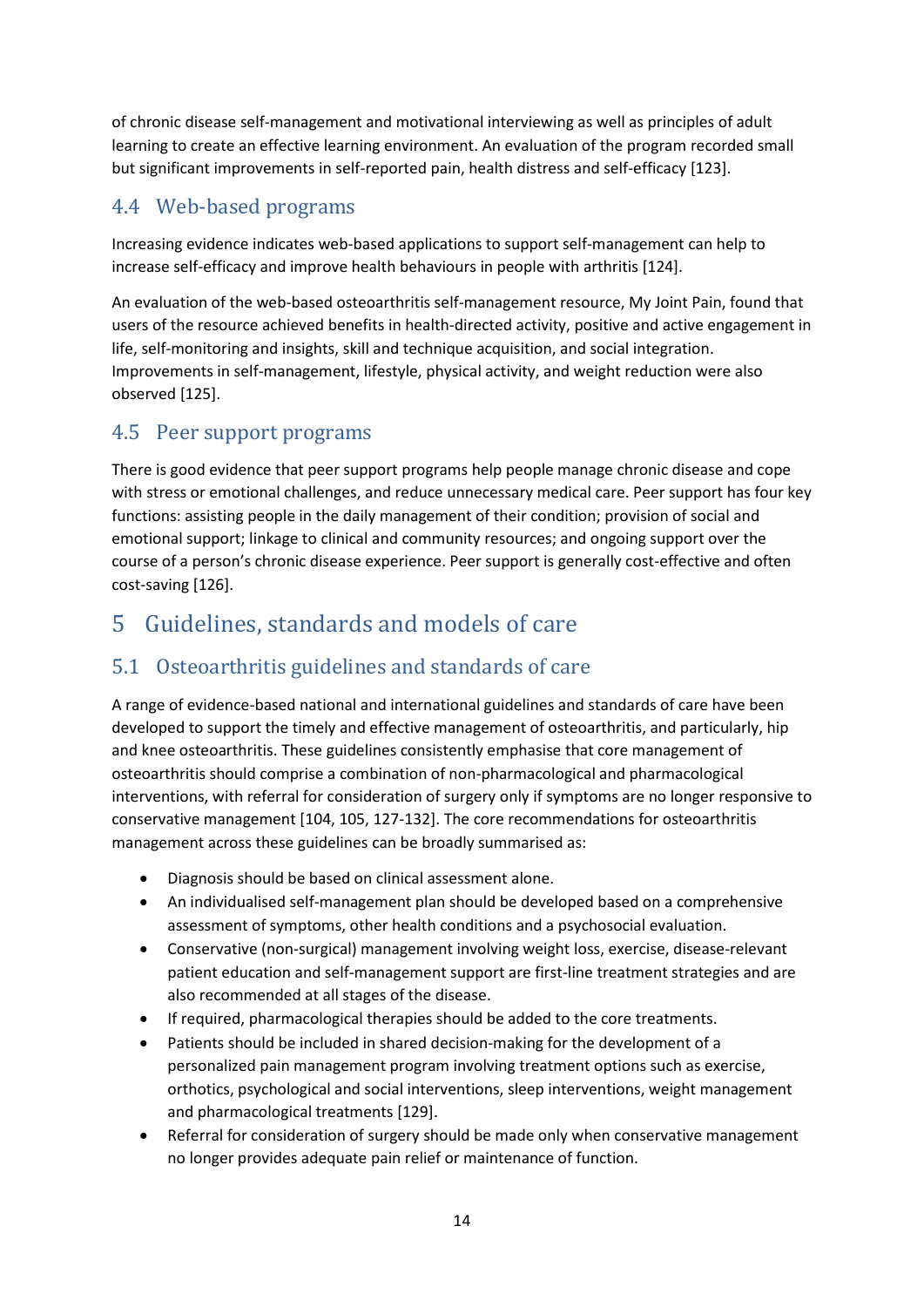## <span id="page-14-0"></span>5.2 Inflammatory arthritis guidelines and standards of care

There are a number of national and international clinical guidelines and standards of care for the management of inflammatory forms of arthritis, including rheumatoid arthritis, juvenile idiopathic arthritis, psoriatic arthritis, ankylosing spondylitis and gout [103, 129, 133-140].

The main goals of management are to control disease activity, prevent or slow the rate of joint damage, alleviate pain, maintain function for employment and daily activities, monitor and address complications and comorbidities of the condition and its treatment, and maximise quality of life.

A number of the guidelines also highlight the need to address a person's changing requirements over time and to enhance their self-management skills as their disease progresses and as they reach major life milestones, including pregnancy and parenthood. More intensive multidisciplinary care and support is usually required as the disease progresses [103].

Most guidelines support shared care between primary and secondary care practitioners, with ongoing management provided in primary care and regular reviews by the treating rheumatologist and multidisciplinary team.

The following are the key common themes across conditions outlined in the various guidelines for inflammatory arthritis:

- The importance of early diagnosis and referral to specialist care for prompt initiation of therapy, ideally within six weeks of symptom onset. Patients with inflammatory arthritis who are under the care of a rheumatologist receive an earlier diagnosis, commence treatment earlier and have better long-term outcomes [133].
- A treatment approach that aims for clinical remission or low disease activity based on systematic measurement of treatment outcomes.
- The provision of age and culturally appropriate information, education and support for selfmanagement throughout the course of the disease, tailored to patient needs
- Access to an appropriately skilled multidisciplinary team for the development and implementation of an individualised care plan to manage the ongoing physical, psychosocial and occupational impacts of the condition. The plan should include pain management interventions, exercise, joint protection and psychological support.
- Equitable access to appropriate non-pharmacological and pharmacological treatments, depending on the condition.
- Access to care coordination and psychosocial support.
- Effective ongoing management including monitoring for drug compliance, toxicity, safety and side effects, and managing complications and comorbidities.

## <span id="page-14-1"></span>5.3 Models of care

Models of care are evidence- and consultation-based frameworks that describe what and how health services and other resources should be delivered to people with specific health conditions. Models of care aim to guide the provision of 'the *right care*, delivered at the *right time*, by the *right team* in the *right place*, with the *right resources*.' They provide an effective way to embed evidence into health policy and practice and achieve system efficiencies [141].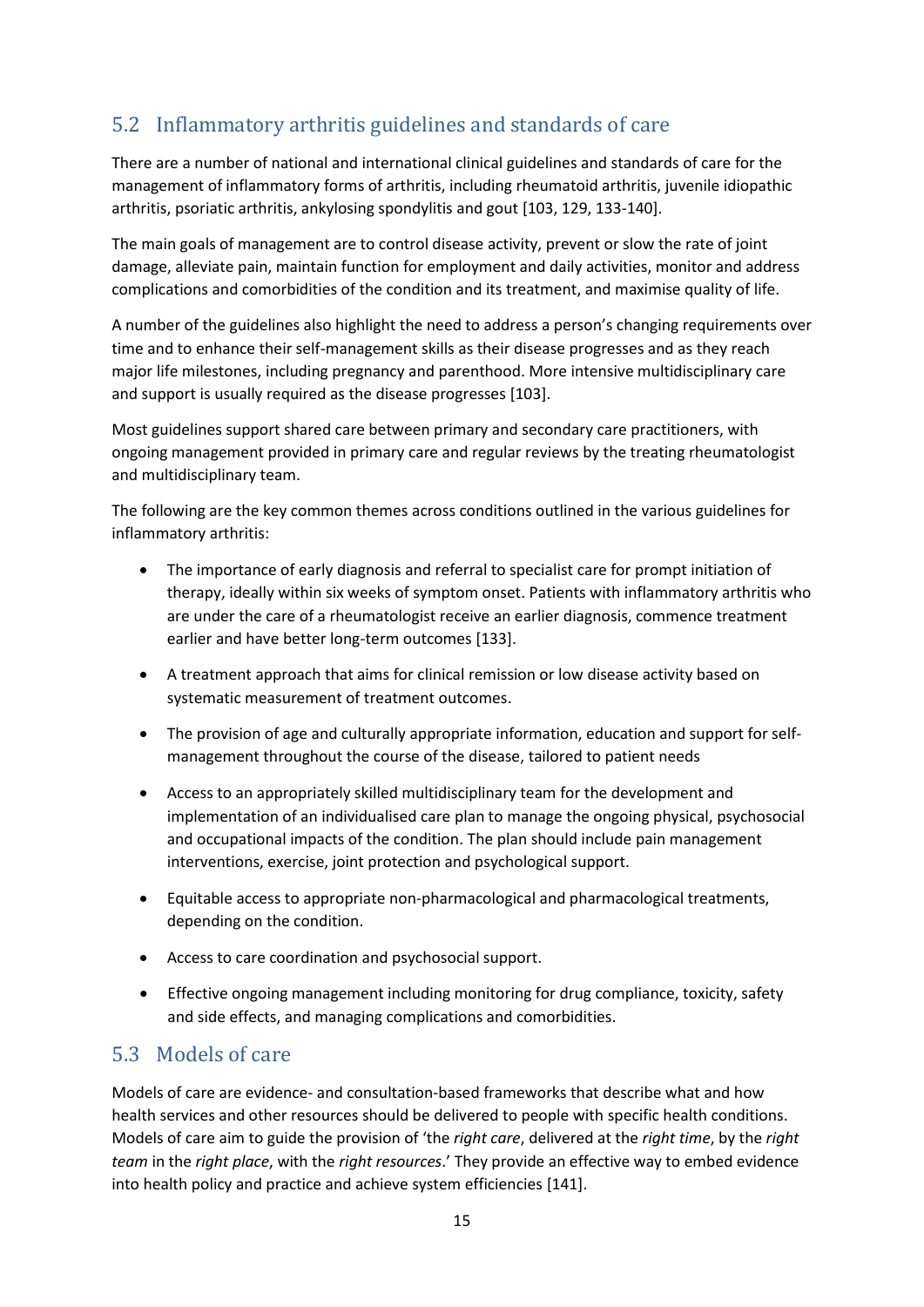A 2018 systematic review assessed the outcomes of implementing models of integrated care across a wide range of conditions and interventions. The review found a number of positive outcomes with evidence strongest for perceived increased patient satisfaction and improved quality of care and access to care. UK-only evidence also showed reduced outpatient appointments and waiting times, but evidence of other impacts such as levels of activity and costs was unclear [142].

A number of arthritis-related models of care already exist in some jurisdictions in Australia and are at various stages of implementation. These models have been developed by state-based musculoskeletal clinical networks, which have been identified as an important enabler for the development and implementation of models of care [143]. These models include:

- NSW ACI Osteoarthritis Chronic Care Program (OACCP) Model of Care
- NSW ACI Local Musculoskeletal Service (LMS)
- Osteoarthritis of the Hip and Knee Service (Victoria)
- Victorian Model of Care for Osteoarthritis of the Knee and Hip
- WA Inflammatory Arthritis Model of Care
- WA Service Model for Community-Based Musculoskeletal Health
- WA Elective Joint Replacement Service Model of Care
- Model of Care for NSW Paediatric Rheumatology Network
- Orthopaedic Physiotherapy Screening Clinic and Multidisciplinary Service (Queensland)
- Comprehensive Osteoarthritis Pathway and Musculoskeletal Triage and Assessment Service (Tasmania).

Where evaluations or reviews are available, these models of care have been shown to achieve system efficiency gains; to improve the quality of health care delivered; and to improve community access to appropriate, timely care [144-146].

The New South Wales Osteoarthritis Chronic Care Program (OACCP) provides multidisciplinary assessment and non-surgical management for people on the waiting list for joint replacement surgery. Evaluation of the model found that it improved clinical outcomes, facilitated earlier access to surgery, where necessary and reduced demand for surgery. As a result of the program, 11% of participants waiting for knee replacements and 4% awaiting hip replacements deciding they no longer required surgery [144]. The OACCP has been selected for state-wide roll-out as part of the NSW Leading Better Value Care Program (LBVC) starting in 2017/18.

A cost-effectiveness evaluation of the Orthopaedic Physiotherapy Screening Clinic and Multidisciplinary Service in Queensland concluded that this model was likely to be highly costeffective. Compared with usual orthopaedic care the model cost an additional \$1,691 per quality adjusted life year gained [147].

A 2015 implementation report for the Western Australian models of care reported that most of the recommendations or strategies of the elective joint replacement model of care had been implemented. In addition, some progress had been made in implementing the community based musculoskeletal health model of care, but there had been little progress in implementing the inflammatory arthritis model of care [145].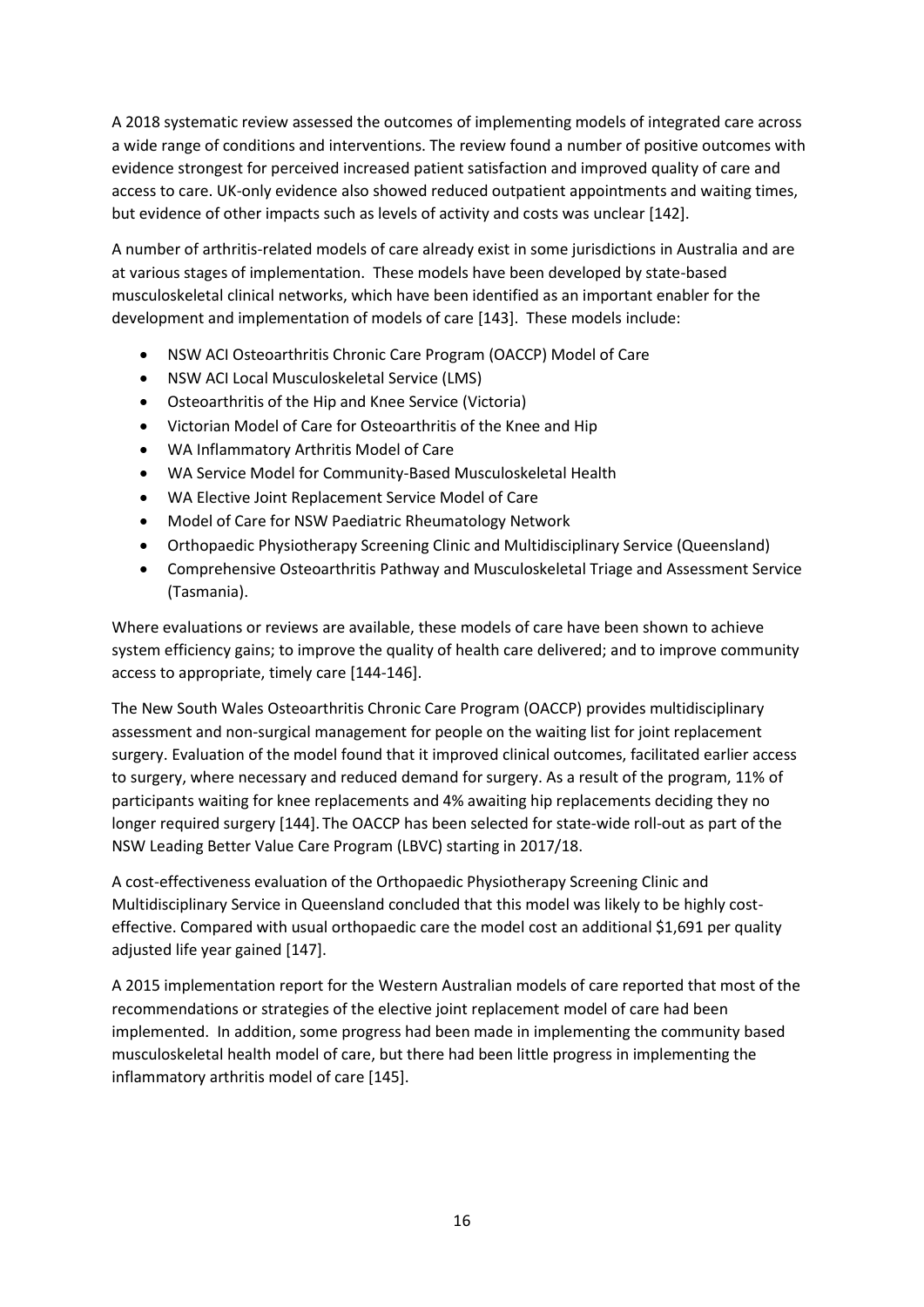# <span id="page-16-0"></span>6 Key issues and gaps in care in Australia

## <span id="page-16-1"></span>6.1 Consumer experience

A 2011 Arthritis Australia survey of people with arthritis found that two in three were faring poorly with their condition and that not faring well was associated with their perceived standards of care and access to care and information, rather than the severity or duration of their arthritis, or other factors [17].

Common problems reported by people with arthritis include: limited services and inequitable access to publicly funded services; delays in diagnosis and treatment; limited access to multidisciplinary care; inadequate information and support for self-management and a heavy financial burden. People with arthritis also commonly report that their pain and fatigue are poorly managed, that there is little support provided for their emotional wellbeing and that their care is not holistic, with little support available to help them manage the impact of the condition on their lives, including their capacity to continue to socialise, work or study [18, 148].

Effective pain management is one of the highest priorities reported by people with arthritis. Poorly controlled pain in inflammatory arthritis is associated with lower quality of life and higher levels of disability, emotional distress and depression [149]. There is evidence to support a variety of pharmacological and non-pharmacological treatment options for pain management, especially physical activity and exercise and psychological interventions [129]. However, pain is most commonly treated with medication. Opioids are generally considered of limited use for managing arthritis pain because the clinical benefits appear to be limited, but the risk of adverse events is high,[150, 151] but one in 10 scripts for opioids in Australia is for osteoarthritis alone, while 58% are for musculoskeletal conditions [152].

Anxiety and depression are also common in people with arthritis and are associated with worse health and social outcomes as well as with higher direct medical costs. However access to psychosocial support or psychological services is rarely made available to patients as part of routine care [153].

People with arthritis also identify fragmentation of services, poor communication between health professionals and lack of continuity of care as key issues in the delivery of care. Service fragmentation is an issue at both the primary care and specialist levels. People report that they are left to navigate and coordinate services for themselves, with minimal direction from health care professionals. This is especially an issue for those people (e.g. non-English speakers) who may lack the health literacy or language skills to do this effectively. The issue of service fragmentation is exacerbated in the private system, where access to multidisciplinary teams is limited or non-existent [154].

Providing care coordination and navigation services can help to improve integration of care across all providers for people who need to access multiple health services or who struggle to navigate the health system on their own [155]. In one systematic review of interventions for managing multiple high-burden chronic diseases in older adults, care-coordination strategies involving case management administered by nurses reduced functional impairment in people with arthritis and depression [156].

In terms of barriers to care, consumers report that the main barriers to healthcare services are cost, followed by access issues, related to waiting times for appointments and referrals, and the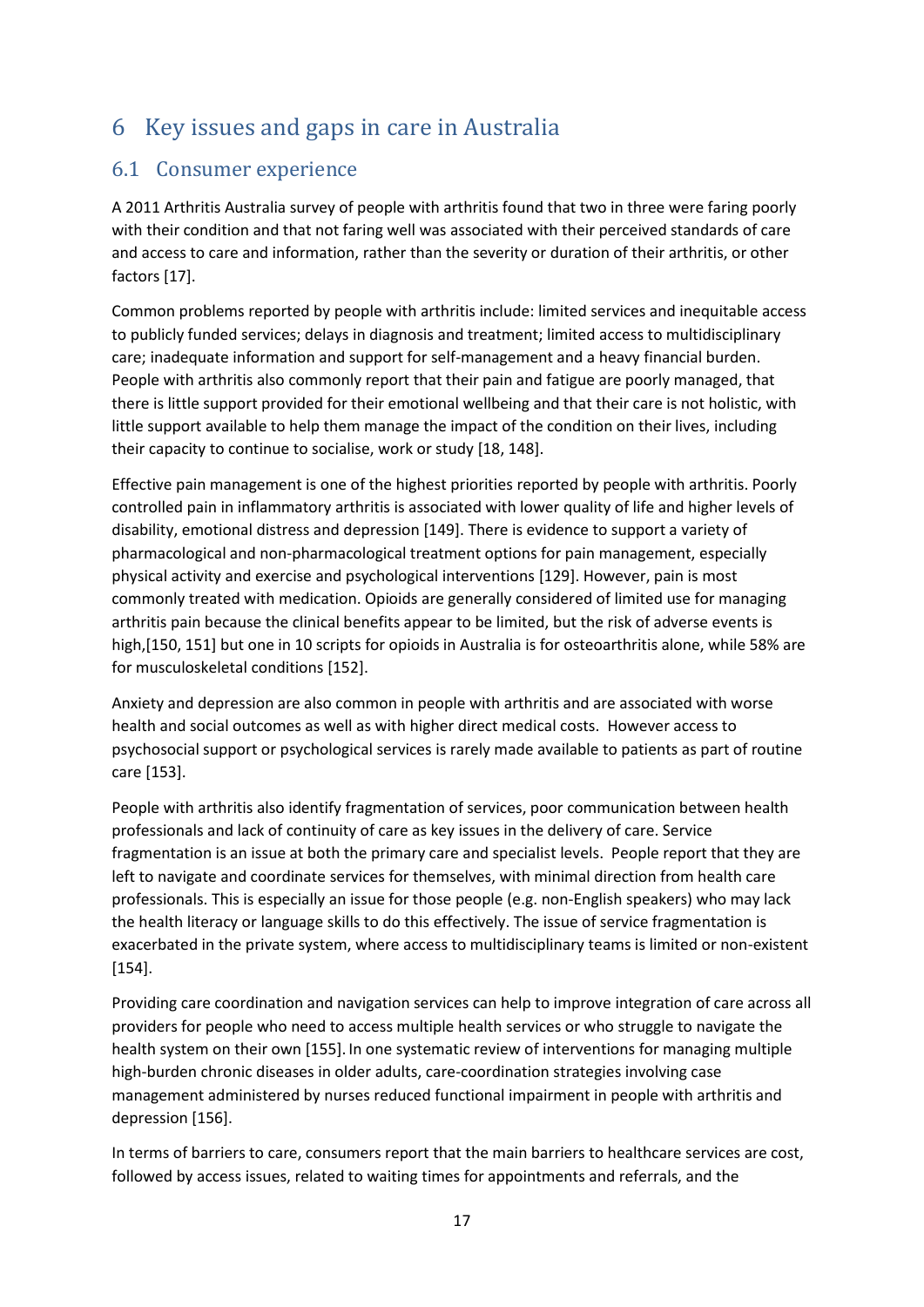convenience of the healthcare provider's location. Compliance with allied health programs are identified as problematic due to lack of time, transport, cost and a variety of other factors [110, 157, 162].

## <span id="page-17-0"></span>6.2 Management of osteoarthritis

Osteoarthritis is poorly managed in Australia, with less than half of people with the condition receiving care according to current guidelines [158-161]. Typically, treatment is limited to the use of analgesic and/or anti-inflammatory medications to manage symptoms until the condition worsens, at which point the patient is referred for a joint replacement.

Consumers report that the care and management they receive for their osteoarthritis is less than optimal [162] [17] and that they are advised to 'put up with' their condition and offered few options for their treatment [163]. Lack of information and advice from their GPs is a major concern [162].

GPs also report dissatisfaction with the care they are able to provide to people with osteoarthritis, and cite issues including lack of effective treatments and poor access to support for lifestyle changes and non-drug management [110]. Optimal primary care management is also negatively influenced by perceptions that osteoarthritis is not that serious, under-prepared clinicians, personal beliefs being at odds with recommended practice and difficult patient expectations [13].

A key discrepancy in the management of osteoarthritis is the poor uptake of non-pharmacological conservative management options, especially exercise and weight loss in primary care, with only 17 out of every 100 GP contacts with osteoarthritis patients utilising lifestyle management interventions [161].

Other areas of concern in the management osteoarthritis include overuse of imaging, over-reliance on medications, including opioids which were prescribed at one in five medical encounters for this condition in 2015-16, and over-reliance on surgery [128, 160, 161, 164]. In particular, people with osteoarthritis continue to undergo arthroscopic procedures despite good evidence that these procedures are not effective for this condition [165, 166].

The *National Osteoarthritis Strategy* (NOAS) has identified the following priorities for improving the non-surgical management of osteoarthritis in Australia:

- Support primary care practitioners to deliver high-value care to people with osteoarthritis, including increased prescription of lifestyle interventions
- Improve the uptake of evidence-based and affordable, tailored, non-surgical care and support for ongoing self-management by all Australians with osteoarthritis [167].

Further information on the evidence base for these priorities and strategies for their implementation are outlined in the NOAS.

#### <span id="page-17-1"></span>6.2.1 Limited uptake of conservative management options

#### *Weight loss*

For obese people with established osteoarthritis, weight loss of between 5-10% of their body weight can result in significant pain relief, and this may in turn manifest in improvements in mobility, physical function and quality of life[168]. Weight loss greater than 10% achieves even larger improvements in symptoms [169].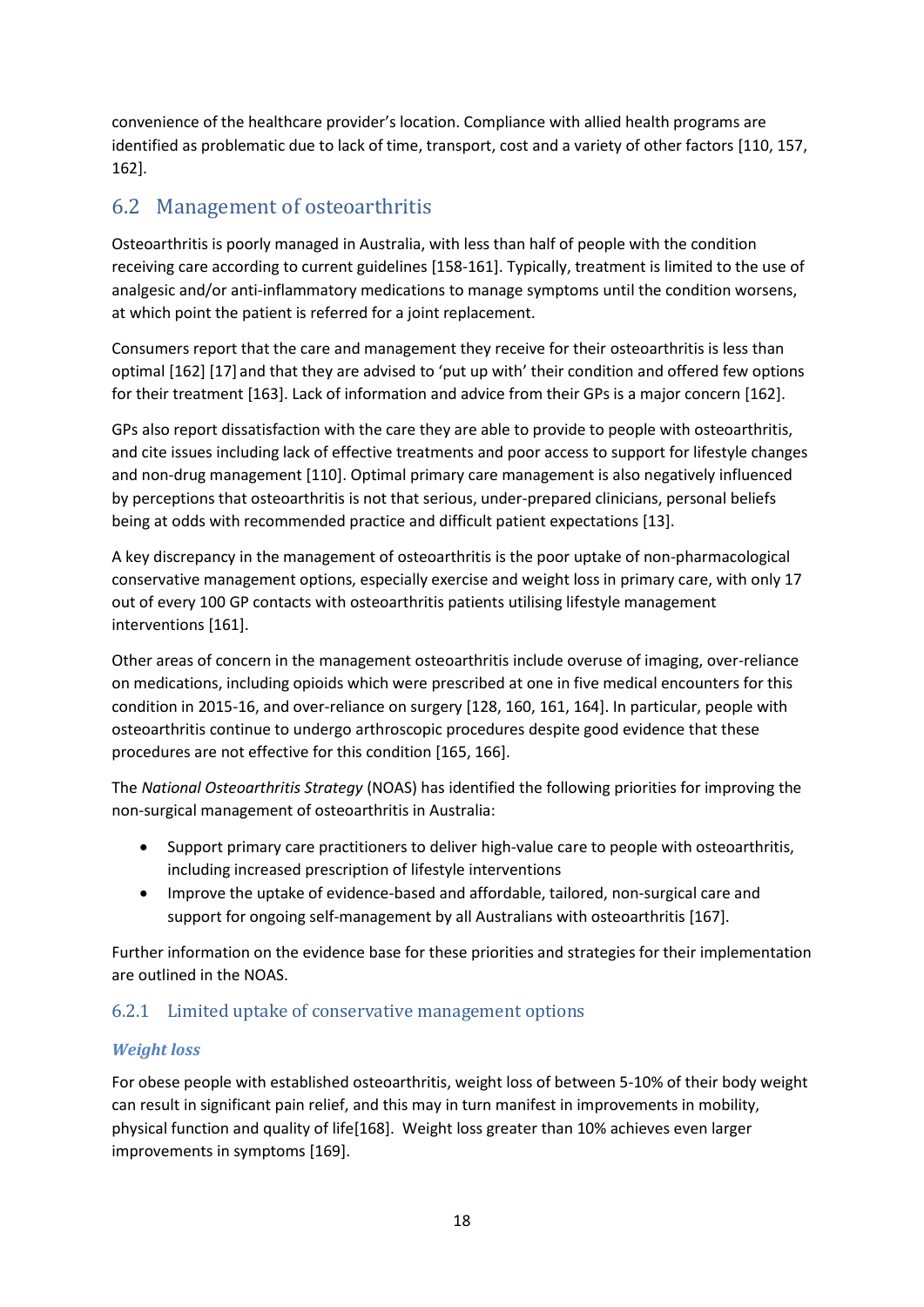However, although most people with osteoarthritis are overweight or obese, only 10% reported in 2014-15 that they were trying to lose weight to help manage their condition [170].

#### *Exercise*

There is a large body of evidence in support of exercise for osteoarthritis, with exercise achieving improvements in knee pain and physical function comparable to those reported from non-steroidal anti-inflammatory drugs (NSAIDs) [171]. Improvements in pain and function following exercise programs for hip osteoarthritis have also been shown [172]. Therapeutic water-based exercise has also been shown to have benefits for patients with lower limb (hip or knee) osteoarthritis [173].

However, a recent Australian study reported that only five percent of patients newly presenting with osteoarthritis were referred to a physiotherapist by their GP despite physical therapy interventions being widely recommended as a valuable conservative treatment [174]. The *National Health Survey 2014-15* also found that only 25% of people with osteoarthritis reported that they exercised most days and 14% did strength training to manage their condition. On the other hand, 83% reported taking medication for their condition [170].

#### <span id="page-18-0"></span>6.2.2 Interventions to support conservative management

#### *Weight loss*

Strategies to support weight loss in people with osteoarthritis may include informal advice, referral to a dietician for appropriate counselling and structured weight loss programs incorporating dietary changes and/or exercise [175].

#### *Exercise*

Supported self-management and exercise programmes, delivered by health professionals, are valued by patients, feasible in clinical practice and can positively impact symptoms, function and medication use [176-178]. Information, clear advice about benefits and reassurance from health professionals can encourage greater exercise participation by patients with osteoarthritis [179].

Studies of innovative service delivery models for the provision of physiotherapist-supervised exercise management for people with knee osteoarthritis have found that the use of Skype and telephone coaching is feasible and beneficial [180, 181]. Use of booster sessions with a physiotherapist can also help improve exercise adherence for older adults with osteoarthritis and/or back pain [182].

Specific neuromuscular exercise programs delivered by trained physiotherapists have demonstrated both short and long term improvements in pain, function and quality of life [177]. The Good Life with Arthritis in Denmark (GLA:D) program, is an evidence-based education and exercise program developed by researchers in Denmark for people with hip or knee osteoarthritis that has recently been introduced to Australia. The exercise program consists of two to three group education sessions and 12 small group exercise sessions taking place twice per week for six weeks. GLA:D is delivered by physiotherapists who are trained and accredited to deliver the exercise program and is designed to be run in private practices, community health centres and hospital outpatient facilities. Research from the GLA:D program in Denmark has demonstrated improvements in pain, quality of life, physical function, physical activity, painkiller use and sick leave [177].

Generally, however, cost and limited availability of lifestyle support services as well as the annual limit of five allied health professional services available under MBS chronic disease management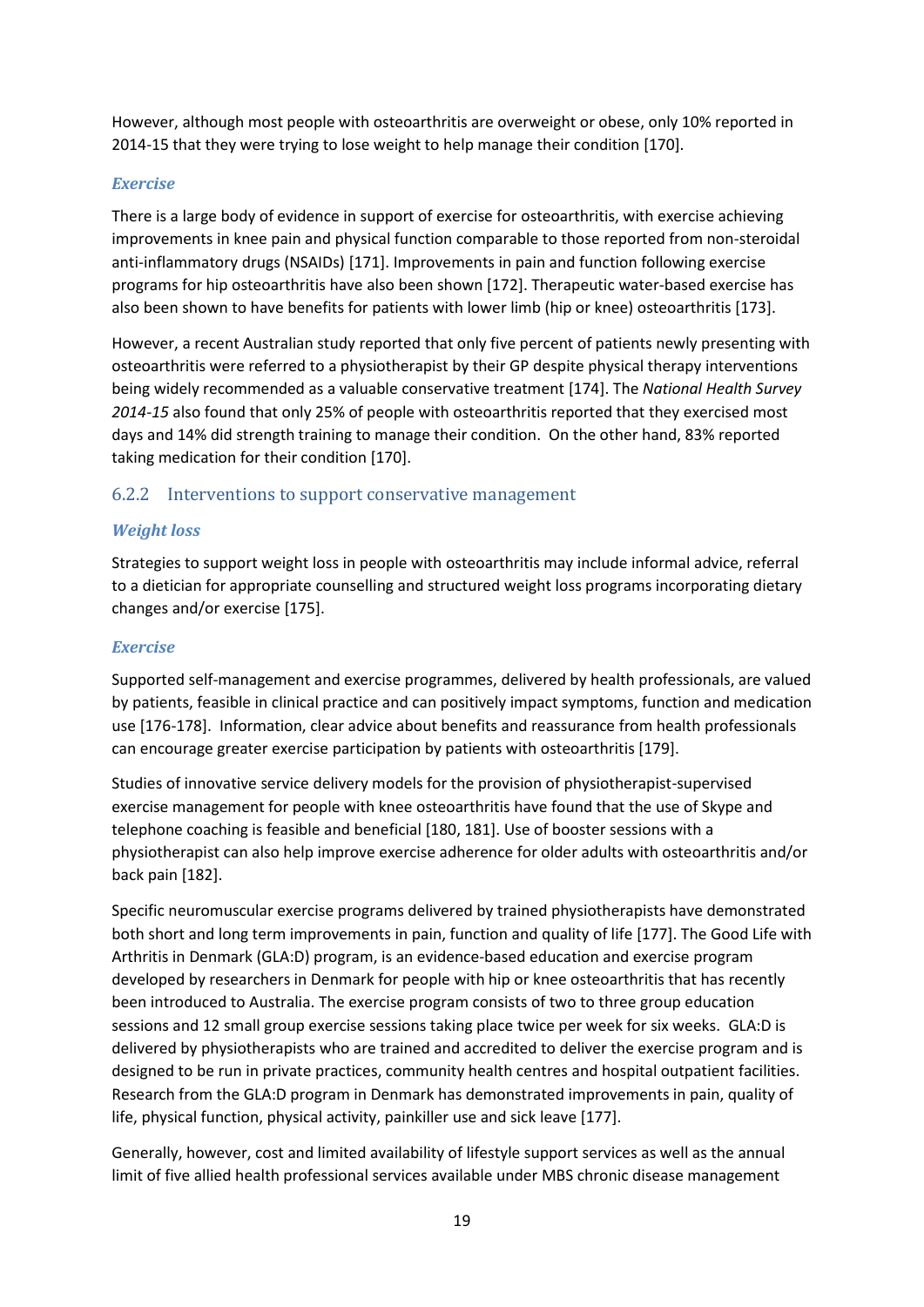items, are identified as barriers for consumers in adopting lifestyle approaches to managing their condition. In addition to cost, access issues related to waiting times for appointments and referrals, and inconvenience of the healthcare provider's location are major barriers. Compliance with allied health programs has been identified as problematic due to lack of time, transport, cost and a variety of other factors [110, 157, 162].

#### *Multidisciplinary models of care*

Multidisciplinary conservative care programs for osteoarthritis have been shown to reduce willingness for joint replacement surgery.Most recently, a randomised controlled trial to investigate the effectiveness of total knee replacement plus non-surgical treatments in comparison to nonsurgical interventions alone, found that both groups reported significant improvements in pain, health related quality of life and functional outcomes. Although improvements were greater in the group undergoing joint replacement, two out of three patients eligible for total knee replacement who received non-surgical treatment, had still not proceeded to surgery at the two-year follow up [183].

Implementing multidisciplinary models of conservative management for people with severe knee osteoarthritis could result in substantial cost savings for the Australian healthcare system, if implemented at a broader population level. The potential cost savings from avoiding or delaying knee replacements alone would be over \$170 million in 2015, increasing to over \$233 million in 2030 [184].

There are many Models of Care that have been implemented both in Australia and internationally that address the importance of primary and secondary prevention, care coordination, access to a multidisciplinary team to address the biopsychosocial factors, self-management support and care planning for the person with condition [185]. Many of these models demonstrate that care for people with musculoskeletal conditions can be delivered effectively and efficiently by various competent health professionals, including with extended scope of practice, and utilising digital technologies to support health-care delivery and self-management [185].

The majority of multidisciplinary osteoarthritis-related models of care in Australia, as outlined in section 5.3, relate to the delivery of care within the public hospital sector for people with advanced osteoarthritis. Improving osteoarthritis care within the primary care sector for people at an earlier stage of their condition has been identified as an important strategy for reducing the overall burden of the condition for both individuals and the health system [154].

A number of models to improve the delivery of multidisciplinary care for osteoarthritis in the primary care setting have been, or are being developed in Australia. These include:

- 1. The NSW Agency for Clinical Innovation's Local Musculoskeletal Service is a model for delivering better osteoarthritis and osteoporosis care across primary and secondary care settings. A trial of this model is being conducted in NSW as part of the Leading Better Value Care initiative.
- 2. The PARTNER research project is looking at a model to support better osteoarthritis management in primary care [159]. The model is currently being trialled in the Australian primary care setting and involves referral of eligible patients to a centralised multidisciplinary service for tailored education, muscle strengthening and weight-loss programs, and other appropriate interventions as required. Results from evaluation of the effectiveness and costeffectiveness of this new model compared to usual care are expected in 2020.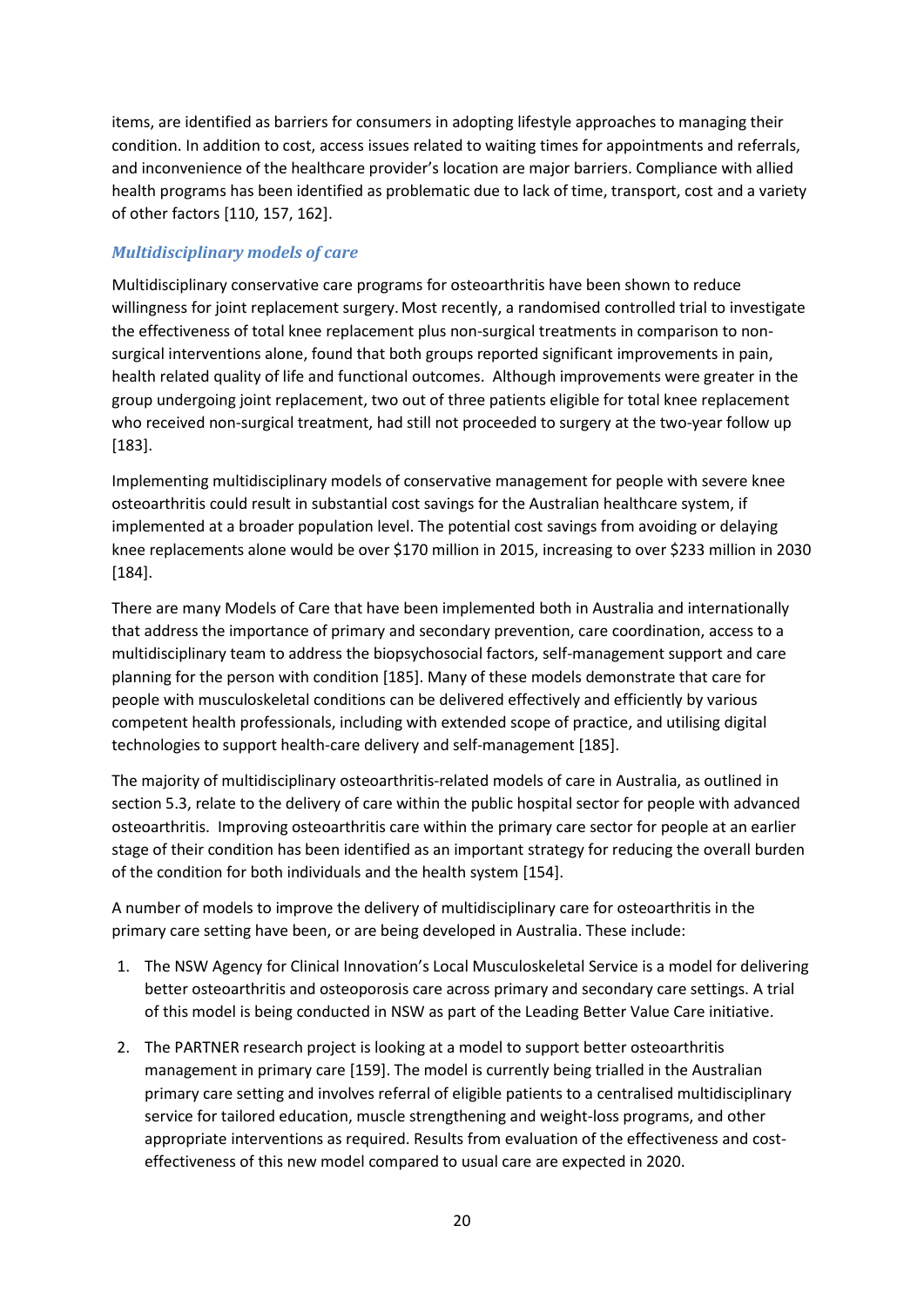- 3. The *Victorian Model of Care for Osteoarthritis of the Hip and Knee,* which has yet to be implemented, includes a focus on community- based care and identifies that innovative models of service delivery are required to better meet consumer needs and to support the delivery of evidence-based care. These models should include:
	- Funding mechanisms that support components of care for osteoarthritis that are known to be effective and move towards supporting care packages, rather than care episodes.
	- Improved access to allied health providers and strategies that support effective self-care (e.g. exercise facilities).
	- Models that support effective use of the workforce through widespread implementation of advanced practice roles for allied health and nursing staff.
	- Building workforce capacity in best-practice osteoarthritis and pain care, particularly among primary care providers, through a range of flexible professional development options.
	- Supporting care delivery in local settings, rather than tertiary hospital settings. This might include establishment of community-based musculoskeletal clinical centres for people with advanced osteoarthritis or complex presentations; establishment of community-based, multidisciplinary osteoarthritis programs; and multidisciplinary outreach services for rural areas.
	- Establishment of systems to manage and triage orthopaedic surgery referrals to public hospitals to facilitate timely provision of surgery, to those who need it.
	- Utilising technology to support better access to and delivery of care, including telehealth and web platforms [131].

#### <span id="page-20-0"></span>6.2.3 Surgery

Joint replacement surgery is a highly effective and cost-effective intervention for osteoarthritis when conservative therapies are no longer effective. Hip and knee replacements provide substantial and sustained improvements in pain, physical function and quality of life [186].

Despite the demonstrated effectiveness of joint replacement surgery, not all patients experience optimal outcomes and, as with all surgical procedures there is a risk of complications. A substantial proportion of patients is unsatisfied or continues to experience persistent pain after total hip replacement (6-27%) and total knee replacement (15-44%) [187,188]. As joint replacement prostheses have a limited lifespan, future revision surgery may also be required. In view of these considerations, national and international clinical guidelines recommend that joint replacement surgery should only be offered for severe, symptomatic osteoarthritis after conservative management strategies have been trialled [189, 190].

In addition, up to one quarter of total joint replacements are performed on inappropriate candidates according to evidence-based criteria [191]. Surveys conducted in people on orthopaedic waiting lists have shown the uptake of conservative options, such as physiotherapy and rheumatology, was very low or non-existent [163]. Only approximately 20-28% patients have tried exercise or weight loss before being placed on the waitlist [192]. The reasons for this may include: lack of knowledge about services by gatekeepers (general practitioners); lack of uptake of services by patients for financial reasons or because of difficulty accessing services or competing priorities, such as caring responsibilities; insufficient capacity to meet demand in community health settings. A more equitable and clinically responsive system would ensure all conservative care options had been undertaken and those with the highest need (based on physical, functional, quality of life, economic and other issues) received prompt care [193].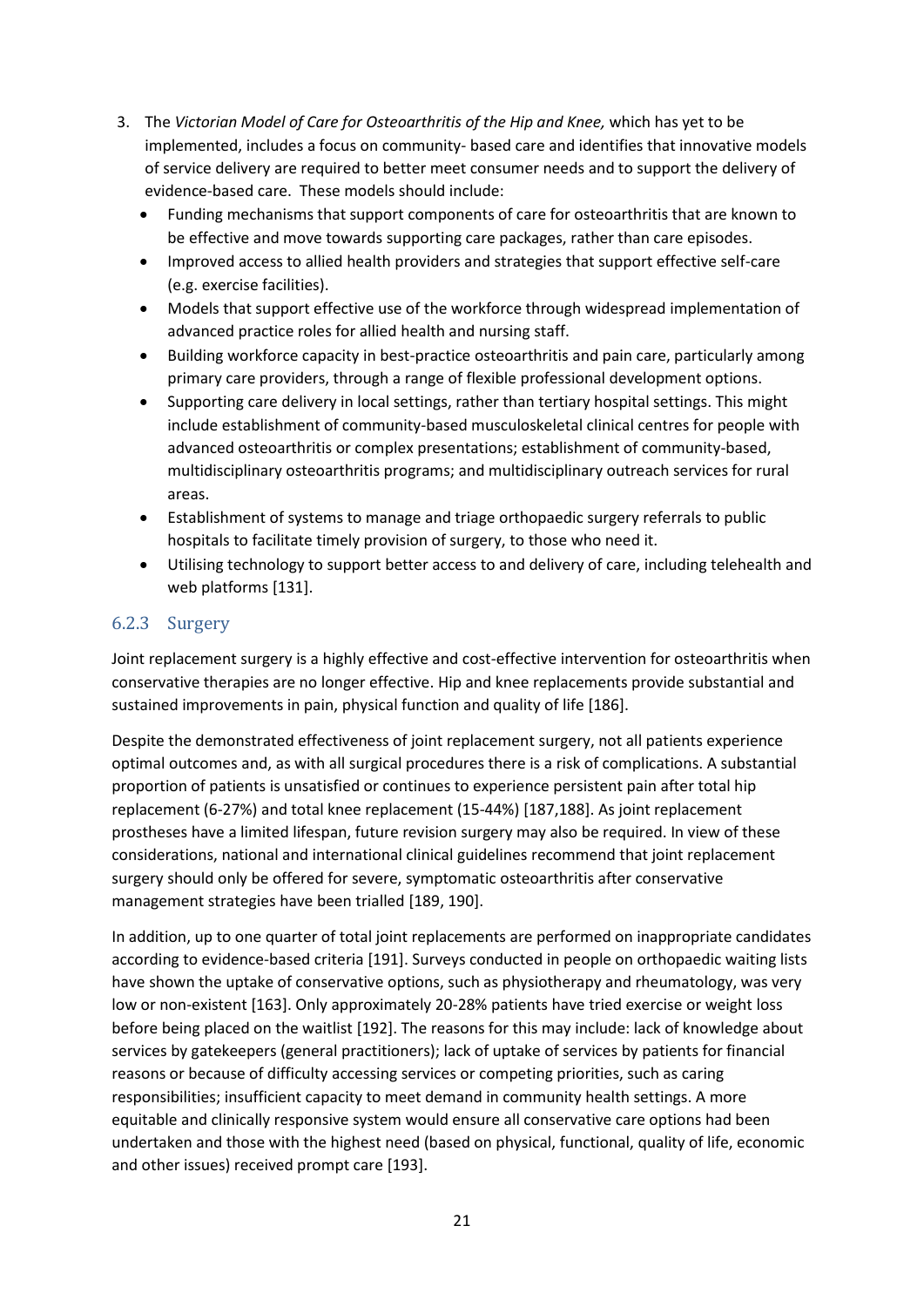In 2017, there were 47,644 hip and 63,554 knee replacement procedures undertaken in Australia, an increase of 27% from 2012. Nearly all of these procedures were for osteoarthritis and around 70% are undertaken in the private system [194]. Hip and knee replacements for osteoarthritis cost the health system around \$2.3 billion in 2012/13 [195] more than any other surgical procedures, and this cost is projected to rise to \$5.3 billion by 2030 [3].

In 2016-17, the waiting time for hip and knee replacements in the public system was 195 days at the 50th percentile for knee replacements and 110 days for hip replacements, but this varied substantially across states. Waiting time at the 50th percentile for hip replacement ranged from 80 days in Queensland to 217 days in NSW and for knees, from 97 days in Victoria to 320 days in Tasmania [196]. These waiting times are in addition to often lengthy waiting periods for an initial consultation with an orthopaedic surgeon. Extended waiting times for surgery, when it is needed, can lead to deterioration in a person's condition and quality of life [197].

Joint replacement surgery in the private sector can result in significant out-of-pocket expense for the patient and this can vary from state to state. A recent report found wide cost variations between states, with NSW surgeons charging on average \$2673 in out-of-pocket expenses for hip replacements, almost five times that of South Australian surgeons. The out-of-pocket cost for a knee replacement in NSW is reported to be an average of \$2400 compared to \$1609 in Victoria and \$397 in South Australia [198].

The *National Osteoarthritis Str*ategy (NOAS) has identified the following priorities for improving the surgical management of osteoarthritis in Australia:

- Optimise decision-making processes leading to total joint replacement surgery and maximise client outcomes following total joint replacement surgery for people with severe osteoarthritis.
- Implement non-surgical management of severe osteoarthritis in the community.
- Improve access, efficiency and cost effectiveness of services across the healthcare system for managing people with severe osteoarthritis. This includes providing an efficient clinical pathway from diagnosis to surgery as well as the provision of joint replacement surgery, to those who need it, within timeframes consistent with current Australian policy on urgency categorisation [167].

Further information on the evidence base for these priorities and strategies for their implementation are outlined in the NOAS.

#### <span id="page-21-0"></span>6.2.4 Post-surgery review and rehabilitation

In Victoria there has been a state-wide implementation of post-arthroplasty review clinics for patients following total hip and knee arthroplasty, led by advanced musculoskeletal physiotherapists in collaboration with orthopaedic specialists. An evaluation of this service found that the clinics delivered a safe, cost-efficient model of care that improved patient access and quality of care compared to traditional specialist-led workforce models. The average cost saving per occasion of service was \$38, representing a reduced pathway cost of 44% [199].

The delivery of post-surgery rehabilitation after joint replacement surgery varies across the public and private sector with inpatient rehabilitation more commonly provided in the private hospital sector than in the public hospital sector. About 40% of patients with private health insurance who have a total knee replacement undergo inpatient rehabilitation compared to only 5-10% of those not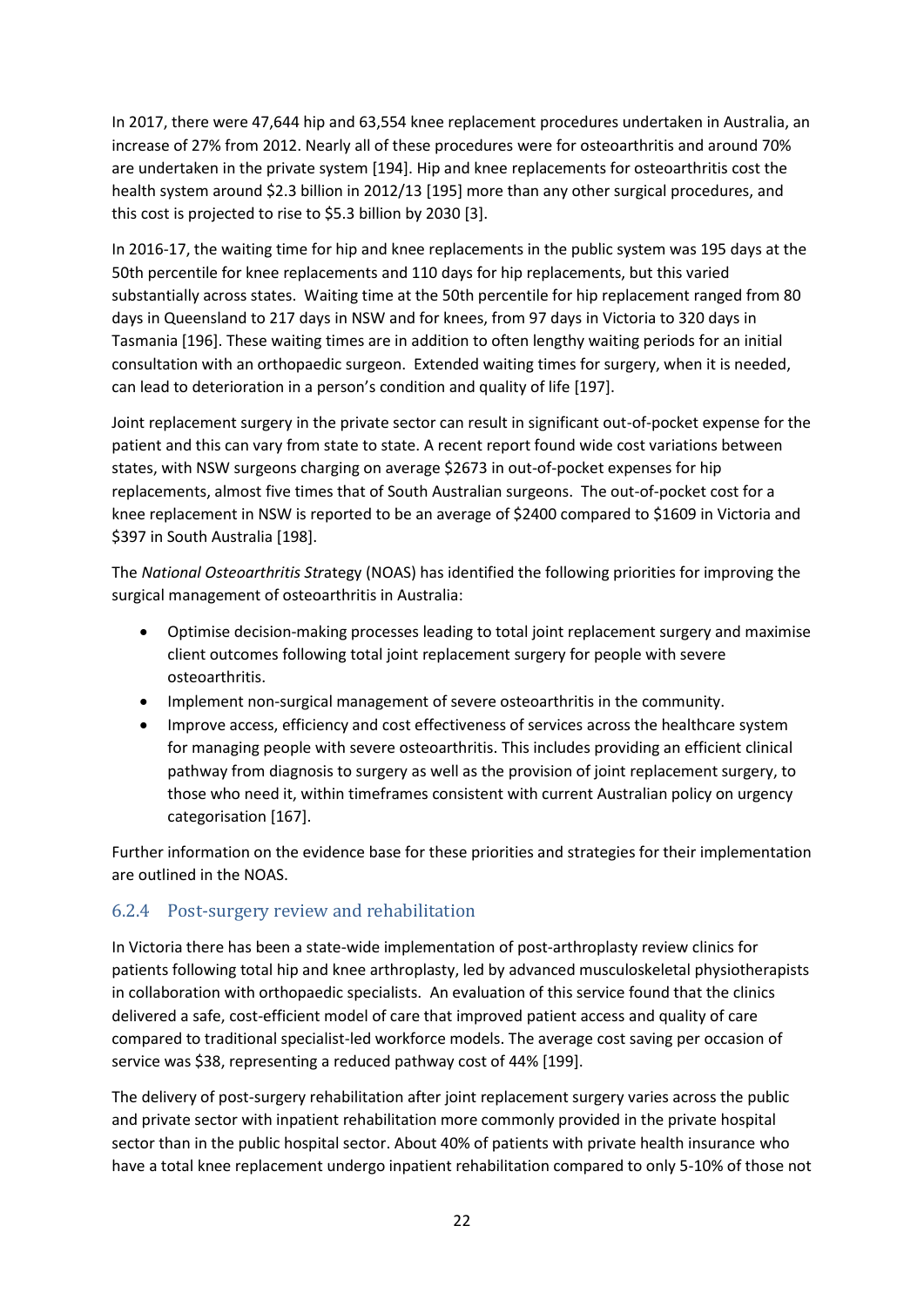privately insured. However, recent Australian studies have found that inpatient rehabilitation pathways, while significantly more expensive, did not achieve better health outcomes than community or home-based rehabilitation programs for uncomplicated joint replacement surgery [200, 201].

## <span id="page-22-0"></span>6.3 Management of inflammatory arthritis

#### <span id="page-22-1"></span>6.3.1 Delays in diagnosis and treatment of inflammatory arthritis

There is overwhelming evidence that early diagnosis, prompt initiation of specialist treatment and early achievement of remission are the major predictors of positive long-term outcomes for inflammatory arthritis. There is a 'window of opportunity' early in the disease course when aggressive treatment with disease modifying anti-rheumatic drugs (DMARDs) can dramatically improve clinical outcomes for people with rheumatoid arthritis, with sustained benefits over time. This window of opportunity may be as little as three or four months from symptom onset. Initiation of treatment within 12 weeks of symptom onset is associated with a 30 per cent slower rate of joint destruction and nearly double the chance of achieving sustained DMARD-free remission over a sixyear period, compared to delayed treatment [202] [203].

Consequently, the treatment goal of early arthritis is now clinical remission, or as low disease activity as possible, utilising early and aggressive treatment with DMARDs [133].

Evidence also suggests that early treatment of inflammatory arthritis may be cost-saving in the longer term because remission might be achieved with significantly less use of expensive biologic medications [204].

Despite the evidence base for early initiation of treatment, delays in the diagnosis and treatment of inflammatory arthritis are common. Recent international studies report average delays from symptom onset to the initiation of treatment of six to nine months [202, 205-208].

A 2013 review of interventions to address delays in diagnosing RA and other forms of inflammatory arthritis identified three potential points where delays commonly occur [209]:

#### 1. **Patient delay**

Delays often occur between the onset of symptoms and the patient seeking medical attention, primarily due to lack of awareness of rheumatoid arthritis by the patient experiencing symptoms. Accurate symptom attribution and the perception that symptoms are indicative of a serious condition that requires intervention are important drivers for timely help-seeking [210]. A review of drivers and barriers to help-seeking behaviour by adults with rheumatoid arthritis symptoms identified limited awareness of the condition, its potential severity and the importance of early treatment as major impediments to seeking early medical attention [15]. Similar reviews have also identified inaccurate beliefs about the cause, nature and impacts of the symptoms, and the use of self-administered treatments, contributed to delay in seeking help [210].

#### 2. **Primary care delay**

Primary care physicians (GPs) play an important role in identifying people with suspected rheumatoid arthritis symptoms, referring them appropriately for specialist assessment and care, and providing initial management of symptoms. Delays in referral can occur as there are no precise diagnostic tests or criteria that enable a GP to determine unequivocally that a person has an inflammatory arthritis and symptoms can be attributed to a range of other conditions [133].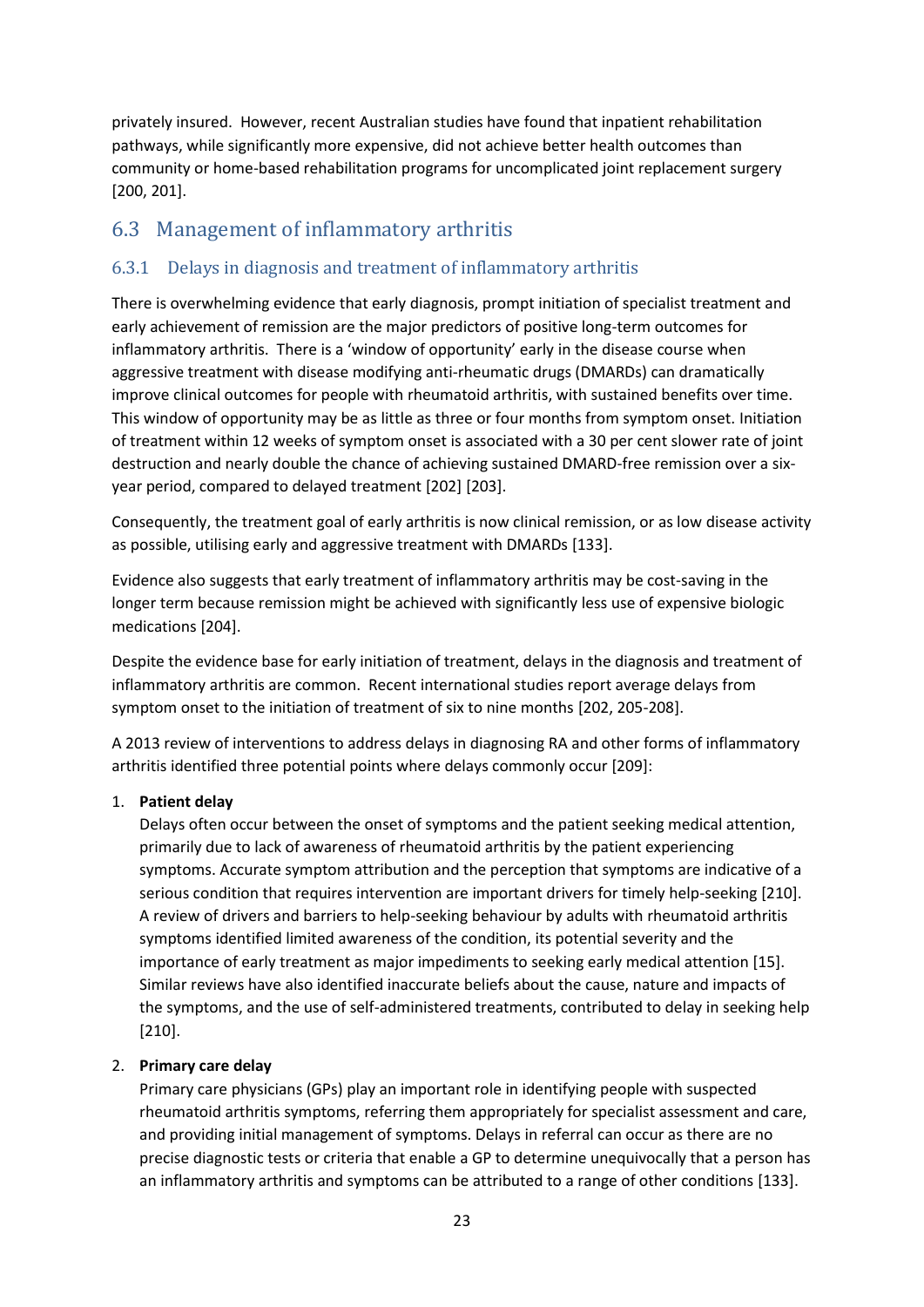#### 3. **Rheumatology delay**

Delays between referral from primary care and first assessment by a rheumatologist can result from failure of the patient to attend their first appointment, inadequate information and prognostic data in the referral and lack of access to a rheumatologist [211].

#### *The Australian experience*

The most recent evidence indicates similar delays are experienced by people with early arthritis in Australia, especially if they reside in rural and remote areas or their doctors are in public practice [212]. A recent Australian study reported the median delay from symptom onset to review by a rheumatologist was 26.4 weeks. Less than one in five patients were seen within the three- to fourmonth 'window of opportunity' period. The greatest contributor and predictor of overall delay in this study was patient delay, namely delays in patients seeking medical treatment. Patient delay was greater in patients with lower disease activity scores, higher tender joint count and lower socioeconomic status [211].

These results mirror a previous Australian study that found the median time from symptom onset to initiation of DMARD therapy was 173 days, with some patients experiencing delays of up to a year. Again, the greatest proportion of this delay (104/173 days) occurred between symptom onset and referral to a rheumatologist [213]. GPs have also reported that limited access to specialists is a major barrier to the effective care of people with arthritis [110].

Limited access to rheumatologists in rural and remote areas and lengthy waiting lists for public rheumatology clinics in some states, suggest that delays may be greater in certain geographic areas and in the public system. In Queensland, for example, only 35% of Category 1 patients were seen within the clinically recommended times in public outpatient rheumatology clinics in the quarter ending on 1 April 2018 [214]. An Australian study of ankylosing spondylitis found that the average delay in diagnosis was eight years with lengthier delays among women and those with youngeronset disease [215].

Delays in diagnosis and treatment of JIA are also common, due to lack of recognition of the condition by primary practitioners or non-rheumatology specialists and limited access to specialist paediatric rheumatology services [216]. A 2012 survey in Queensland showed that four in ten children with JIA experience delays of more than six months and one in six waits more than a year to be accurately diagnosed. Nearly half of all children with JIA saw four or more health professionals before being correctly diagnosed [217].

A 2012 survey of rheumatologists found that more than half of all patients with suspected inflammatory arthritis had to wait more than six weeks from the date of referral for an initial consultation with a rheumatologist. Delays in being reviewed by a rheumatologist were most common in Tasmania, South Australia, the Northern Territory and Queensland [218]. A 2011 report found that people with new-onset rheumatoid arthritis in some parts of rural Queensland were waiting up to two years before seeing a rheumatologist [219].

#### <span id="page-23-0"></span>6.3.2 Strategies to support early diagnosis and treatment

#### *Patient awareness*

Several reviews have identified the need to implement targeted public health interventions to inform people about rheumatoid arthritis symptoms and reduce delays in seeking help [209](see also section 2, Arthritis Awareness).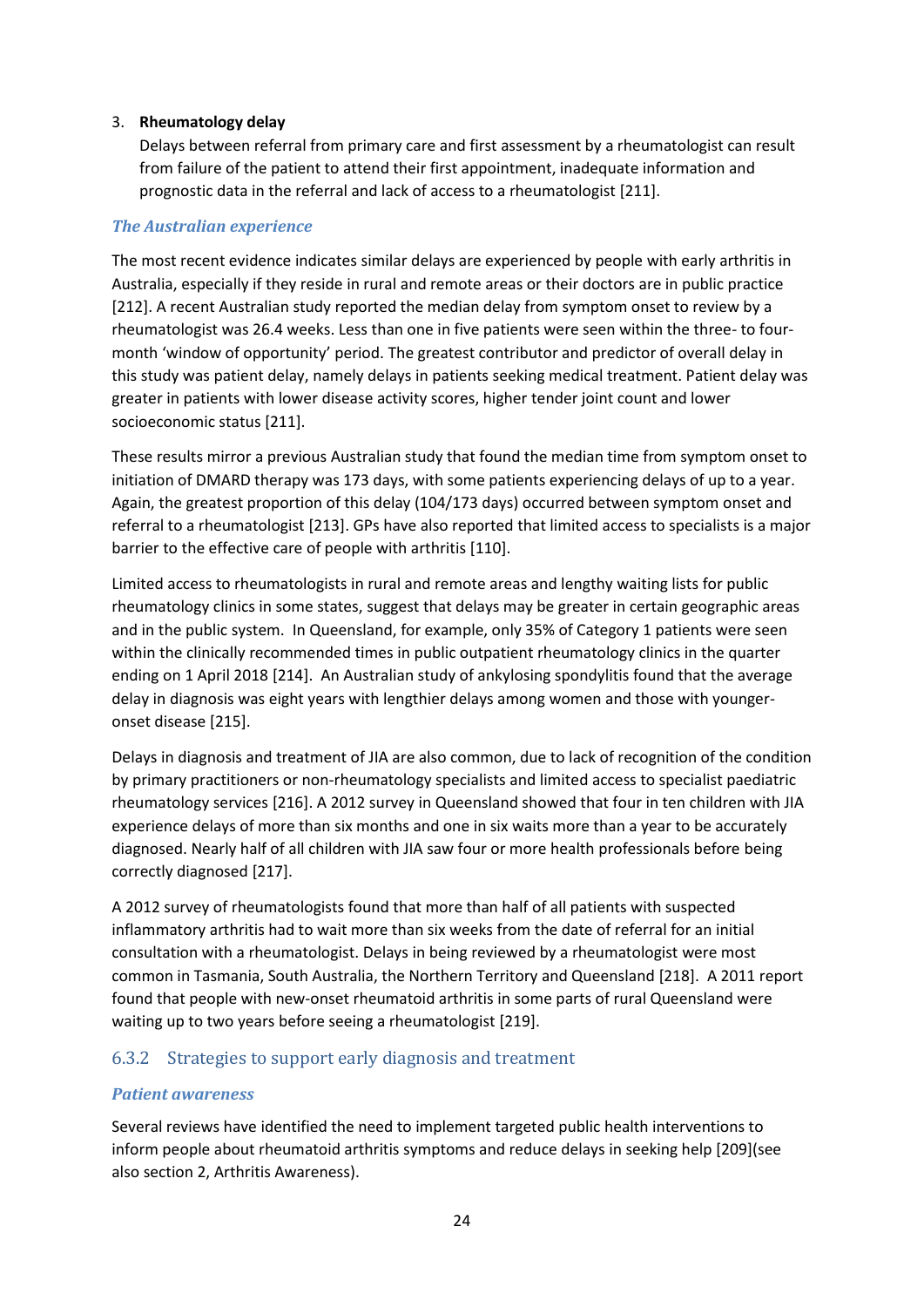Internet-based questionnaires have been proposed to help patients identify the cause of their symptoms as attributable to early arthritis [220] although their availability is low [209]. Questionnaires have been shown to be useful in identifying some cases but overall did not improve patient delay due to the low prioritisation by the patient to seek help from a health professional [220]. Interactive health communication applications and eHealth interventions have been shown to have a positive effect on a patient's knowledge and decision-making [124].

#### *GP education*

Educational strategies for primary-care practitioners have reported success in terms of improving practitioners' awareness, knowledge and ability to detect inflammatory arthritis and increasing referrals to rheumatologists. Screening tools such as self-administered patient questionnaires and referral guidelines have also been used to increase timely diagnosis and referral of those suspected as having rheumatoid arthritis [208, 209].

#### *Triage processes*

'Early arthritis clinics' – specialist clinics for the early assessment of patients with inflammatory arthritis – have been successful in reducing delays in initiating treatment for rheumatoid arthritis. These clinics offer a more structured approach to triage, assessment and referral of patients with inflammatory arthritis. In addition, innovative triage models such as telephone hotlines or online clinics could be used [221, 222].

A study of a centralised referral system for triaging patients (CReATe Rheum) reported improved referral quality, reduced wait times and improved system efficiencies [223]. The system involved use of a standardised referral form to accurately capture clinically relevant indicators of urgency, a rheumatology nurse to triage referrals and a centralised service hub and database. Prioritisation or triage tools have also been reported to improve waiting times for patients with early inflammatory arthritis [224].

Triage by rheumatology nurses has been found to be effective and accurate, with 90 percent of referrals correctly assigned to the appropriate triage category [223]. In one study, GPs and rheumatology nurses who had been trained in assessing early inflammatory arthritis for referral, achieved accuracy approaching that of a group of experienced rheumatologists [225]. Appropriately trained nurses have been shown to be able to detect early arthritis and provide triage services to streamline access to rheumatologists [225]. In the UK, nurse-led early arthritis clinics were found to reduce the time between symptom onset and first rheumatologist assessment for people with inflammatory arthritis from 16 weeks to three weeks, as well as time between symptom onset and the initiation of DMARD therapy [226]. Recent audits of rheumatology services in the UK found that there was a strong, statistically significant correlation between nurse staffing levels and timely initiation of treatment for patients. Services with higher rates of nurse staffing were twice as likely to achieve timely initiation of combination DMARD treatment and 58% more likely to achieve treatment targets [227].

Advanced practice physiotherapists have also been shown to provide effective musculoskeletal triage for orthopaedic and rheumatology services. An analysis of national audit data in Ireland following the introduction of advanced practice physiotherapist (APP) roles in hospitals found that APPs were able to autonomously manage patients at 77% of appointments, with most patients able to be conservatively managed. Therefore, patients who needed to see orthopaedic and rheumatology specialists gained earlier access [228].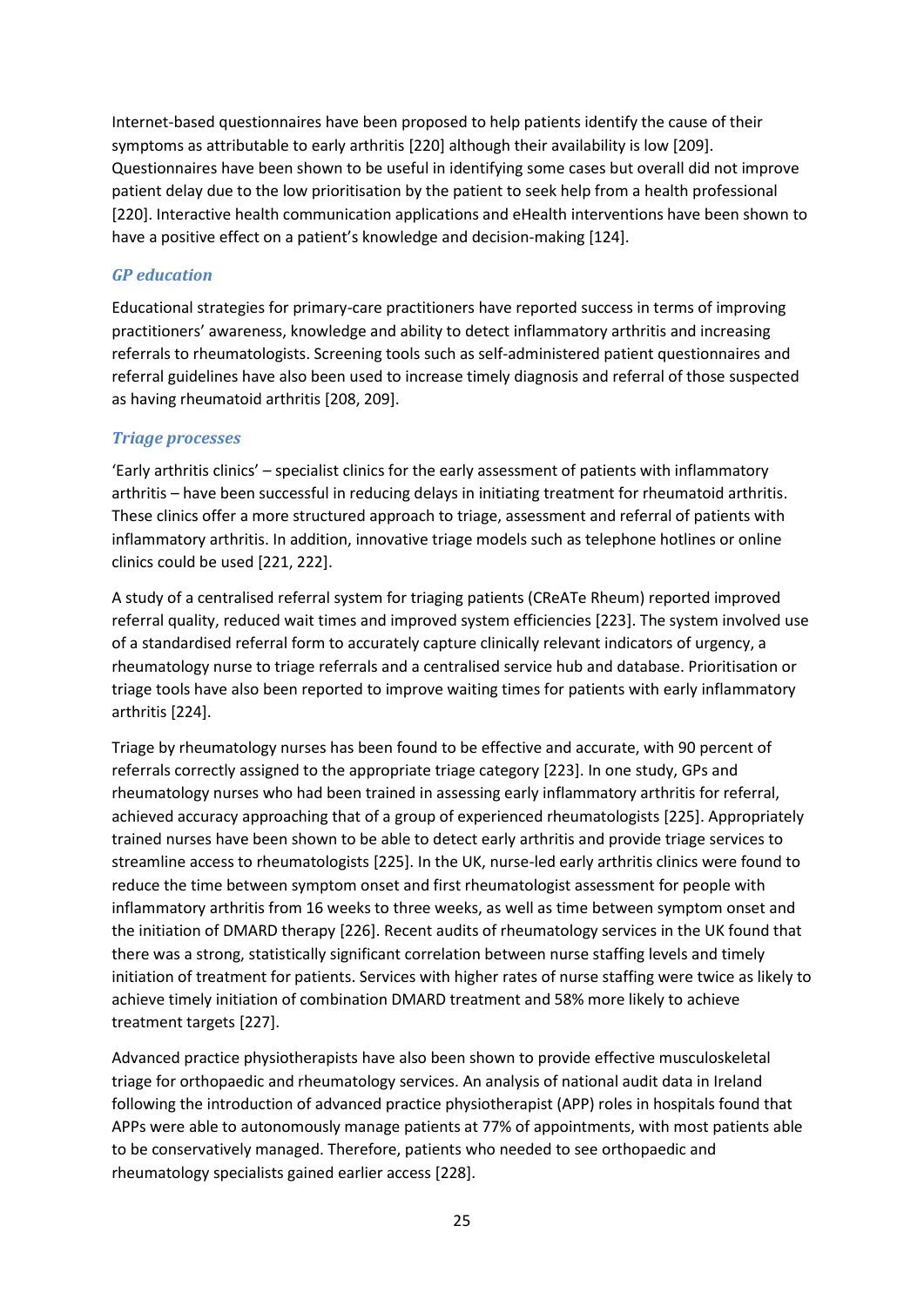#### <span id="page-25-0"></span>6.3.3 JIA

Across Australia there are only 13 paediatric rheumatologists working 7.6 FTE, less than half of what is needed to meet clinical need [229], with no resident services in Tasmania or the Northern Territory. Building workforce capacity is hampered by limited access to training in Australia. There are only two accredited training sites for paediatric rheumatology (in Melbourne and Perth) and no dedicated funding for paediatric rheumatology training in Australia. Those who wish to take up the specialty need to go overseas or source their own funding for training. To address this issue, Arthritis Australia, the Australian Paediatric Rheumatology Group of the Australian Rheumatology Association and Zoe's Angels Inc. have recently offered two-year scholarships to support paediatricians and paediatric trainees interested in training in paediatric rheumatology. However, this is not a sustainable solution to funding training for paediatric rheumatology.

Team-based care is the 'gold standard' for managing JIA but is rarely delivered. In 2011, Australiawide, public funding for specialist allied health care professionals in paediatric rheumatology consisted of just 2.7 FTE for nursing, 1.15 for physiotherapy, 0.85 for occupational therapy and 0.5 for psychology [230]. Confidence among allied health professionals in Australia in managing paediatric rheumatic disease is also very low [231] while the cost of these services is a significant barrier to access.

Strategies to address these issues include:

- Providing dedicated funding for paediatric rheumatology training in Australia
- Increasing access to public multidisciplinary paediatric rheumatology services
- Funding paediatric rheumatology nurses to provide education, psychosocial support and care coordination
- Developing information and educational materials for health care professionals to support early diagnosis and referral to specialist care and to enhance team-based care [154].

#### <span id="page-25-1"></span>6.3.4 Gout

Estimates vary but a systematic review of gout prevalence in Australia found that gout affects 1.7% of Australians, although prevalence in indigenous males is much higher at 9.7% [232].

Evidence from Australia and the rest of the world shows that the management of gout is suboptimal, as demonstrated by infrequent serum urate testing, low levels of urate-lowering therapy prescription and, when prescribed, inadequate dosing, resulting in serum urate levels above target [233]. Treating patients to a target serum urate is essential for reducing gout flares and resolving tophi. Once target serum urate has been reached, six-monthly monitoring by testing serum urate is recommended to ensure continuing adequate management and adherence [233]. However, a recent study based on a representative population survey in South Australia found the self-reported prevalence of gout was 6.8% but only half of respondents adhered to urate-lowering therapy [234].

The need to improve the management of gout was an issue raised in a number of initial consultations undertaken for the development of the *National Strategic Action Plan for Arthritis*. GP education, improved patient education and support for self-management, and access to affordable lifestyle interventions were identified as important strategies to improve the management of gout [154].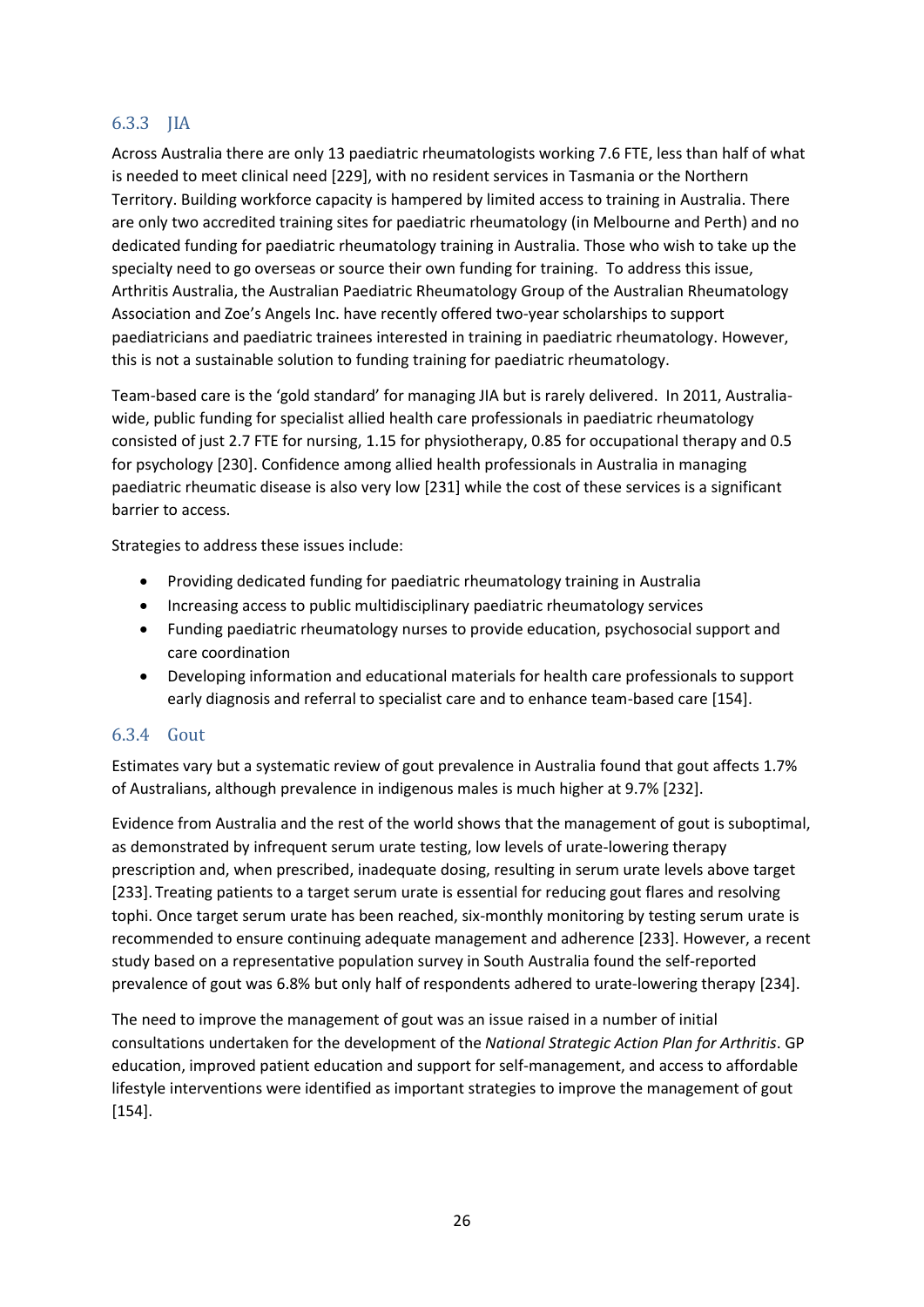## <span id="page-26-0"></span>6.3.5 Ongoing management of inflammatory arthritis

The aims of ongoing management are to minimise disease activity, address complications and comorbidities and optimise physical, psychological and social function.

An Australian study [235] published in 2013 showed a large proportion of patients with rheumatoid arthritis remained in moderate or high disease activity. However, a more recent study showed that remission rates in people with the condition had improved from 37% in 2009 to 54% in 2014 [236].

A recent systematic scoping study of the needs of people with inflammatory arthritis found that while there had been significant advances in pharmaceutical management, a number of broader health needs of patients warranted attention. People with inflammatory arthritis expressed the following health needs:

- Therapies to reduce pain and fatigue and help them maintain their mobility, function and independence.
- Information to enable decision making and self-management, including practical information to help them to gain control of their health, learn to manage their condition and plan for the future, including information on exercise, physical therapies and self-help strategies.
- Access to health professionals who take a holistic approach to care, provide continuity of care and are easy to access, especially during a disease flare. In addition, access to skilled allied health professionals to improve function, mobility and psychological wellbeing.
- Support to enhance their social connection, employment and financial security [237].

Strategies to address these needs included improving patient information and education on the disease and its impact; building workforce capacity and education to improve access to appropriately skilled health professionals; leveraging digital technologies to support service and information delivery and involving patients in the development of more effective and efficient models of care [237].

## <span id="page-26-1"></span>6.4 Limited access to multidisciplinary care

Multidisciplinary team care is consistently recommended in local and international guidelines and standards of care for people with most forms of arthritis, but is not widely available in Australia. Access to appropriately skilled multidisciplinary team care for severe or inflammatory forms of arthritis is limited mainly to a few tertiary hospital-based clinics. Even in this setting, access can be limited or priority given to patients with other conditions. Access to multidisciplinary team care in the private system is limited or non-existent [154].

The cost of accessing private allied health services, which are inadequately covered by Medicare and private health insurance, forms a significant barrier to optimal access to multidisciplinary care. Medicare only subsidises five allied health occasions of service per year under current Chronic Disease Management items, which are inadequate for most people with moderate to severe arthritis, many of whom will have more than one chronic condition [154].

Lack of appropriately skilled allied health practitioners to manage inflammatory arthritis is also a concern. A study of physiotherapists in Western Australia found that only one in five was confident in their knowledge of evidence-based physiotherapy interventions for rheumatoid arthritis and just one in three was confident in their knowledge of what is required to manage a person with the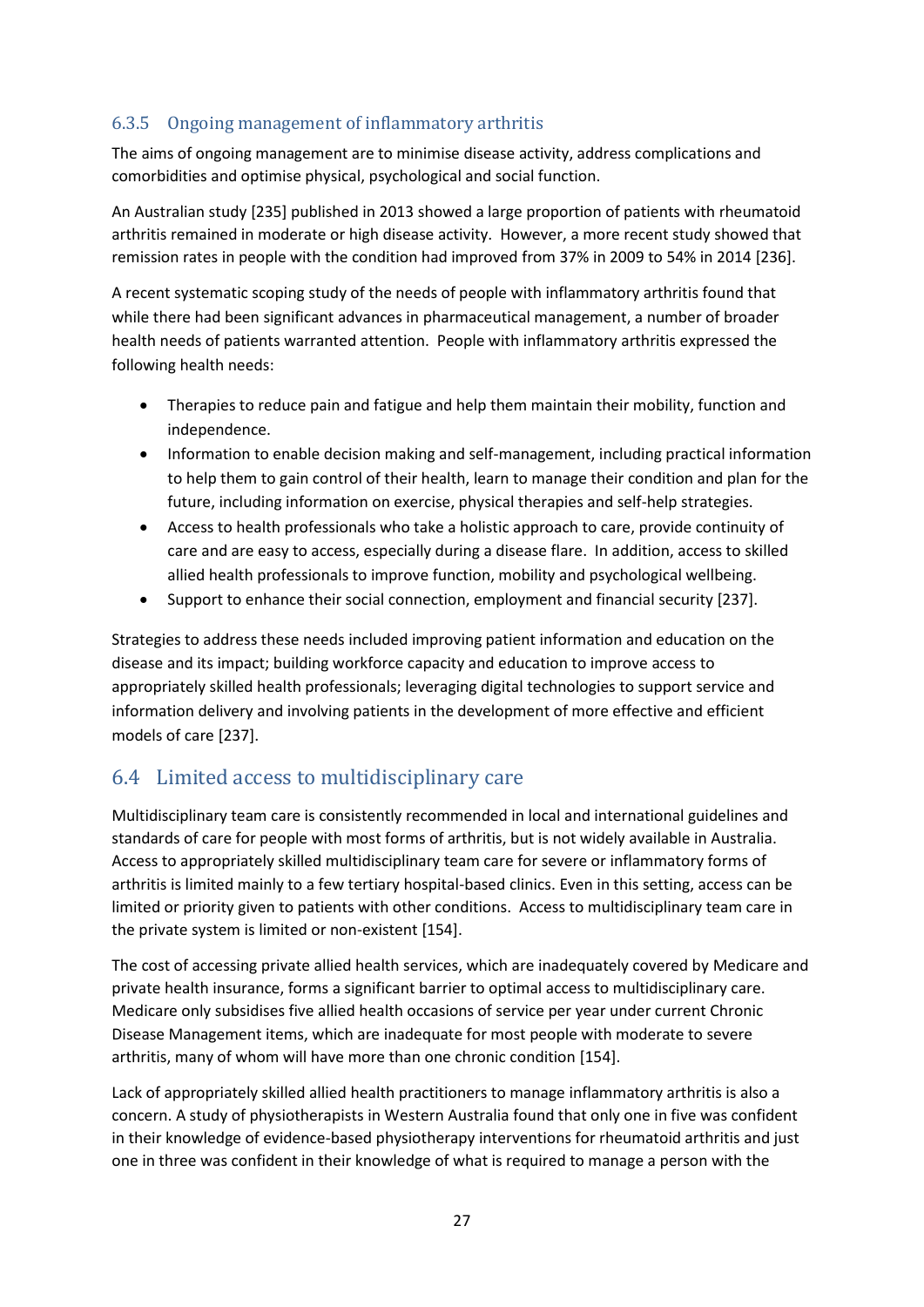condition effectively and safely throughout the course of their disease [238]. Access to appropriately skilled allied health services for JIA across the country is negligible [230].

Developing education and training programs targeted at specific allied health practitioner groups and nurses would help to address this skills shortfall. RAP-eL, an online training course for physiotherapists on managing rheumatoid arthritis, has been shown to improve physiotherapists' confidence in their ability to manage people with the condition, as well as likely practice behaviours and clinical knowledge of best-practice rheumatoid arthritis management [239].

There is scope to enhance the role of allied health professionals and nurses to support multidisciplinary care for people with arthritis. In a number of local and international models, advanced practice physiotherapists act as case managers and take a leading role in the multidisciplinary management of both osteoarthritis and inflammatory arthritis. Internationally, specialist rheumatology nurses and nurse practitioners also play a significant role in patient education, support and management and have been shown to increase access to multidisciplinary care [109]. The development of models and training pathways that support advanced practice roles for allied health practitioners and nurses can help to build an appropriately skilled multidisciplinary workforce for the delivery of best-practice arthritis and musculoskeletal care.

A number of broad structural factors within the Australian health care environment affect the implementation of multidisciplinary care in Australia. Many of these factors reflect the difficulties of providing effective care for people with chronic conditions within a health system that is still predominantly structured to deliver acute care.

Primary Health Networks (PHNs) have been established to increase the efficiency and effectiveness of medical services for patients and improve coordination of care and can provide a catalyst for improving access to integrated, multidisciplinary care in their regions [240]. PHNs could provide a locus for community-based multidisciplinary musculoskeletal clinics, support the development of local referral pathways (eg using HealthPathways) and facilitate telehealth and outreach clinics.

A shift from fee-for-service based funding models to funding for packages of appropriate care, is likely to be required to support the delivery of multidisciplinary care for arthritis, as well as for chronic conditions more broadly [131].

## <span id="page-27-0"></span>6.5 Workforce capacity

#### <span id="page-27-1"></span>6.5.1 Specialist workforce

Shortages and maldistribution of rheumatologists and paediatric rheumatologists are a major impediment to consumer access to appropriate and timely care, especially for people with inflammatory arthritis and those living in rural and remote areas.

In addition, 74% of rheumatology practice is in the private sector, so public services are few with lengthy waiting times for access [241].

Shortages of paediatric rheumatologists are particularly acute. There are less than nine FTE paediatric rheumatologists in Australia to manage around 10,000 children with rheumatic conditions and no dedicated funding for paediatric rheumatology training (see section 6.3.3).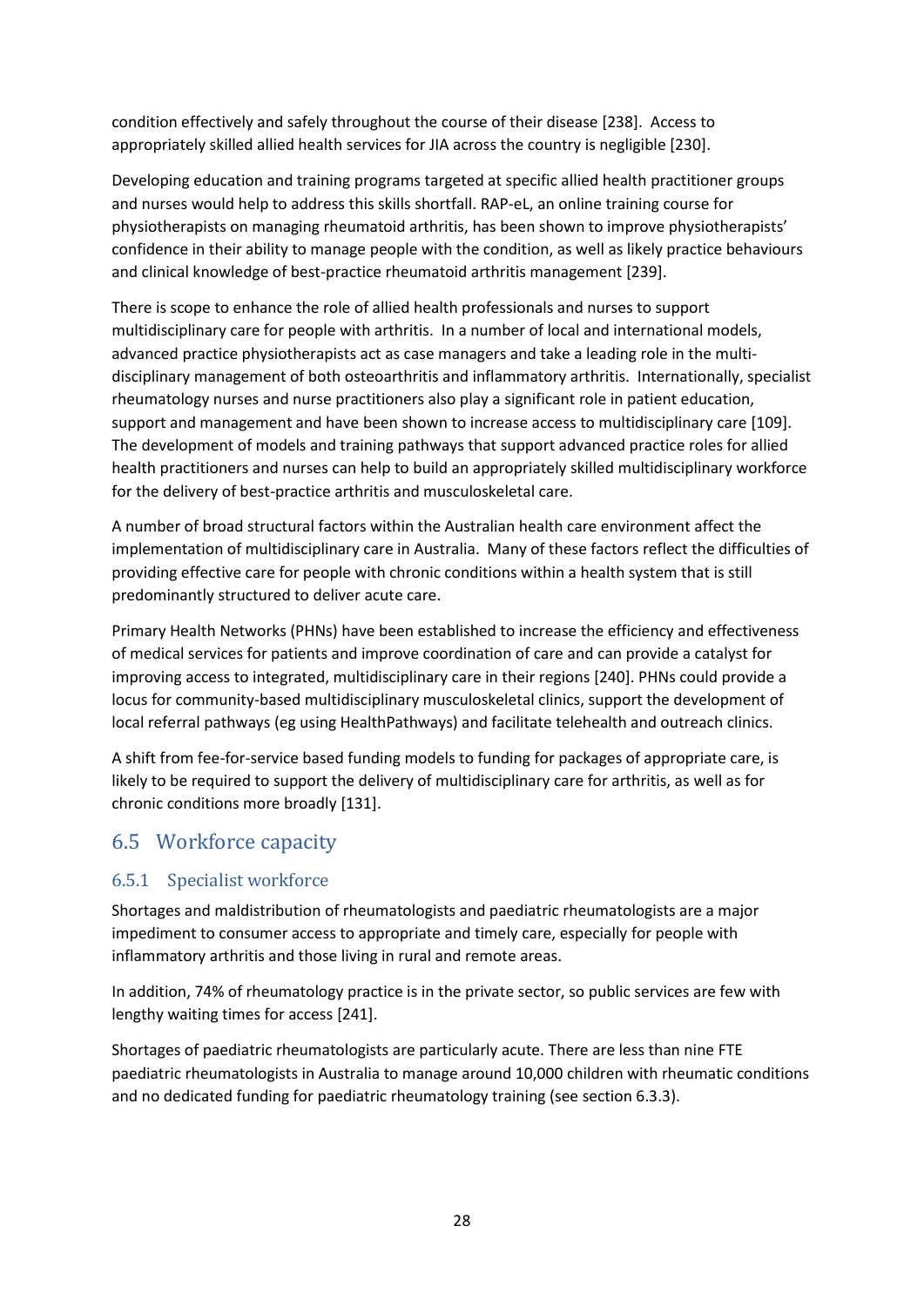## <span id="page-28-0"></span>6.5.2 Nurses and allied health professionals

Internationally, models of care involving rheumatology nurses for people with severe and inflammatory forms of arthritis are considered best practice. Evidence shows that rheumatology nurse care for people with these conditions is effective and cost-effective and results in:

- better education and improved psychosocial support for patients; reduced delays in access to specialist care
- improved care coordination and continuity of care
- reduced health system costs in primary and secondary care
- improved patient outcomes and satisfaction with care[109].

However, there are only 39 FTE rheumatology nurses in Australia and their role is poorly defined and recognised. Strategies to build the rheumatology nurse workforce in Australia are required [106].

Nurses in primary care also play an important role in chronic disease management by providing patient education, support for self-management and care coordination [242].

#### <span id="page-28-1"></span>6.5.3 General practitioners

Evidence suggests that targeted information and education campaigns in easily accessible formats are required to improve diagnosis and management of people with arthritis by GPs and other health professionals [209]. A number of practical tools have been suggested to assist GPs in the diagnosis and management of arthritis, including HealthPathways, sample management plans, checklists for appropriate tests to aid diagnosis, and information about what to include in referral letters [154].

## <span id="page-28-2"></span>6.6 Disadvantaged groups

Special attention needs to be provided to disadvantaged groups who experience significant barriers to accessing appropriate care. In addition to people from rural and remote areas, disadvantaged groups include people with socio-economic disadvantage, those with low health literacy, indigenous Australians and people from culturally diverse backgrounds.

Information resources need to be culturally appropriate and tailored to the needs of particular groups and available in a range of languages, formats and delivery options to facilitate access. Culturally appropriate delivery of health services is also important. For example, the Inala Indigenous Health Service located in south Brisbane, provides culturally appropriate multidisciplinary chronic disease management and support services for indigenous people, including clinics delivered by specialists, including a rheumatologist [243].

#### <span id="page-28-3"></span>6.6.1 Rural and remote

Arthritis is more common and more severe in rural Australia [244]. However, most rheumatologists are located in metropolitan areas, making access difficult for people in rural and remote areas. As a result people living in underserviced areas face the added stress and cost of needing to travel long distances to receive appropriate care. Alternatively, they are managed by health practitioners who are not optimally trained to deliver best-practice care, risking inadequate or inappropriate treatment and poor outcomes. Lack of access to rheumatologists is of particular concern because under the Pharmaceutical Benefits Scheme, only rheumatologists and clinical immunologists can prescribe biological DMARDs which are used to treat inflammatory forms of arthritis.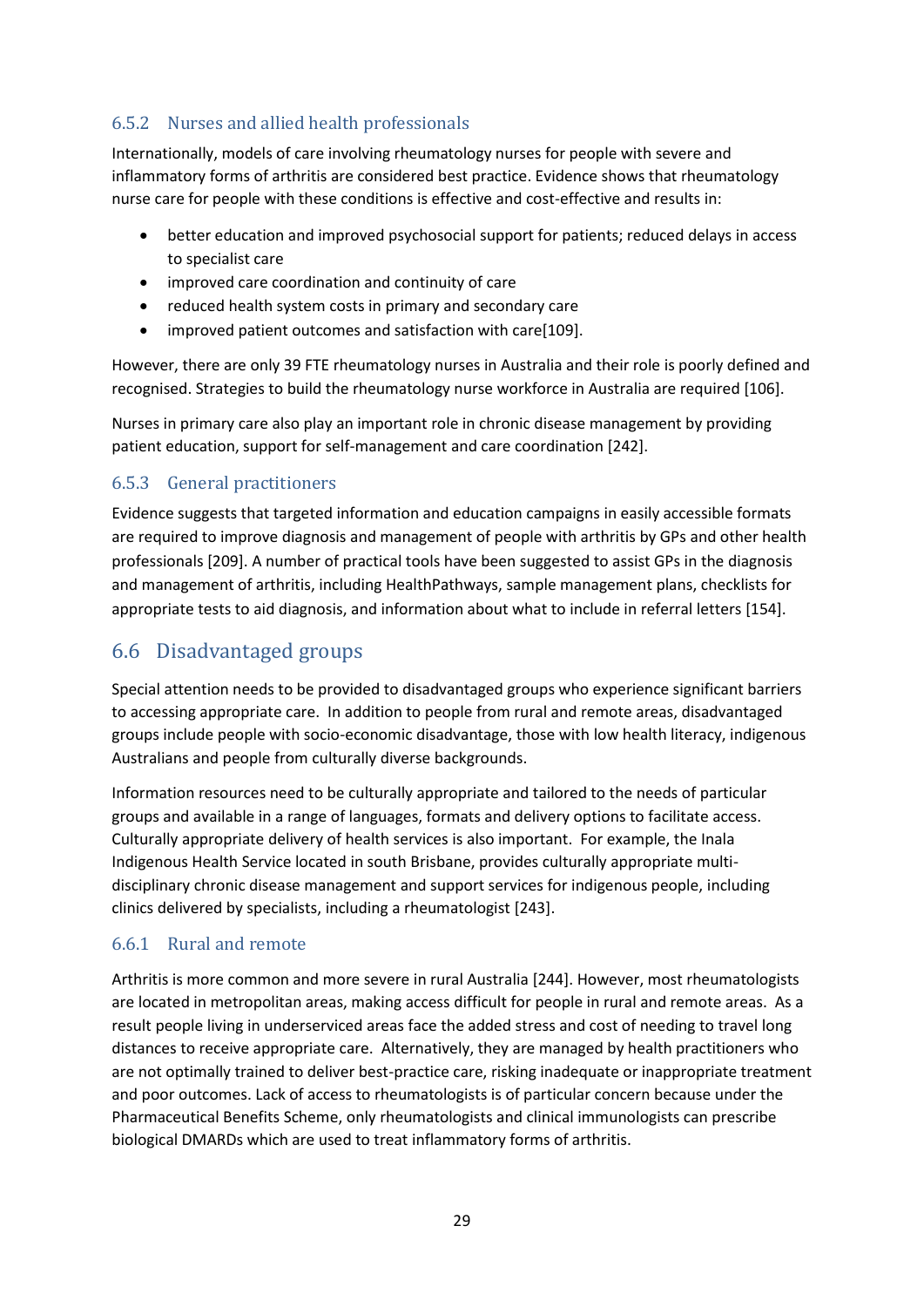Access to appropriately skilled allied health professionals is also problematic in rural and remote areas of Australia.

Some rheumatology services in rural and remote areas are provided via outreach programs, but there is limited sustainable funding to cover the costs of these services and access to local rooms and services for clinics can be problematic. Coverage of rheumatology outreach services by the Medical Specialists Outreach Assistance Program is patchy. The Australian Rheumatology Association provides some funding to support rheumatologists to provide outreach clinics in rural areas, but this is not a sustainable funding solution [245].

Telehealth consultations are considered viable for rheumatology [219] and offer great potential to facilitate access to rheumatologists and multidisciplinary teams for people in underserviced areas. A mixed model offering both face-to-face and virtual consultations appears to offer the best option [154]. In the Australian context, telehealth services have been reported to improve access to and quality of care for patients, to support local professional development and to be cost-effective and acceptable to patients and clinicians [246-248].

Australian patients are also willing to embrace novel, remote tele-rehab models for their osteoarthritis [249] but there are barriers such as lack of funding for allied health tele-rehab consultations (both Medicare and private health insurance), and clinician reluctance to change their traditional models of face to face care [250-252].

#### <span id="page-29-0"></span>6.6.2 Aboriginal and Torres Strait Islander peoples

Aboriginal and Torres Strait islander people are 1.4 times as likely to report that they have rheumatoid arthritis compared to the total Australian population, although this difference is not statistically significant [248]. Systemic lupus erythematosus has been reported to be two to four times more common and also more severe in Aboriginal Australians, in both adults and children, with higher associated morbidity and mortality [252-254].

A recent review found that there was an increased musculoskeletal pain burden among indigenous Australians compared to non-indigenous Australia, and, especially for osteoarthritis, a mismatch between the disease burden and access to health care. Although prevalence was similar or slightly higher, Aboriginal people accessed primary care for knee or hip osteoarthritis at approximately half the rate of non‐Aboriginal people, and were less than half as likely to have knee or hip replacement surgery. Communication difficulties with health practitioners were the main reason why Aboriginal people with musculoskeletal pain choose not to access care. To increase accessibility, the authors suggest health services should initially focus on improving experiences of care for Aboriginal and Torres Strait Islander peoples, by improving patient-practitioner communication. In addition, increasing practitioner cultural awareness, ensuring Aboriginal Health Practitioners are employed and involved in care, and delivering services in a culturally safe space, such as Aboriginal Community Controlled Health Care Services, are recommended [255].

#### <span id="page-29-1"></span>6.6.3 Culturally and linguistically diverse groups

The prevalence of arthritis is similar in Australians born in mainly English speaking countries to those born in Australia, but is lower in those born in other countries [256].

People from culturally and linguistically diverse groups often experience barriers to accessing health services due to cultural and language barriers and low health literacy [257]. People from CALD groups express a preference for culturally appropriate services with bilingual health professionals or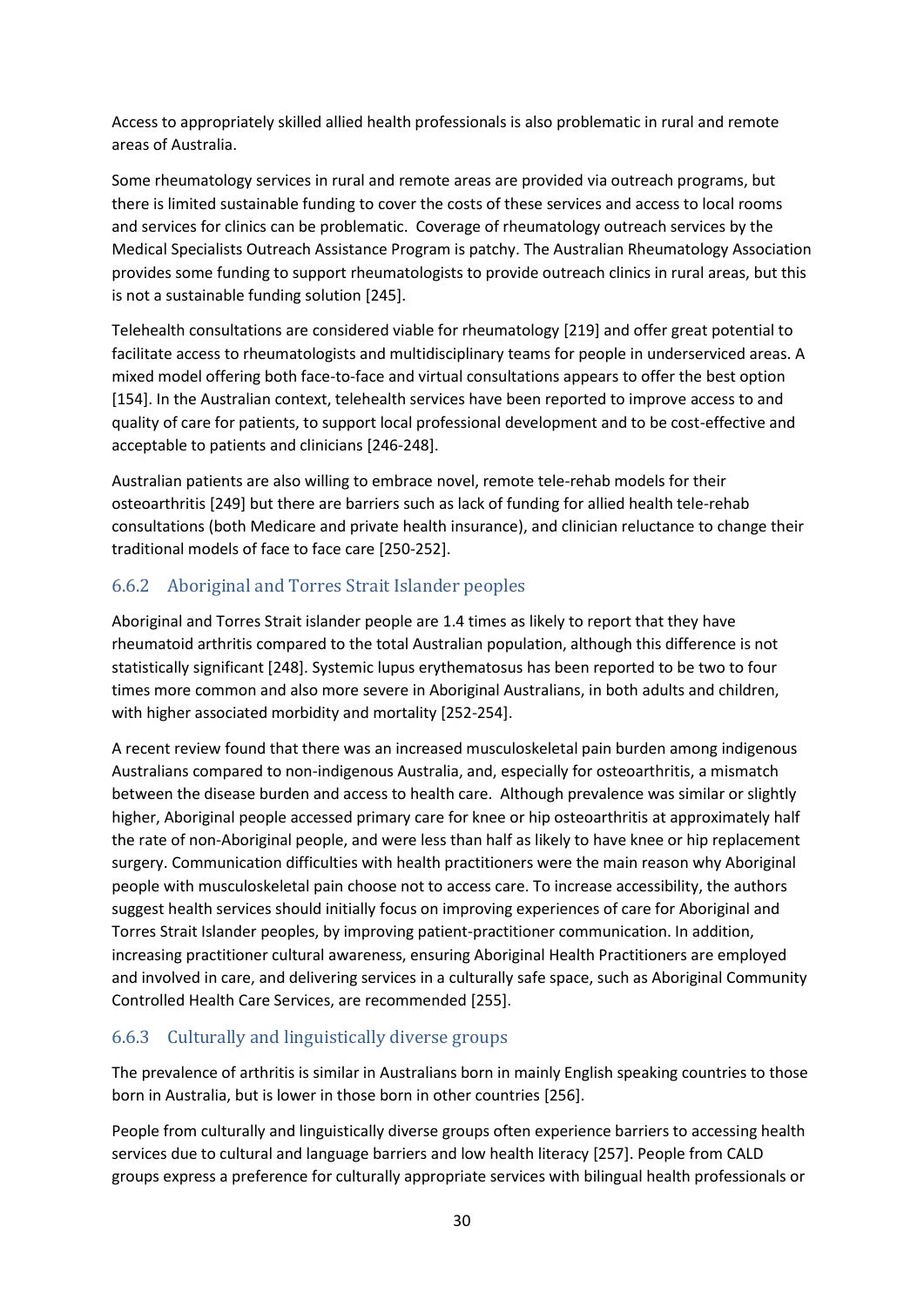appropriate language services to allow them to communicate with health professionals. They also express a preference for simple, plain-language culturally appropriate health information and education materials available in both English and their first language, as well as information that is short and visually appealing [258, 259].

#### <span id="page-30-0"></span>6.6.4 Low socio-economic status

Arthritis, like many other chronic conditions, is significantly more prevalent with decreasing socioeconomic status. People in the most socioeconomically disadvantaged quintile of the population are 67% more likely to report that they have arthritis than those in the least disadvantaged quintile [260].

The costs of accessing care are a particular issue for people with socio-economic disadvantage and a major reason for skipping recommended care and therapies. Often people with arthritis have had to reduce their working hours or retire from work early as a result of their condition and experience significant financial hardship as a result of the combined impact of reduced income and the high costs associated with managing their condition [9].

# <span id="page-30-1"></span>7 Disability

Arthritis is the second leading cause of disability in Australia after back pain. Nearly 550,000 people have arthritis as their main disabling condition, 13% of all people who report a disability. Of these more than one in four experiences severe or profound core activity limitations [261].

Arthritis has a strong negative effect on a person's ability to participate in self-care, work, family and social activities. An Australian report noted that more than one-third of people with arthritis have limited ability to engage in daily activities as a result of their arthritis, such as managing their home or garden, and undertaking domestic duties or personal care. People with arthritis also reported significant adverse impacts of their condition on their health, employment and finances, often requiring short-term, long-term or permanent access to formal support [18, 262].

In Australia in 2009, the estimated cost of arthritis through lost labour force participation among older workers (45-64 years) consisted of lost income of \$3.787 million, extra welfare payments of \$291 million, and lost taxation revenue of \$394 million [262]. A recent study has shown that 13.3% of people aged 45-64 years out of the labour force due to ill-health exited because of their arthritis in 2010 (45,000 people) with a similar proportion projected to exit in 2030 (60,000 people). In this and other studies, arthritis is consistently the second most common chronic condition (after back problems) leading to exits from the labour force for this age group [263].

People with arthritis-related disability who are aged less than 65 years often report difficulties in accessing disability services because they are too young to access supports available through the aged care system, or they are considered to have a health condition rather than a disability [18].

The National Disability Insurance Scheme (NDIS) currently being rolled out across Australia does list rheumatoid arthritis and JIA as conditions that may be eligible for NDIS supports, subject to a functional assessment. However, it is not clear at this stage how people with arthritis are faring under the Scheme. In addition, there is anecdotal evidence that people with arthritis who do not qualify for the NDIS are losing access to their existing disability services because these are increasingly being taken up for the NDIS. Some arthritis organisations in Australia have or are applying for accreditation as NDIS service suppliers.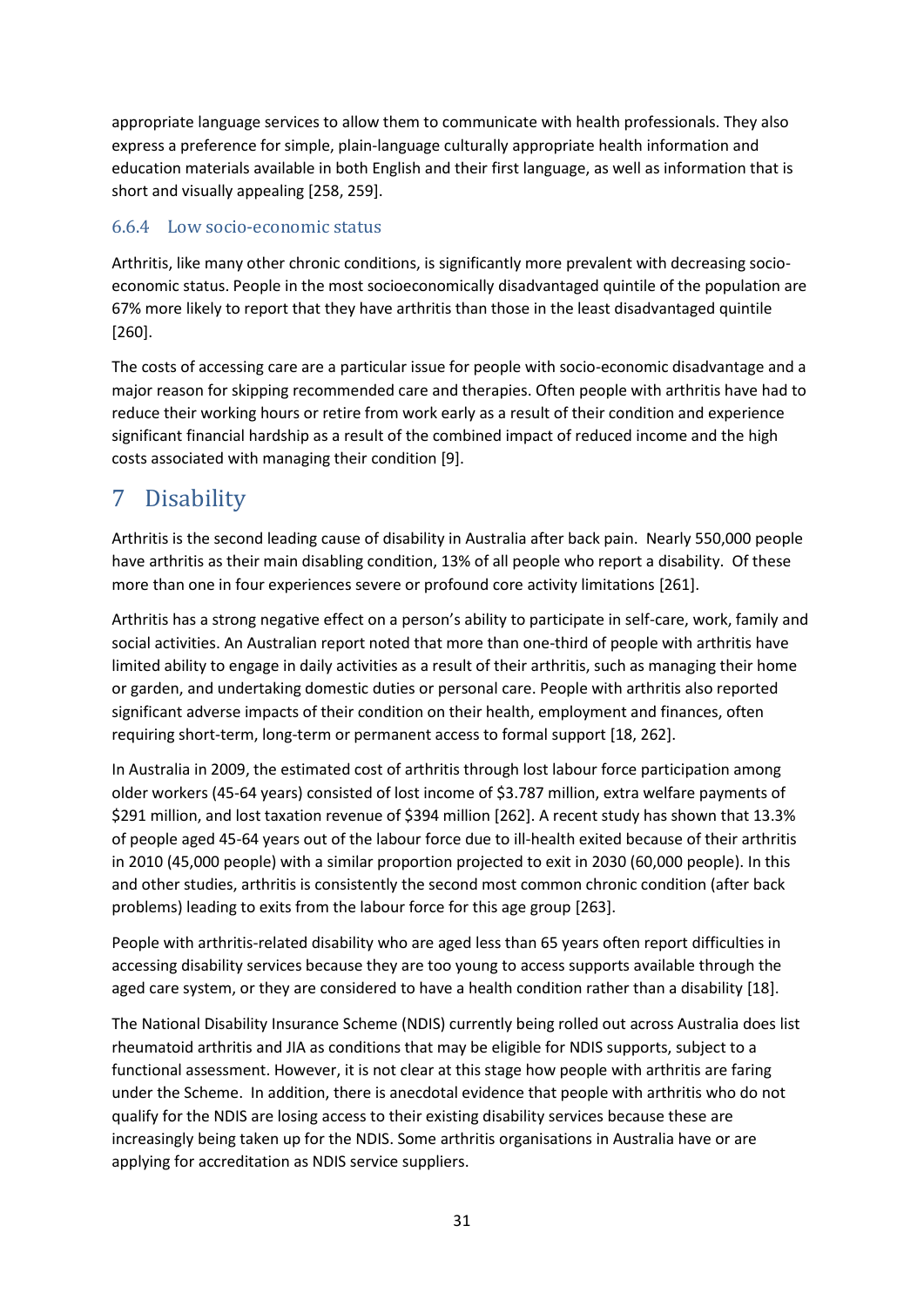People with arthritis-related disability have identified a number of service and support needs including:

- Access to better information about their condition, including: medication and side effects; managing pain and fatigue; support groups and emotional support available; aids and equipment and how to source them; and the availability of social and disability services and how they can be accessed.
- Increased support for family and friends who provide informal support for people with arthritis.
- Improved information about and access to formal disability supports, including improving awareness of the disabling impact of arthritis in the provision of social protection and social services [18].

# <span id="page-31-0"></span>8 Ageing and aged care

Arthritis and musculoskeletal conditions have been identified as a global threat to healthy ageing, according to a report for the WHO on ageing and health. Musculoskeletal health is critical for people's mobility and their ability to work and actively participate in all aspects of life, and to maintain economic, social and functional independence across their life-course. A strong relationship exists between arthritis and musculoskeletal pain and a lack of physical activity in the elderly resulting in functional decline, frailty, loss of well-being and loss of independence [264].

Around half of all Australians aged 65 years and over have arthritis, with osteoarthritis being the most common form in this age group [260]. Osteoarthritis as a comorbid condition in older people also has a significant negative impact on management and outcomes for cardiovascular diseases and, although there are fewer studies in this area, diabetes as well [265]. Arthritis is the leading cause of disability among the elderly [261].

Arthritis is also the third most prevalent health condition among residents of aged care facilities in Australia, affecting 15% of residents. Resources and strategies to provide and evaluate quality clinical care for arthritis and for pain in this population have been identified as an area of need [266]. Anecdotal evidence suggests management of arthritis among residents of aged care facilities is an issue in terms of both pain management and limited mobility.

Developing programs to improve arthritis management in older people both in the community and in residential aged care may help them to maintain their independence for longer, reduce the burden on informal carers, reduce premature admission to residential aged care facilities and delay requirements for higher level care.

Research into the prevention and management of musculoskeletal conditions across the life course will be crucial to enhance musculoskeletal health and prevent disability in older people and will be a critical to achieve healthy ageing objectives [264].

# <span id="page-31-1"></span>9 Conclusions

There are many opportunities to improve the management of arthritis in Australia to enhance the health-related quality of life of people living with the condition and to reduce the burden of arthritis on the health and welfare systems. These opportunities include: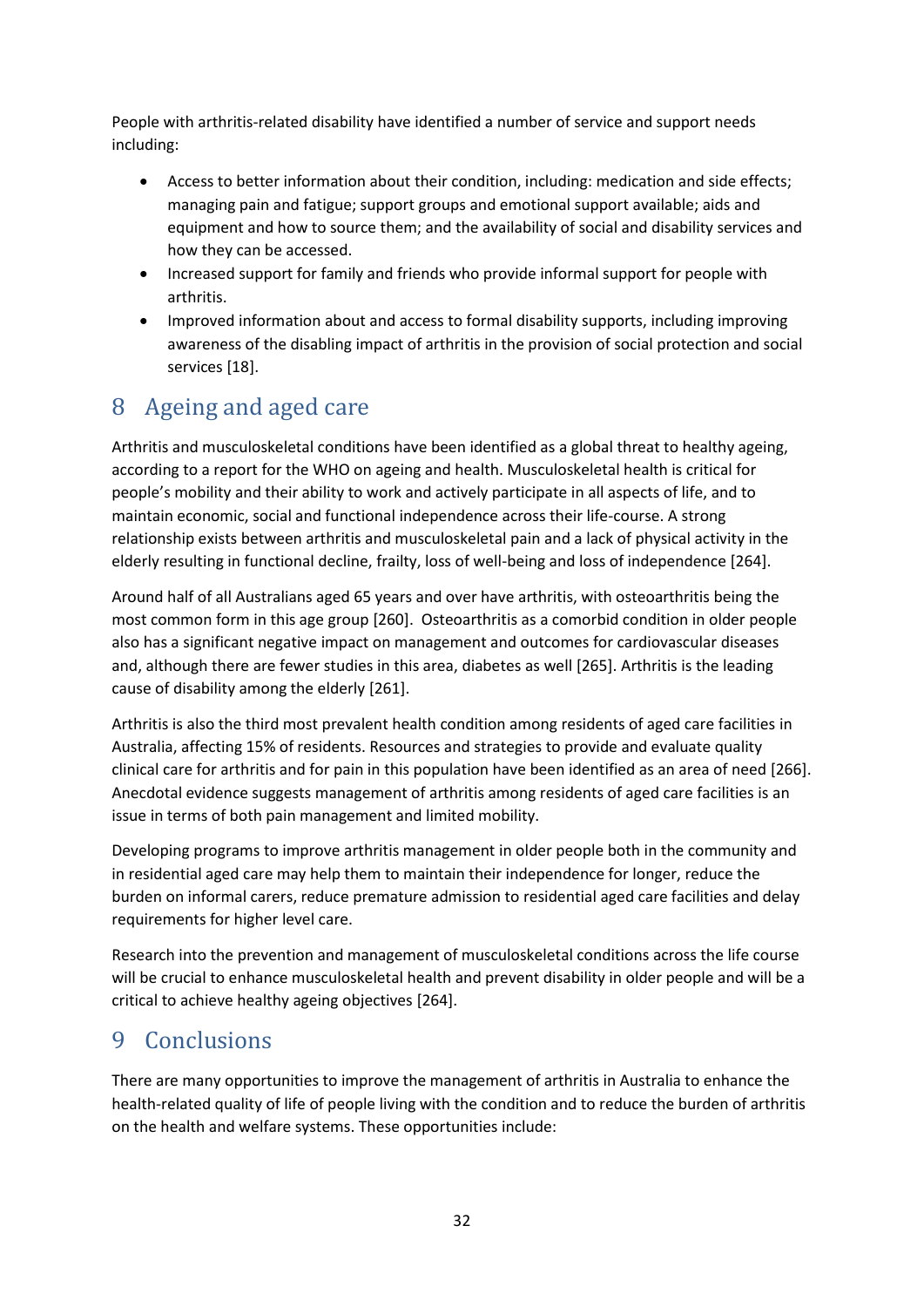- Raise awareness and understanding of arthritis and opportunities for prevention and improved management among the public and health professionals.
- Enhance prevention of arthritis by supporting strategies to address obesity, prevent sports injuries, reduce occupational risks and reduce smoking rates.
- Improve consumer self-management by improving access to tailored information, education and support provided by health professionals and available through arthritis consumer organisations.
- Promote best-practice care for the management of all types of arthritis through information, education and training of health professionals and through funding and models that support the delivery of multidisciplinary care. Particular areas of focus include improving the uptake of conservative management of osteoarthritis and reducing delays in diagnosis and treatment of inflammatory arthritis.
- Implement existing arthritis-related models of care more widely and consistently across Australia.
- Develop tools, strategies and models to promote appropriate and timely access to joint replacement surgery.
- Enhance access to appropriate care for people in rural and remote and other underserviced areas by expanding outreach and telehealth services.
- Develop programs and resources to address the specific needs of Aboriginal and Torres Strait Islanders, culturally and linguistically diverse groups, socioeconomically disadvantaged people and people in residential aged care.
- Work with disability service providers and funders to improve appropriate access to supports for people with arthritis-related disability.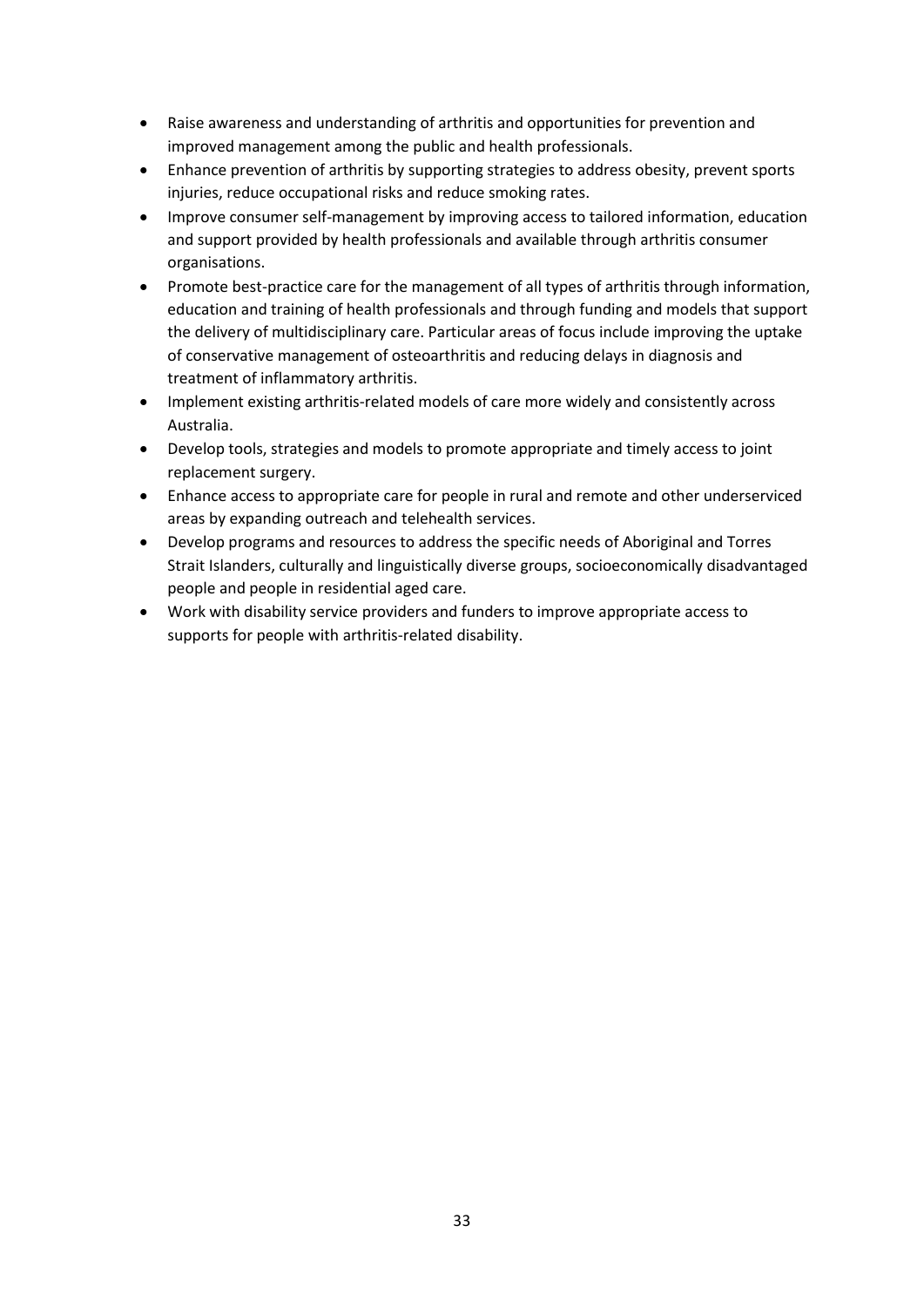## <span id="page-33-0"></span>References

- 1. Ackerman I, B.M., MA, Pratt C, Gorelik A, Liew D, *Counting the Cost: the current and future burden of arthritis. Part 1 Healthcare Costs*. 2016.
- 2. The Australian Commission on Safety and Quality in Health Care 2016*. Prioritised list of clinical domains for clinical quality registry development: Final report.*
- 3. Ackerman, I.N., et al., *The projected burden of primary total knee and hip replacement for osteoarthritis in Australia to the year 2030.* BMC Musculoskeletal Disorders, 2019. 20(1): p. 90.
- 4. Australian Institute of Health and Welfare 2016*. Australian Burden of Disease Study: Impact and causes of illness and death in Australia 2011. Australian Burden of Disease Study series no. 3. BOD 4. Canberra: AIHW.*
- 5. Henderson, J.V., et al., *Prevalence, causes, severity, impact, and management of chronic pain in Australian general practice patients.* Pain Med, 2013. 14(9): p. 1346-61.
- 6. Australian Bureau of Statistics 2012. *2009 Disability, Ageing and Carers, Australia 2009: Profiles of Disability*.
- 7. Australian Institute of Health and Welfare 2016*. Australia's health 2016. Australia's health series no. 15. Cat. no. AUS 199. Canberra: AIHW*
- 8. Agca R, H.S., Rollefstad S, et al, *EULAR recommendations for cardiovascular disease risk management in patients with rheumatoid arthritis and other forms of inflammatory joint disorders: 2015/2016 update.* Annals of the Rheumatic Diseases 2017. 2017(76): p. 17-28.
- 9. Schofield D, S.R., Cunich M, *Counting the cost: the current and future burden of arthritis: Part 2 Economic Costs.* 2016.
- 10. Australian Institute of Health and Welfare 2009*. Chronic disease and participation in work. Cat. No. PHE 109. Canberra: AIHW*. 2009.
- 11. Harris, B., Duggan, M, Batterham, P, Bartlem, K, Clinton-McHarg, T, Dunbar, J, Fehily, C, Lawrence, D, Morgan, M & Rosenbaum, S, *Australia's Mental and Physical Health Tracker: Background Paper*, in *Australian Health Policy Collaboration issues paper no. 2018-02*. 2018, AHPC: Melbourne.
- 12. Arthritis Australia. *Time to Move: Arthritis*. 2014, Arthritis Australia: Sydney.
- 13. Egerton, T., et al., *A systematic review and evidence synthesis of qualitative studies to identify primary care clinicians' barriers and enablers to the management of osteoarthritis.* Osteoarthritis Cartilage, 2017. 25(5): p. 625-638.
- 14. 2016 OmniPoll survey of 1319 people age 18+ conducted for Arthritis Australia.
- 15. Stack, R.J., et al., *Delays in help seeking at the onset of the symptoms of rheumatoid arthritis: a systematic synthesis of qualitative literature.* Ann Rheum Dis, 2012**. 71(4):** p. 493-7.
- 16. Feldtkeller, E., et al., *Age at disease onset and diagnosis delay in HLA-B27 negative vs. positive patients with ankylosing spondylitis.* Rheumatol Int, 2003. 23(2): p. 61-6.
- 17. Arthritis Australia, *The Ignored Majority. The Voice of Arthritis 2011. A national survey to discover the impact of arthritis on Australians.* 2011.
- 18. Bates B, S.C., Wong M, Kayess R, Fisher K, *Arthritis and disability*. 2014, Social Policy Research Centre, University of New South Wales.
- 19. Harrison, A.A., et al., *Comparison of rates of referral and diagnosis of axial spondyloarthritis before and after an ankylosing spondylitis public awareness campaign.* Clin Rheumatol, 2014**. 33(**7): p. 963-8.
- 20. Balamurugan, A., et al., *Health communications in rural America: lessons learned from an arthritis campaign in rural Arkansas.* J Rural Health, 2007. 23(3): p. 270-5.
- 21. National Rheumatoid Arthritis Society 2013*. Breaking down barriers: Rheumatoid arthritis and public awareness.*2013.

ttps://www.nras.org.uk/data/files/Publications/Breaking%20Down%20Barriers.pdf.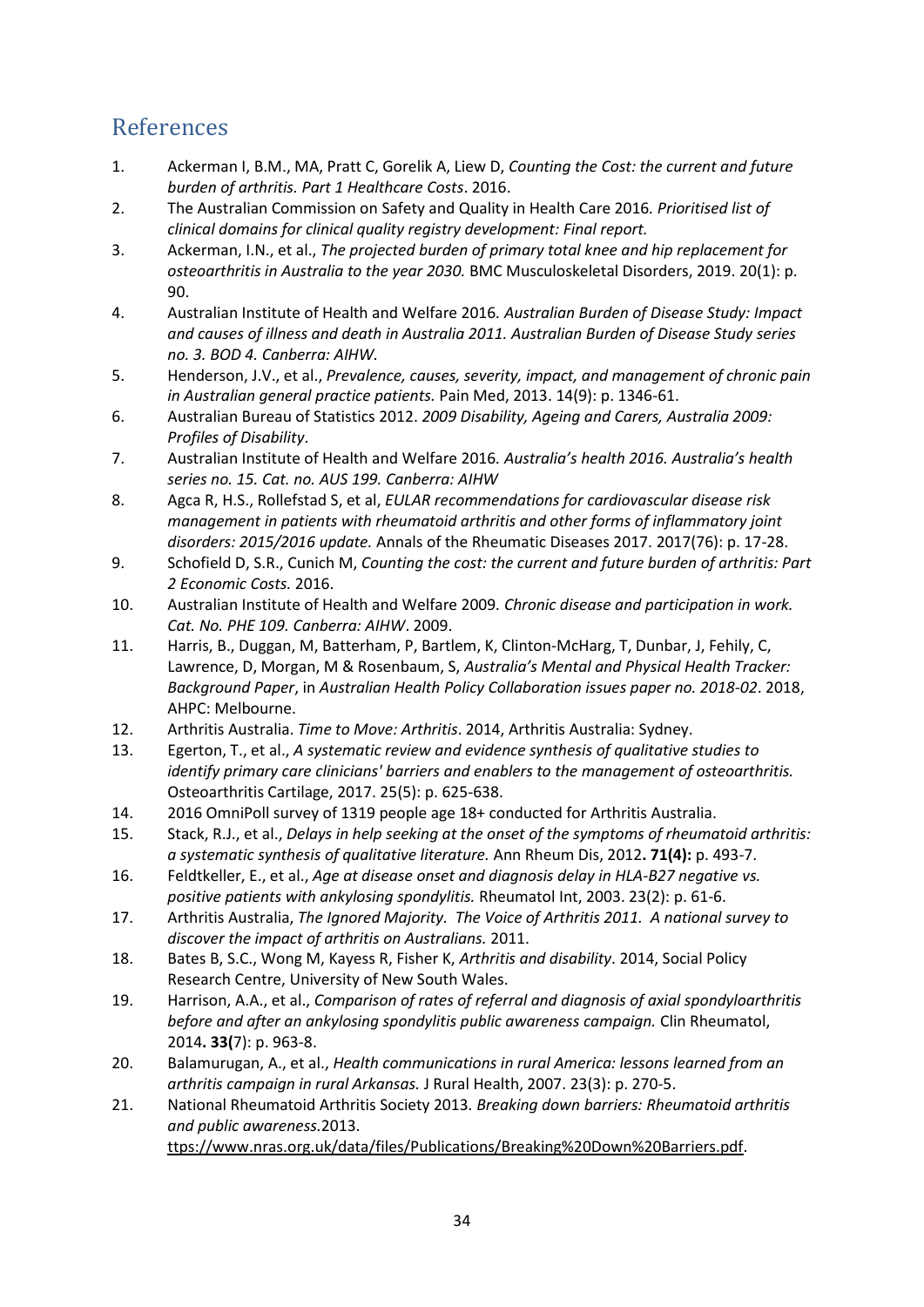- 22. Buchbinder R, J.D., Wyatt M *Population based intervention to change back pain beliefs and disability: three part evaluation.* BMJ 2001. 322:1516
- 23. Buchbinder, R. and D. Jolley, *Improvements in general practitioner beliefs and stated management of back pain persist 4.5 years after the cessation of a public health media campaign.* Spine (Phila Pa 1976), 2007. 32(5): p. E156-62.
- 24. Hunter, D.J., *Lower extremity osteoarthritis management needs a paradigm shift.* Br J Sports Med, 2011. 45(4): p. 283-8.
- 25. Deane, K.D. and H. El-Gabalawy, *Pathogenesis and prevention of rheumatic disease: focus on preclinical RA and SLE.* Nat Rev Rheumatol, 2014. 10(4): p. 212-28.
- 26. *Dendright announces first human dose of den-181 in phase 1b clinical trial 2017; Available* from: https://www.tri.edu.au/news/dendright-announces-first-human-dose-den-181-phase-1b-clinical-trial
- 27. Muthuri, S.G., et al., *What if we prevent obesity? Risk reduction in knee osteoarthritis estimated through a meta-analysis of observational studies.* Arthritis Care Res (Hoboken), 2011. 63(7): p. 982-90.
- 28. Jiang, L., et al., *The relationship between body mass index and hip osteoarthritis: a systematic review and meta-analysis.* Joint Bone Spine, 2011. 78(2): p. 150-5.
- 29. Jiang, L., et al., *Body mass index and susceptibility to knee osteoarthritis: a systematic review and meta-analysis.* Joint Bone Spine, 2012. 79(3): p. 291-7.
- 30. Silverwood, V., et al., *Current evidence on risk factors for knee osteoarthritis in older adults: a systematic review and meta-analysis.* Osteoarthritis Cartilage, 2015. 23(4): p. 507-15.
- 31. Australian Institute of Health and Welfare. *Impact of overweight and obesity as a risk factor for chronic conditions: Australian Burden of Disease Study*, in *Australian Burden of Disease Study series no.11. Cat. no. BOD 12. BOD*. 2017, AIHW: Canberra.
- 32. Australian Bureau of Statistics, *Australian Health Survey: Updated Results, 2011-2013. Cat no 4364.0.55.003*. 2013, Australian Bureau of Statistics: Canberra.
- 33. ARC Reports, *Osteoarthritis and obesity. A report by the Arthritis Research Campaign. UK. 6301/OBES-REP/09-1*. 2009, Arthritis Research Campaign: Derbyshire, UK.
- 34. Ackerman, I.N. and R.H. Osborne, *Obesity and increased burden of hip and knee joint disease in Australia: results from a national survey.* BMC Musculoskelet Disord, 2012. 13: p. 254.
- 35. Blagojevic, M., et al., *Risk factors for onset of osteoarthritis of the knee in older adults: a systematic review and meta-analysis.* Osteoarthritis Cartilage, 2010. 18(1): p. 24-33.
- 36. Messier, S.P., et al., *Weight loss reduces knee-joint loads in overweight and obese older adults with knee osteoarthritis.* Arthritis Rheum, 2005. 52(7): p. 2026-32.
- 37. March, L.M. and H. Bagga, *Epidemiology of osteoarthritis in Australia.* Med J Aust, 2004. 180(5 Suppl): p. S6-10.
- 38. Carman, W.J., et al., *Obesity as a risk factor for osteoarthritis of the hand and wrist: a prospective study.* Am J Epidemiol, 1994. 139(2): p. 119-29.
- 39. Neogi, T. and Y. Zhang, *Epidemiology of osteoarthritis.* Rheum Dis Clin North Am, 2013. 39(1): p. 1-19.
- 40. Cicuttini, F.M. and A.E. Wluka, *Not just loading and age: the dynamics of osteoarthritis, obesity and inflammation.* Med J Aust, 2016. 204(2): p. 47.
- 41. Wang, Y., et al., *Body weight at early and middle adulthood, weight gain and persistent overweight from early adulthood are predictors of the risk of total knee and hip replacement for osteoarthritis.* Rheumatology (Oxford), 2013. 52(6): p. 1033-41.
- 42. Liu, B., et al., *Relationship of height, weight and body mass index to the risk of hip and knee replacements in middle-aged women.* Rheumatology (Oxford), 2007. 46(5): p. 861-7.
- 43. Singh, J.A., S.G. Reddy, and J. Kundukulam, *Risk factors for gout and prevention: a systematic review of the literature.* Curr Opin Rheumatol, 2011. 23(2): p. 192-202.
- 44. MacFarlane, L.A. and S.C. Kim, *Gout: a review of nonmodifiable and modifiable risk factors.* Rheum Dis Clin North Am, 2014. 40(4): p. 581-604.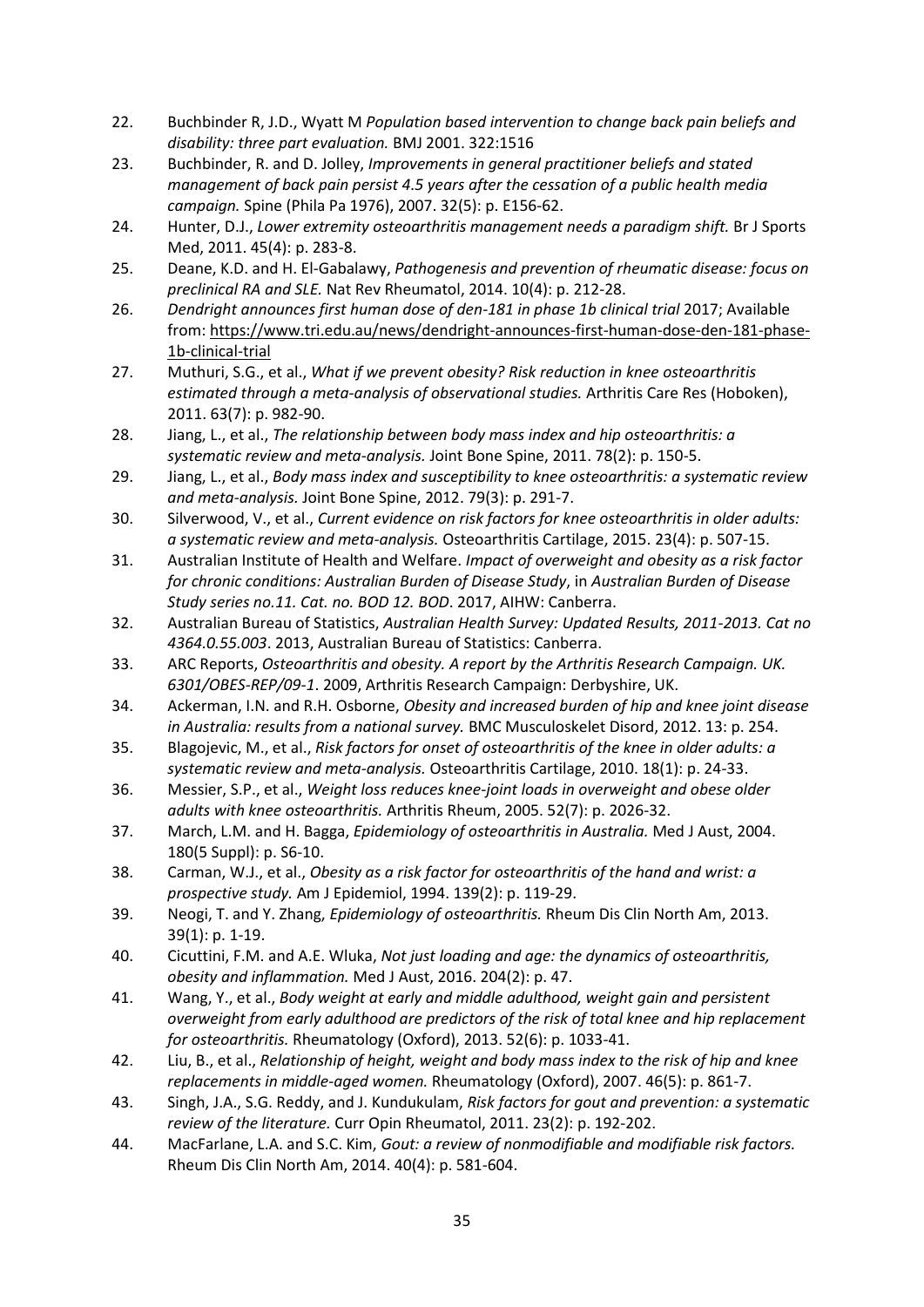- 45. Gremese, E., et al., *Obesity as a risk and severity factor in rheumatic diseases (autoimmune chronic inflammatory diseases).* Front Immunol, 2014. 5: p. 576.
- 46. Versini, M., et al., *Obesity in autoimmune diseases: not a passive bystander.* Autoimmun Rev, 2014. 13(9): p. 981-1000.
- 47. Ogdie, A. and J.M. Gelfand, *Clinical Risk Factors for the Development of Psoriatic Arthritis Among Patients with Psoriasis: A Review of Available Evidence.* Curr Rheumatol Rep, 2015. 17(10): p. 64.
- 48. Qin, B., et al., *Body mass index and the risk of rheumatoid arthritis: a systematic review and dose-response meta-analysis.* Arthritis Res Ther, 2015. 17: p. 86.
- 49. Deane, K.D., et al., *Genetic and environmental risk factors for rheumatoid arthritis.* Best Pract Res Clin Rheumatol, 2017. 31(1): p. 3-18.
- 50. Liu, Y., et al., *Impact of Obesity on Remission and Disease Activity in Rheumatoid Arthritis: A Systematic Review and Meta-Analysis.* Arthritis Care Res (Hoboken), 2017. 69(2): p. 157-165.
- 51. Singh, S., et al., *Obesity and response to anti-tumor necrosis factor-alpha agents in patients with select immune-mediated inflammatory diseases: A systematic review and metaanalysis.* PLoS One, 2018. 13(5): p. e0195123.
- 52. Shan, J. and J. Zhang, *Impact of obesity on the efficacy of different biologic agents in inflammatory diseases: A systematic review and meta-analysis.* Joint Bone Spine, 2018.
- 53. Australian Institute of Health and Welfare, *Australia's health 2018. Australia's health series no. 16. AUS 221.* 2018, AIHW: Canberra.
- 54. Anandacoomarasamy, A., et al., *Weight loss in obese people has structure-modifying effects on medial but not on lateral knee articular cartilage.* Ann Rheum Dis, 2012. 71(1): p. 26-32.
- 55. Felson, D.T., et al., *Weight loss reduces the risk for symptomatic knee osteoarthritis in women. The Framingham Study.* Ann Intern Med, 1992. 116(7): p. 535-9.
- 56. Roberto, C.A., et al., *Patchy progress on obesity prevention: emerging examples, entrenched barriers, and new thinking.* Lancet, 2015. 385(9985): p. 2400-9.
- 57. Australian Government Preventative Health Taskforce, *Australia: The healthiest country by 2020. A discussion paper*. 2009, National Preventative Health Taskforce: Canberra.
- 58. Kopelman, P., S.A. Jebb, and B. Butland, *Executive summary: Foresight 'Tackling Obesities: Future Choices' project.* Obes Rev, 2007. 8 Suppl 1: p. vi-ix.
- 59. World Health Organization, *Global strategy on diet, physical activity and health*. 2004, WHO: Geneva.
- 60. World Health Organization, *Obesity: preventing and managing the global epidemic. WHO Technical Report Series 894*. 2000.
- 61. World Health Organization, *Global action plan for the prevention and control of noncummunicable diseases 2013-2020*. 2013, WHO: Geneva.
- 62. Vos, T., School of Population Health Centre for Burden of Disease and Cost Effectiveness, University of Queensland, and Deakin Population Health Strategic Research Centre, Deakin University. *Assessing cost-effectiveness in prevention: (ACE-Prevention): final report*. 2010, Brisbane: Centre for Burden of Disease and Cost Effectiveness, School of Population Health, University of Queensland.
- 63. Global Obesity Centre and Obesity Policy Coalition, *Tipping the scales. Australian Obesity Prevention Consensus.* 2017.
- 64. Talley, N.J., *National Health Summit on Obesity calls for Australia to take action to stem the pandemic.* Med J Aust, 2017. 206(3): p. 106-107.
- 65. Pettman, T., et al., *A snapshot of the scope of obesity prevention practice in Australia.* Health Promot Int, 2016. 31(3): p. 582-94.
- 66. Whelan, J., et al., *A map of community-based obesity prevention initiatives in Australia following obesity funding 2009-2013.* Aust N Z J Public Health, 2015. **39**(2): p. 168-71.
- 67. Australian Government Department of Health, *Healthy Food Partnership*. 2018.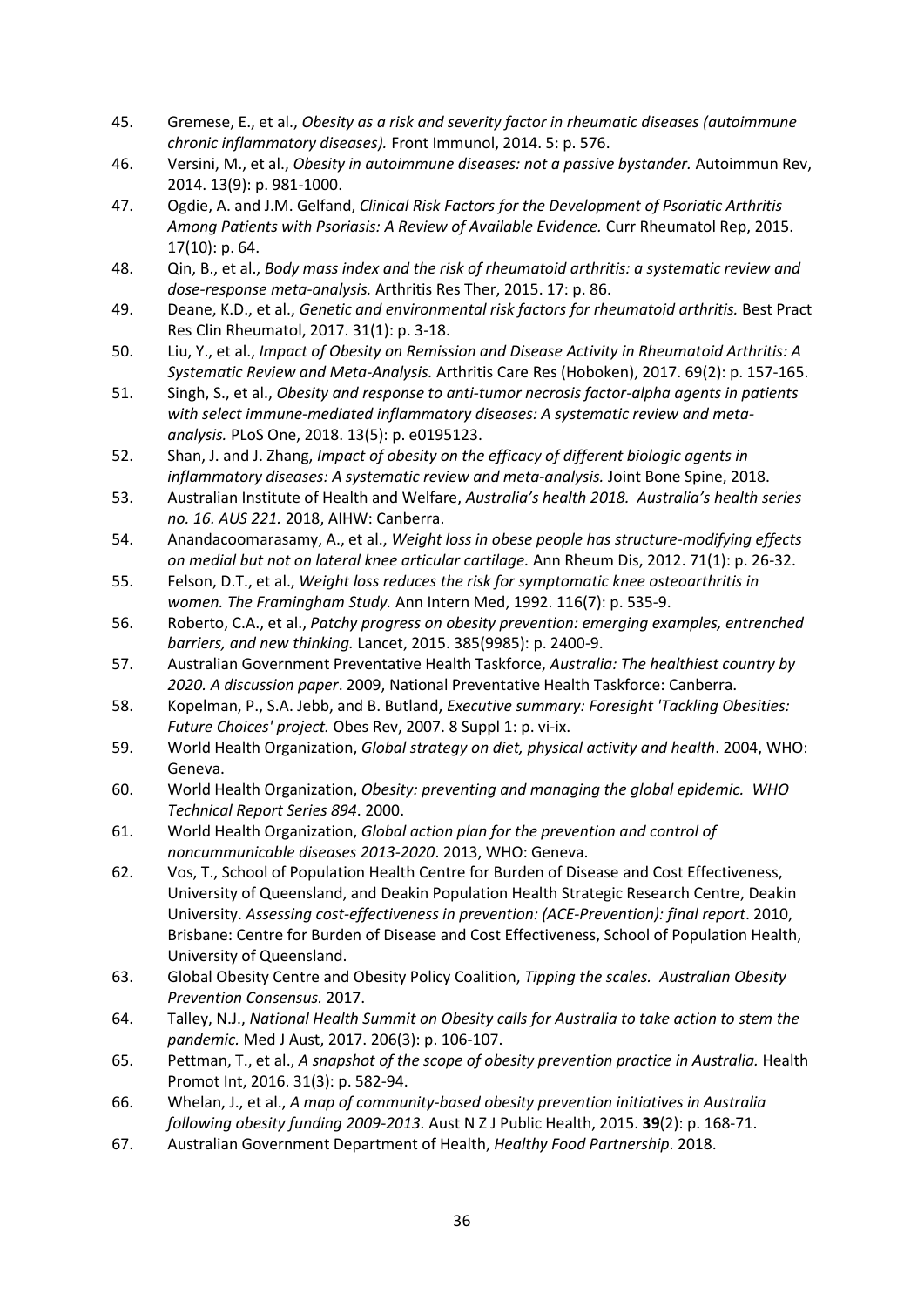- 68. Australian Government Department of Health, *Girls Make Your Move. https://campaigns.health.gov.au/girlsmove*. 2018.
- 69. Avenell, A., et al., *Systematic review of the long-term effects and economic consequences of treatments for obesity and implications for health improvement.* Health Technol Assess, 2004. 8(21): p. iii-iv, 1-182.
- 70. Roos, E.M., *Joint injury causes knee osteoarthritis in young adults.* Curr Opin Rheumatol, 2005. 17(2): p. 195-200.
- 71. Gelber, A.C., et al., *Joint injury in young adults and risk for subsequent knee and hip osteoarthritis.* Ann Intern Med, 2000. 133(5): p. 321-8.
- 72. Lohmander, L.S., et al., *The long-term consequence of anterior cruciate ligament and meniscus injuries: osteoarthritis.* Am J Sports Med, 2007. 35(10): p. 1756-69.
- 73. Zbrojkiewicz, D., C. Vertullo, and J.E. Grayson, *Increasing rates of anterior cruciate ligament reconstruction in young Australians, 2000-2015.* Med J Aust, 2018. 208(8): p. 354-358.
- 74. Sadoghi, P., A. von Keudell, and P. Vavken, *Effectiveness of anterior cruciate ligament injury prevention training programs.* J Bone Joint Surg Am, 2012. 94(9): p. 769-76.
- 75. Hubscher, M. and K.M. Refshauge, *Neuromuscular training strategies for preventing lower limb injuries: what's new and what are the practical implications of what we already know?* Br J Sports Med, 2013. 47(15): p. 939-40.
- 76. Myklebust, G., A. Skjolberg, and R. Bahr, *ACL injury incidence in female handball 10 years after the Norwegian ACL prevention study: important lessons learned.* Br J Sports Med, 2013. 47(8): p. 476-9.
- 77. Finch, C.F., et al., *Preventing Australian football injuries with a targeted neuromuscular control exercise programme: comparative injury rates from a training intervention delivered in a clustered randomised controlled trial.* Inj Prev, 2016. 22(2): p. 123-8.
- 78. Soligard, T., et al., *Compliance with a comprehensive warm-up programme to prevent injuries in youth football.* Br J Sports Med, 2010. 44(11): p. 787-93.
- 79. Lewis, D.A., et al., *Comparison of four alternative national universal anterior cruciate ligament injury prevention programme implementation strategies to reduce secondary future medical costs.* Br J Sports Med, 2018. 52(4): p. 277-282.
- 80. Palmer, K.T., *Occupational activities and osteoarthritis of the knee.* Br Med Bull, 2012. 102: p. 147-70.
- 81. McWilliams, D.F., et al., *Occupational risk factors for osteoarthritis of the knee: a metaanalysis.* Osteoarthritis Cartilage, 2011. 19(7): p. 829-39.
- 82. Andersen, S., et al., *Cumulative years in occupation and the risk of hip or knee osteoarthritis in men and women: a register-based follow-up study.* Occup Environ Med, 2012. 69(5): p. 325-30.
- 83. Felson, D.T. and Y. Zhang, *An update on the epidemiology of knee and hip osteoarthritis with a view to prevention.* Arthritis Rheum, 1998. 41(8): p. 1343-55.
- 84. Dzhambov, A.M. and D.D. Dimitrova, *Lifetime exposure to self-reported occupational noise and prevalent rheumatoid arthritis in the National Health and Nutrition Examination Survey (2011-2012).* Int J Occup Environ Health, 2017. 23(3): p. 215-221.
- 85. Murphy, D. and D. Hutchinson, *Is Male Rheumatoid Arthritis an Occupational Disease? A Review.* Open Rheumatol J, 2017. 11: p. 88-105.
- 86. Zeng, P., et al., *Working in cold environment and risk of developing rheumatoid arthritis: results from the Swedish EIRA case-control study.* RMD Open, 2017. 3(2): p. e000488.
- 87. Safe Work Australia, *Hazardous manual tasks code of practice*. 2011, Safe Work Australia.
- 88. Australian Safety and Compensation Council, *Work related musculoskeletal disease in Australia. April 2006.* 2006.
- 89. Safe Work NSW, *2017-2022 Musculoskeletal disorder strategy*. 2018.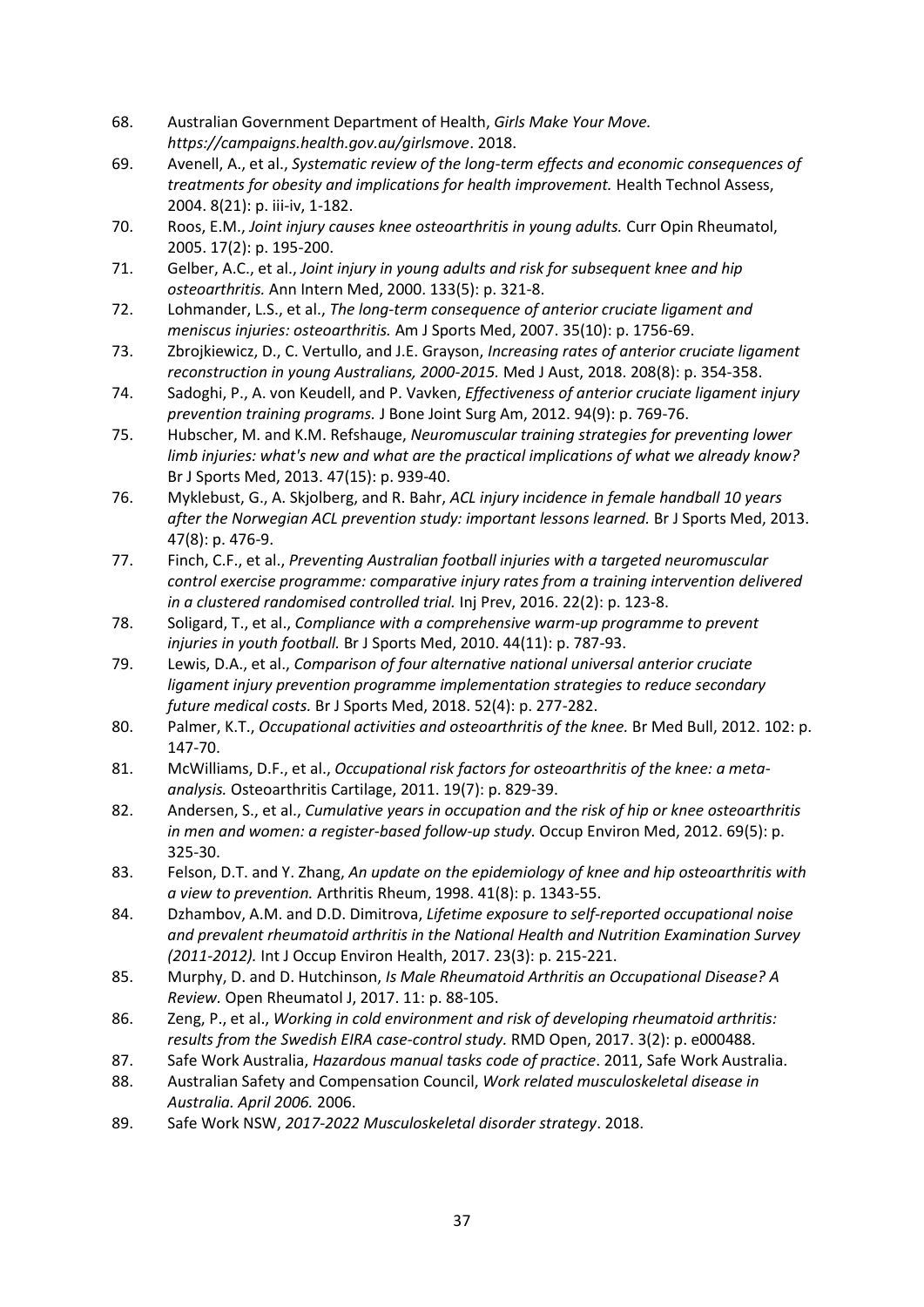- 90. Kallberg, H., et al., *Smoking is a major preventable risk factor for rheumatoid arthritis: estimations of risks after various exposures to cigarette smoke.* Ann Rheum Dis, 2011. 70(3): p. 508-11.
- 91. Sugiyama, D., et al., *Impact of smoking as a risk factor for developing rheumatoid arthritis: a meta-analysis of observational studies.* Ann Rheum Dis, 2010. 69(1): p. 70-81.
- 92. Bang, S.Y., et al., *Smoking increases rheumatoid arthritis susceptibility in individuals carrying the HLA-DRB1 shared epitope, regardless of rheumatoid factor or anti-cyclic citrullinated peptide antibody status.* Arthritis Rheum, 2010. 62(2): p. 369-77.
- 93. Di Giuseppe, D., et al., *Cigarette smoking and risk of rheumatoid arthritis: a dose-response meta-analysis.* Arthritis Res Ther, 2014. 16(2): p. R61.
- 94. Di Giuseppe, D., et al., *Cigarette smoking and smoking cessation in relation to risk of rheumatoid arthritis in women.* Arthritis Res Ther, 2013. 15(2): p. R56.
- 95. Liu, X., et al., *Impact and timing of smoking cessation on reducing risk for rheumatoid arthritis among women in the Nurses' Health Studies.* Arthritis Care Res (Hoboken), 2019.
- 96. Hyrich, K.L., et al., *Predictors of response to anti-TNF-alpha therapy among patients with rheumatoid arthritis: results from the British Society for Rheumatology Biologics Register.* Rheumatology (Oxford), 2006. 45(12): p. 1558-65.
- 97. Kearsley-Fleet, L., et al., *Biologic refractory disease in rheumatoid arthritis: results from the British Society for Rheumatology Biologics Register for Rheumatoid Arthritis.* Ann Rheum Dis, 2018. 77(10): p. 1405-1412.
- 98. Dube, C.E., et al., *The relationship between smoking and knee osteoarthritis in the Osteoarthritis Initiative.* Osteoarthritis Cartilage, 2016. 24(3): p. 465-72.
- 99. Australian Government Department of Health, *Tobacco control key facts and figures: Smoking prevalence rates.* Available from *http://www.health.gov.au/internet/publications/publishing.nsf/Content/tobacco-controltoc~smoking-rates*. 2018.
- 100. Stead, L.F., et al., *Nicotine replacement therapy for smoking cessation.* Cochrane Database Syst Rev, 2008(1): p. CD000146.
- 101. Stead, L.F. and T. Lancaster, *Combined pharmacotherapy and behavioural interventions for smoking cessation.* Cochrane Database Syst Rev, 2012. 10: p. CD008286.
- 102. Brennan, E., K. Dunstone, and M. Wakefield, *Population awareness of tobacco-related harms: implications for refreshing graphic health warnings in Australia.* Med J Aust, 2018. 209(4): p. 173-174.
- 103. Zangi, H.A., et al., *EULAR recommendations for patient education for people with inflammatory arthritis.* Ann Rheum Dis, 2015. 74(6): p. 954-62.
- 104. Royal Australian College of General Practitioners, *Guideline for the management of knee and hip osteoarthritis. 2nd edition.* 2018, RACGP: East Melbourne.
- 105. McAlindon, T.E., et al., *OARSI guidelines for the non-surgical management of knee osteoarthritis.* Osteoarthritis Cartilage, 2014. 22(3): p. 363-88.
- 106. Australian Healthcare and Hospitals Association, *Rheumatology nursing: Adding value to arthritis care*. 2017, Arthritis Australia: Sydney.
- 107. Australian Medicare Local Alliance, 2012*. General Practice Nurse National Survey Report*.
- 108. Leary A, O.S., *Clinical nurse specialists: adding value to care.*, in *Royal College of Nursing, Rheumatology Nursing Forum, UK*. 2010.
- 109. van Eijk-Hustings, Y., et al., *EULAR recommendations for the role of the nurse in the management of chronic inflammatory arthritis.* Ann Rheum Dis, 2012. 71(1): p. 13-9.
- 110. Arthritis Australia, *Whose problem is it anyway? The voice of GPs on arthritis*. 2012.
- 111. Australian Bureau of Statistics*. 4364.0 - National Health Survey: Summary of Results, 2007– 2008 (Reissue). Available from: http://www.abs.gov.au/AUSSTATS/abs@.nsf/DetailsPage/4364.02007- 2008%20(Reissue)?OpenDocument; accessed 19 July 2016.*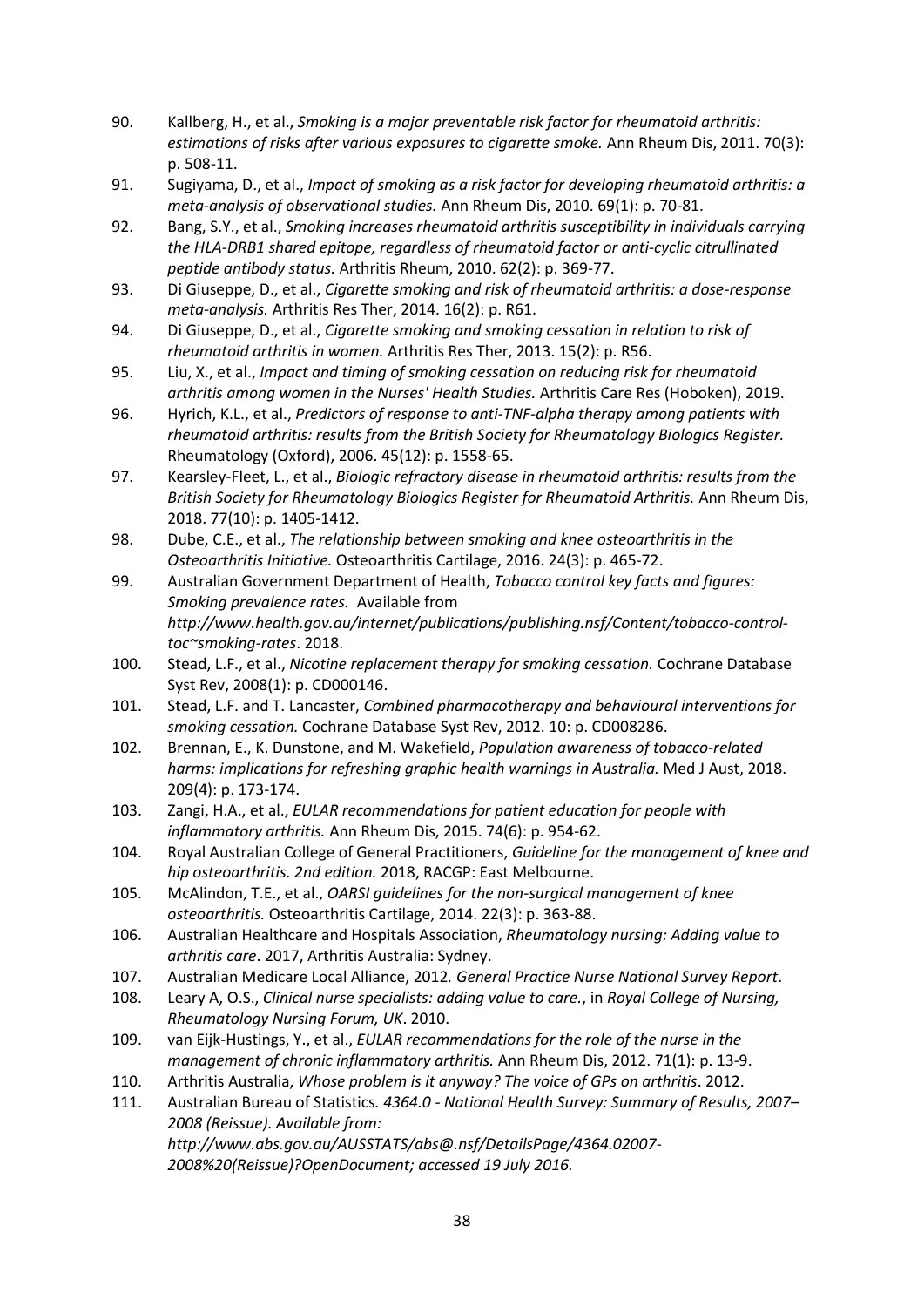- 112. Chou, L., et al., *Patients' perceived needs of osteoarthritis health information: A systematic scoping review.* PLoS One, 2018. 13(4): p. e0195489.
- 113. Phillips, R., et al., *Identifying the unmet information and support needs of women with autoimmune rheumatic diseases during pregnancy planning, pregnancy and early parenting: mixed-methods study.* BMC Rheumatol, 2018. 2: p. 21.
- 114. Ackerman, I.N., et al., *Understanding the information needs of women with rheumatoid arthritis concerning pregnancy, post-natal care and early parenting: A mixed-methods study.* BMC Musculoskelet Disord, 2015. 16: p. 194.
- 115. Tong, A., et al., *Consumer perspectives on pediatric rheumatology care and service delivery: a qualitative study.* J Clin Rheumatol, 2013. 19(5): p. 234-40.
- 116. McDonagh, J.E., K.L. Shaw, and T.R. Southwood, *Growing up and moving on in rheumatology: development and preliminary evaluation of a transitional care programme for a multicentre cohort of adolescents with juvenile idiopathic arthritis.* J Child Health Care, 2006. 10(1): p. 22-42.
- 117. Babatunde, O.O., et al., *Effective treatment options for musculoskeletal pain in primary care: A systematic overview of current evidence.* PLoS One, 2017. 12(6): p. e0178621.
- 118. Kroon, F.P., et al., *Self-management education programmes for osteoarthritis.* Cochrane Database Syst Rev, 2014(1): p. CD008963.
- 119. Pietrzak, E., et al., *Self-management and rehabilitation in osteoarthritis: is there a place for internet-based interventions?* Telemed J E Health, 2013. 19(10): p. 800-5.
- 120. Ottawa Panel Members, *Ottawa panel evidence-based clinical practice guidelines for patient education programmes in the management of osteoarthritis.* Health Education Journal, 2011. 40(3): p. 318-358.
- 121. Osborne, R.H., et al., *Does self-management lead to sustainable health benefits in people with arthritis? A 2-year transition study of 452 Australians.* J Rheumatol, 2007. 34(5): p. 1112-7.
- 122. Coleman, S., et al., *A randomised controlled trial of a self-management education program for osteoarthritis of the knee delivered by health care professionals.* Arthritis Res Ther, 2012. 14(1): p. R21.
- 123. Hoon, E., et al., *Take Charge of Pain: evaluating a community-targeted self-management education program for people with musculoskeletal pain.* Health Promot J Austr, 2017. 28(1): p. 77-80.
- 124. Slater, H., et al., *Use of eHealth technologies to enable the implementation of musculoskeletal Models of Care: Evidence and practice.* Best Pract Res Clin Rheumatol, 2016. 30(3): p. 483-502.
- 125. Umapathy, H., et al., *The Web-Based Osteoarthritis Management Resource My Joint Pain Improves Quality of Care: A Quasi-Experimental Study.* J Med Internet Res, 2015. **17**(7): p. e167.
- 126. Peers for progress*. Global Evidence for Peer Support: Humanizing Health Care. Report from an International Conference.* http://peersforprogress.org/pfp\_headline/global-evidence-forpeer-support-humanizing-health-care/.
- 127. Fernandes, L., et al., *EULAR recommendations for the non-pharmacological core management of hip and knee osteoarthritis.* Ann Rheum Dis, 2013. 72(7): p. 1125-35.
- 128. Australian Commission on Safety and Quality in Health Care, *Osteoarthritis of the knee clinical care standard*. 2017, ACSQHC: Sydney.
- 129. Geenen, R., et al., *EULAR recommendations for the health professional's approach to pain management in inflammatory arthritis and osteoarthritis.* Ann Rheum Dis, 2018. 77(6): p. 797-807.
- 130. Hochberg, M.C., et al., *American College of Rheumatology 2012 recommendations for the use of nonpharmacologic and pharmacologic therapies in osteoarthritis of the hand, hip, and knee.* Arthritis Care Res (Hoboken), 2012. 64(4): p. 465-74.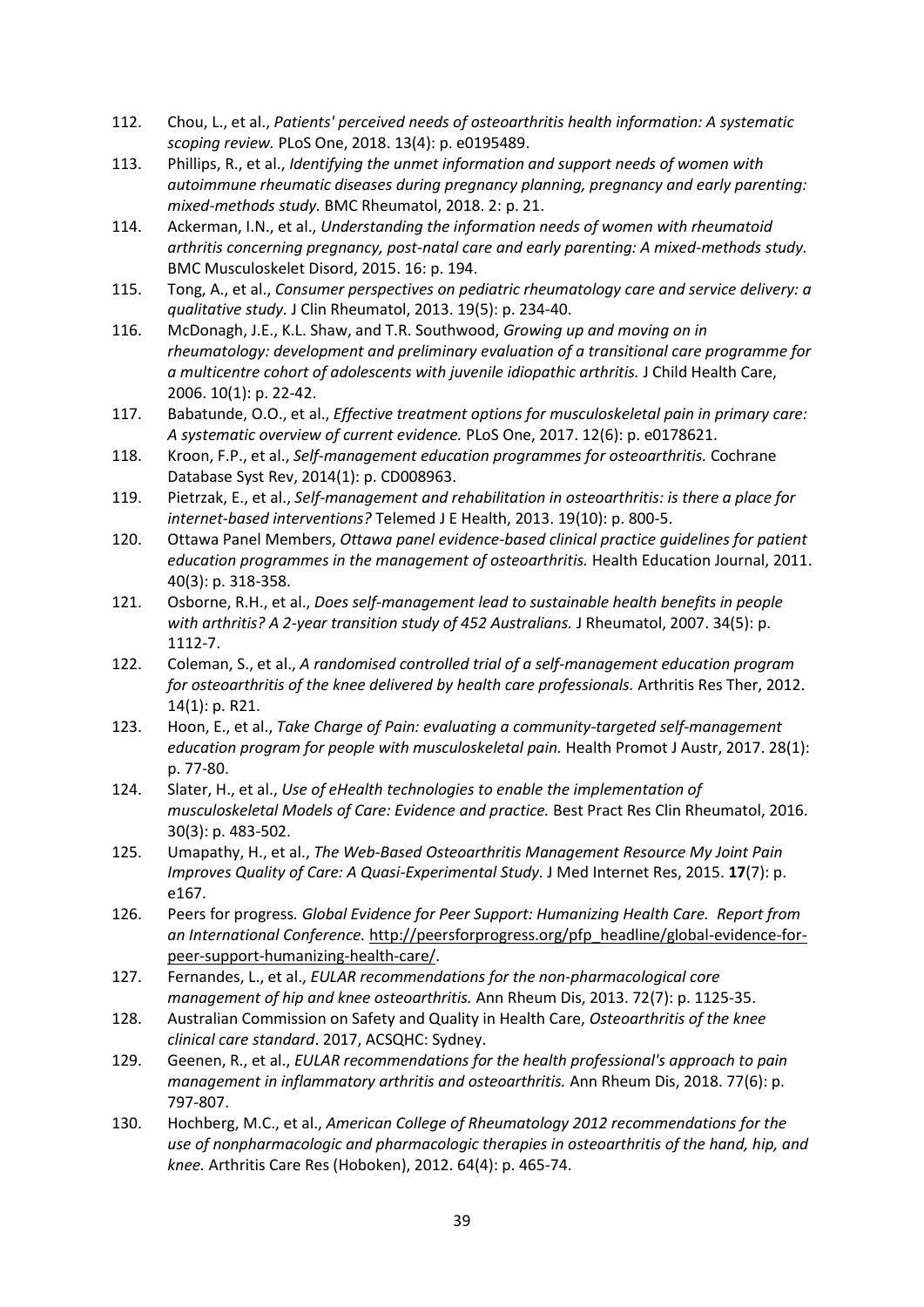- 131. Victorian Musculoskeletal Clinical Leadership Group, *Victorian Model of Care for Osteoarthritis of the Hip and Knee*. 2018, MOVE muscle, bone & joint health: Melbourne.
- 132. Stoffer, M.A., et al., *Development of patient-centred standards of care for osteoarthritis in Europe: the eumusc.net-project.* Ann Rheum Dis, 2015. 74(6): p. 1145-9.
- 133. Combe, B., et al., *2016 update of the EULAR recommendations for the management of early arthritis.* Ann Rheum Dis, 2017. 76(6): p. 948-959.
- 134. van der Heijde, D., et al., *2016 update of the ASAS-EULAR management recommendations for axial spondyloarthritis.* Ann Rheum Dis, 2017. 76(6): p. 978-991.
- 135. Smolen, J.S., et al., *EULAR recommendations for the management of rheumatoid arthritis with synthetic and biological disease-modifying antirheumatic drugs: 2016 update.* Ann Rheum Dis, 2017. 76(6): p. 960-977.
- 136. Richette, P., et al., *2016 updated EULAR evidence-based recommendations for the management of gout.* Ann Rheum Dis, 2017. 76(1): p. 29-42.
- 137. Stoffer, M.A., et al., *Development of patient-centred standards of care for rheumatoid arthritis in Europe: the eumusc.net project.* Ann Rheum Dis, 2014. 73(5): p. 902-5.
- 138. Foster, H.E., et al., *EULAR/PReS standards and recommendations for the transitional care of young people with juvenile-onset rheumatic diseases.* Ann Rheum Dis, 2017. 76(4): p. 639- 646.
- 139. Munro, J., et al., *Australian Paediatric Rheumatology Group standards of care for the management of juvenile idiopathic arthritis.* J Paediatr Child Health, 2014. 50(9): p. 663-6.
- 140. *Therapeutic Guidelines: Rheumatology. Version 3* 2017*.* Therapeutic Guidelines Ltd.
- 141. Briggs, A.M., et al., *Models of care for musculoskeletal health in Australia: now more than ever to drive evidence into health policy and practice.* Aust Health Rev, 2014. 38(4): p. 401-5.
- 142. Baxter, S., et al., in *Understanding new models of integrated care in developed countries: a systematic review*. 2018: Southampton (UK).
- 143. Briggs, A.M., et al., *Applying a Health Network approach to translate evidence-informed policy into practice: a review and case study on musculoskeletal health.* BMC Health Serv Res, 2012. 12: p. 394.
- 144. Deloitte Access Economics 2014*. Osteoarthritis Chronic Care Program evaluation.* Available at https://www.aci.health.nsw.gov.au/\_\_data/assets/pdf\_file/0009/259794/oaccpevaluation-feb-2015.pdf. 2014.
- 145. Western Australia Department of Health 2015*. Implementation of models of care and frameworks – progress report 2015.* Available at https://ww2.health.wa.gov.au/~/media/Files/Corporate/general%20documents/Health%20 Networks/PDF/Health-Networks-Progress-reports.pdf.
- 146. *Musculoskeletal Physiotherapy Screening Clinic and Multidisciplinary Service. Clinical Excellence Improvement Exchange.* Available at https://clinicalexcellence.qld.gov.au/improvement-exchange/musculoskeletalphysiotherapy.
- 147. Comans, T., et al., *Cost-effectiveness of a physiotherapist-led service for orthopaedic outpatients.* J Health Serv Res Policy, 2014. 19(4): p. 216-23.
- 148. Consumer consultations for the development of the Time to Move: Arthritis strategy 2013.
- 149. Lee, Y.C., *Effect and treatment of chronic pain in inflammatory arthritis.* Curr Rheumatol Rep, 2013. 15(1): p. 300.
- 150. da Costa, B.R., et al., *Oral or transdermal opioids for osteoarthritis of the knee or hip.* Cochrane Database Syst Rev, 2014(9): p. Cd003115.
- 151. Whittle, S.L., et al., *Opioid therapy for treating rheumatoid arthritis pain.* Cochrane Database Syst Rev, 2011(11): p. Cd003113.
- 152. Harrison, C.M., et al., *Opioid prescribing in Australian general practice.* Med J Aust, 2012. 196(6): p. 380-1.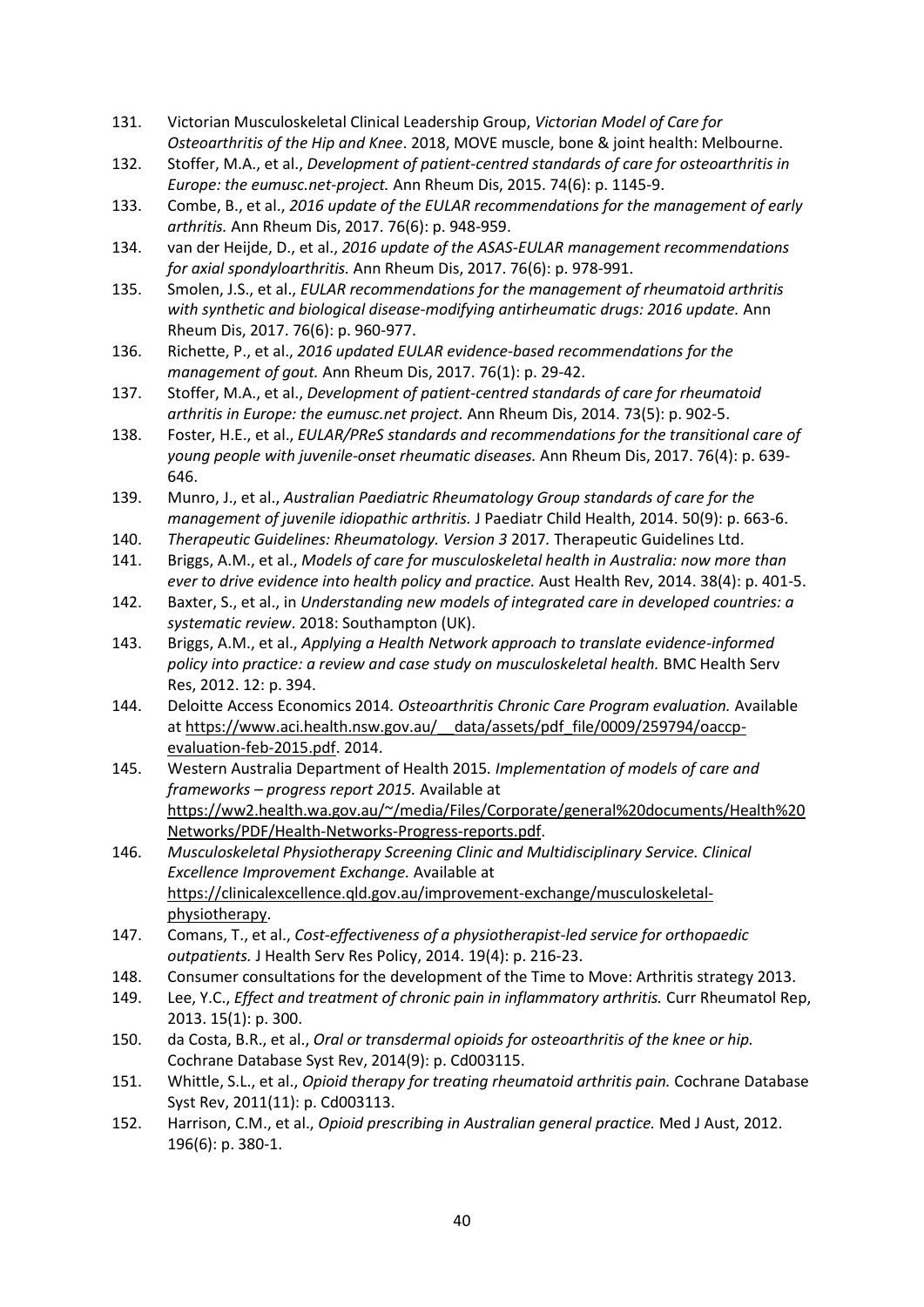- 153. Sharpe, L., *Psychosocial management of chronic pain in patients with rheumatoid arthritis: challenges and solutions.* J Pain Res, 2016. 9: p. 137-46.
- 154. Consultations for the development of the National Strategic Action Plan for Arthritis. 2018.
- 155. NSW Agency for Clinical Innovation*. Consumer enablement guide.* Available at https://www.aci.health.nsw.gov.au/resources/chronic-care/consumerenablement/guide/how-to-support-enablement/care-coordination
- 156. Kastner, M., et al., *Effectiveness of interventions for managing multiple high-burden chronic diseases in older adults: a systematic review and meta-analysis.* Cmaj, 2018. 190(34): p. E1004-e1012.
- 157. Wluka, A., Chou, L., Briggs, A. M., & Cicuttini, F, *Understanding the needs of consumers with musculoskeletal conditions: Consumers' perceived needs of health information, health services and other non-medical services: A systematic scoping review.* . 2016, MOVE muscle, bone & joint health: Melbourne, Victoria.
- 158. Runciman, W.B., et al., *CareTrack: assessing the appropriateness of health care delivery in Australia.* Med J Aust, 2012. 197(2): p. 100-5.
- 159. Hunter, D.J., et al., *Effectiveness of a new model of primary care management on knee pain and function in patients with knee osteoarthritis: Protocol for THE PARTNER STUDY.* BMC Musculoskelet Disord, 2018. 19(1): p. 132.
- 160. Basedow, M., et al., *Australian general practitioner attitudes to clinical practice guidelines and some implications for translating osteoarthritis care into practice.* Aust J Prim Health, 2016. 22(5): p. 403-408.
- 161. Brand, C.A., et al., *Management of osteoarthritis in general practice in Australia.* Arthritis Care Res (Hoboken), 2014. 66(4): p. 551-8.
- 162. Nolan G, K.H., Page C, Briggs A, Harris B *Consumer feedback on the current and future management of hip and/or knee osteoarthritis in Victoria.* 2016: MOVE muscle, bone & joint health, Melbourne.
- 163. Ackerman, I.N., J.A. Livingston, and R.H. Osborne, *Personal Perspectives on Enablers and Barriers to Accessing Care for Hip and Knee Osteoarthritis.* Phys Ther, 2016. 96(1): p. 26-36.
- 164. Ackerman, I.N., et al., *Forecasting the future burden of opioids for osteoarthritis.* Osteoarthritis Cartilage, 2018. 26(3): p. 350-355.
- 165. Harris, I.A., et al., *Trends in knee arthroscopy and subsequent arthroplasty in an Australian population: a retrospective cohort study.* BMC Musculoskelet Disord, 2013. 14: p. 143.
- 166. Moseley, J.B., et al., *A controlled trial of arthroscopic surgery for osteoarthritis of the knee.* N Engl J Med, 2002. 347(2): p. 81-8.
- 167. National Osteoarthritis Strategy Project Group 2018*. National Osteoarthritis Strategy.*  University of Sydney 2018. Available at https://ibjr.sydney.edu.au/wpcontent/uploads/2019/05/National-Osteoarthritis-Strategy.pdf
- 168. Bliddal, H., A.R. Leeds, and R. Christensen, *Osteoarthritis, obesity and weight loss: evidence, hypotheses and horizons - a scoping review.* Obes Rev, 2014. 15(7): p. 578-86.
- 169. Messier, S.P., et al., *Intentional Weight Loss in Overweight and Obese Patients With Knee Osteoarthritis: Is More Better?* Arthritis Care Res (Hoboken), 2018. 70(11): p. 1569-1575.
- 170. Australian Bureau of Statistics. *4364.0.55.002 - Health Service Usage and Health Related Actions, Australia, 2014-15.* Available at *http://www.abs.gov.au/ausstats/abs@.nsf/Lookup/by%20Subject/4364.0.55.002~2014- 15~Main%20Features~Arthritis~10002*. 2017
- 171. Fransen, M., et al., *Exercise for osteoarthritis of the knee.* Cochrane Database Syst Rev, 2015. 1: p. CD004376.
- 172. Fransen, M., et al., *Exercise for osteoarthritis of the hip.* Cochrane Database Syst Rev, 2014(4): p. CD007912.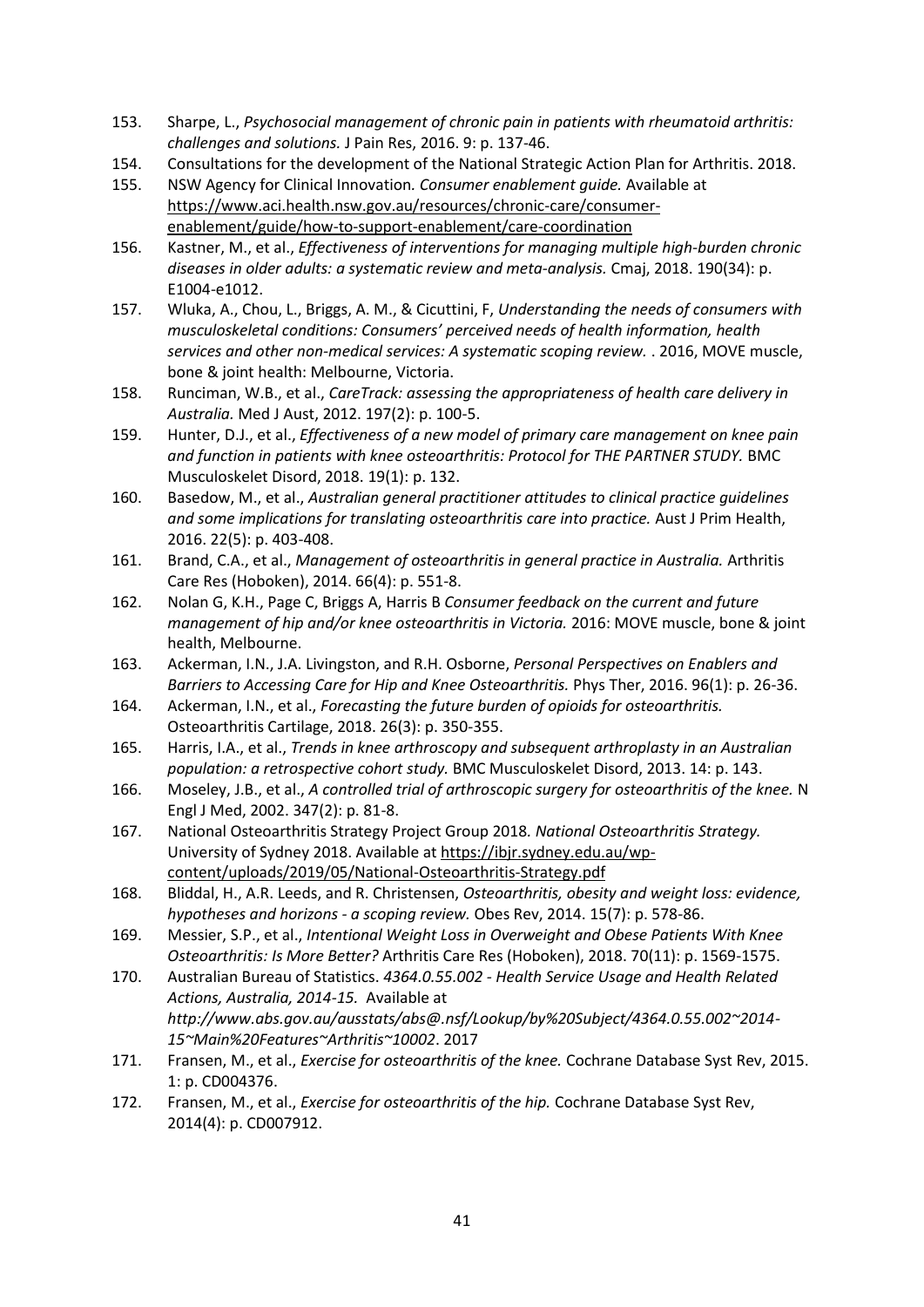- 173. Waller, B., et al., *Effect of therapeutic aquatic exercise on symptoms and function associated with lower limb osteoarthritis: systematic review with meta-analysis.* Phys Ther, 2014. 94(10): p. 1383-95.
- 174. Dennis, S., et al., *The likelihood of general practitioners referring patients to physiotherapists is low for some health problems: secondary analysis of the Bettering the Evaluation and Care of Health (BEACH) observational study.* J Physiother, 2018. 64(3): p. 178-182.
- 175. Brosseau, L., et al., *Ottawa Panel evidence-based clinical practice guidelines for the management of osteoarthritis in adults who are obese or overweight.* Phys Ther, 2011. 91(6): p. 843-61.
- 176. Dziedzic, K.S., et al., *Implementing core NICE guidelines for osteoarthritis in primary care with a model consultation (MOSAICS): a cluster randomised controlled trial.* Osteoarthritis Cartilage, 2018. 26(1): p. 43-53.
- 177. Skou, S.T. and E.M. Roos, *Good Life with osteoArthritis in Denmark (GLA:D): evidence-based education and supervised neuromuscular exercise delivered by certified physiotherapists nationwide.* BMC Musculoskelet Disord, 2017. 18(1): p. 72.
- 178. Thorstensson, C.A., et al., *Better Management of Patients with Osteoarthritis: Development and Nationwide Implementation of an Evidence-Based Supported Osteoarthritis Self-Management Programme.* Musculoskeletal Care, 2015. 13(2): p. 67-75.
- 179. Hurley, M., et al., *Exercise interventions and patient beliefs for people with hip, knee or hip and knee osteoarthritis: a mixed methods review.* Cochrane Database Syst Rev, 2018. 4: p. CD010842.
- 180. Hinman, R.S., et al., *Physical Therapists, Telephone Coaches, and Patients With Knee Osteoarthritis: Qualitative Study About Working Together to Promote Exercise Adherence.* Phys Ther, 2016. 96(4): p. 479-93.
- 181. Hinman, R.S., et al., *"Sounds a Bit Crazy, But It Was Almost More Personal:" A Qualitative Study of Patient and Clinician Experiences of Physical Therapist-Prescribed Exercise For Knee Osteoarthritis Via Skype.* Arthritis Care Res (Hoboken), 2017. 69(12): p. 1834-1844.
- 182. Nicolson, P.J.A., et al., *Interventions to increase adherence to therapeutic exercise in older adults with low back pain and/or hip/knee osteoarthritis: a systematic review and metaanalysis.* Br J Sports Med, 2017. 51(10): p. 791-799.
- 183. Skou, S.T., et al., *Total knee replacement and non-surgical treatment of knee osteoarthritis: 2-year outcome from two parallel randomized controlled trials.* Osteoarthritis Cartilage, 2018. 26(9): p. 1170-1180.
- 184. Arthritis Australia, *Counting the cost. Part 1 Healthcare Costs. The current and future burden of arthritis.* 2016.
- 185. Speerin, R., et al., *Moving from evidence to practice: Models of care for the prevention and management of musculoskeletal conditions.* Best Pract Res Clin Rheumatol, 2014. 28(3): p. 479-515.
- 186. Shan, L., et al., *Intermediate and long-term quality of life after total knee replacement: a systematic review and meta-analysis.* J Bone Joint Surg Am, 2015. 97(2): p. 156-68.
- 187. Beswick, A.D., et al., *What proportion of patients report long-term pain after total hip or knee replacement for osteoarthritis? A systematic review of prospective studies in unselected patients.* BMJ Open, 2012. 2(1): p. e000435.
- 188. Wylde, V., et al., *Persistent pain after joint replacement: prevalence, sensory qualities, and postoperative determinants.* Pain, 2011. 152(3): p. 566-72.
- 189. National Institute for Health and Clinical Excellence, *Osteoarthritis: care and management. Available from: https:// www.nice.org.uk/guidance/cg177/resources/osteoarthritis-careand-management-35109757272517*. 2014.
- 190. Royal Australian College of General Practitioners (RACGP), *Guidelines for preventive activities in general practice*, RACGP, Editor. 2017, RACGP: Sydney.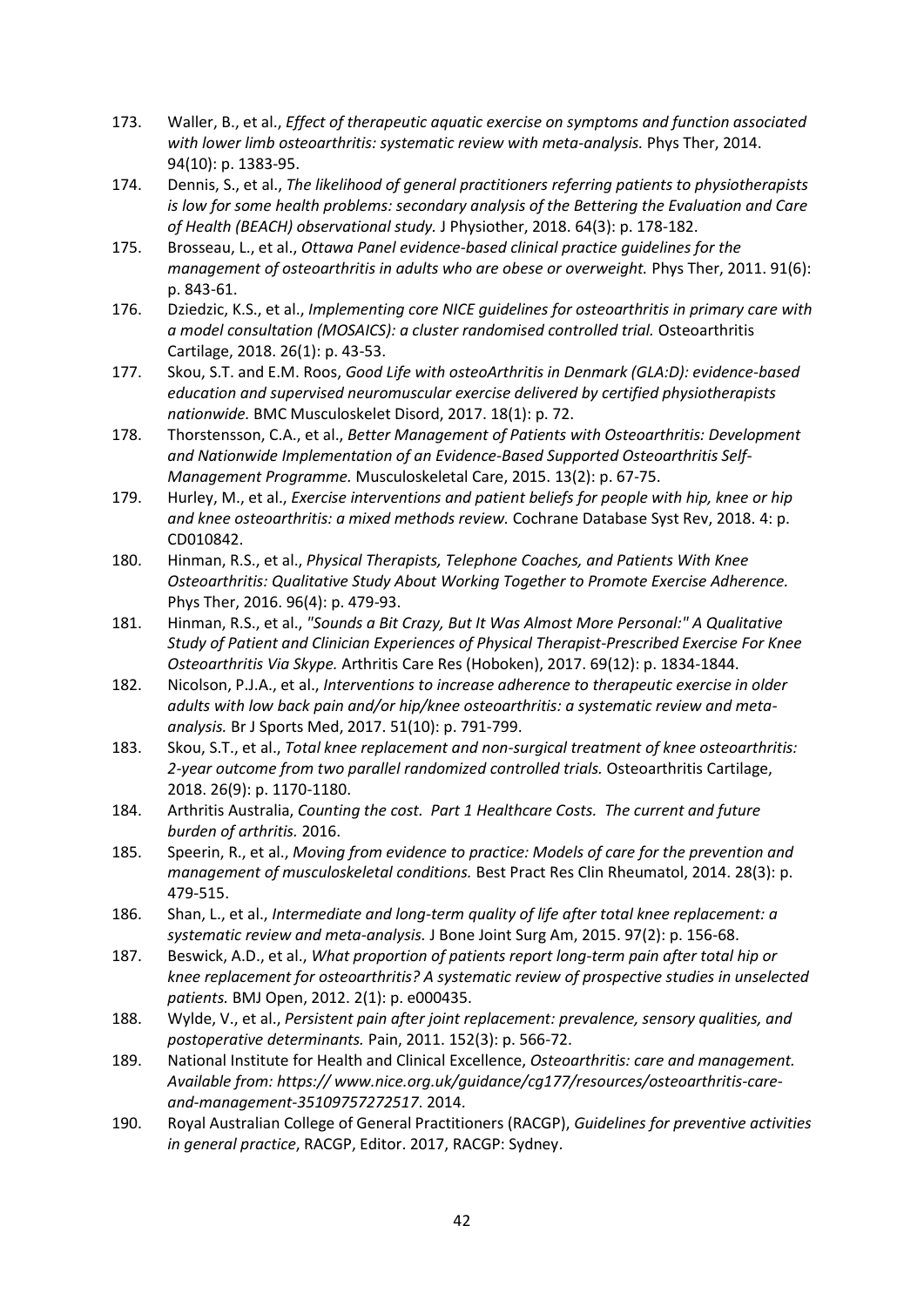- 191. Cobos, R., et al., *Variability of indication criteria in knee and hip replacement: an observational study.* BMC Musculoskelet Disord, 2010. 11: p. 249.
- 192. Group, N.O.S.P., *National Osteoarthritis Strategy*. 2018, University of Sydney.
- 193. Ostendorf, M., et al., *Waiting for total hip arthroplasty: avoidable loss in quality time and preventable deterioration.* J Arthroplasty, 2004. 19(3): p. 302-9.
- 194. Australian Orthopaedic Association, *National Joint Replacement Registry. Hip, Knee & Shoulder Arthroplasty Annual Report 2017*. 2017.
- 195. Australian Commission of Safety and Quality in Health Care. *Prioritised list of clinical domains for clinical quality registry development: Final report*. 2016, ACSQHC.
- 196. Australian Institute of Health and Welfare, *Elective surgery waiting times 2016-17: Australian hospital statistics. Health services series no. 82. Cat. no. HSE 197.* 2017, AIHW: Canberra.
- 197. Department of Health, Western Australia, *Elective Joint Replacement Service Model of Care*. 2010, Health Networks Branch, Department of Health: Perth.
- 198. Royal Australasian College of Surgeons, *Surgical Variance Report 2017 – Orthopaedic Surgery*  Available from *https://www.surgeons.org/policies-publications/publications/surgicalvariance-reports/*. 2017.
- 199. Harding, P., et al., *Advanced musculoskeletal physiotherapists in post arthroplasty review clinics: a state wide implementation program evaluation.* Physiotherapy, 2018. 104(1): p. 98- 106.
- 200. Buhagiar, M.A., et al., *Effect of Inpatient Rehabilitation vs a Monitored Home-Based Program on Mobility in Patients With Total Knee Arthroplasty: The HIHO Randomized Clinical Trial.* Jama, 2017. 317(10): p. 1037-1046.
- 201. Naylor, J.M., et al., *The value of inpatient rehabilitation after uncomplicated knee arthroplasty: a propensity score analysis.* Med J Aust, 2017. 207(6): p. 250-255.
- 202. van der Linden, M.P., et al., *Long-term impact of delay in assessment of patients with early arthritis.* Arthritis Rheum, 2010. 62(12): p. 3537-46.
- 203. van Nies, J.A., et al., *Evaluating relationships between symptom duration and persistence of rheumatoid arthritis: does a window of opportunity exist? Results on the Leiden early arthritis clinic and ESPOIR cohorts.* Ann Rheum Dis, 2015. 74(5): p. 806-12.
- 204. Gremese, E., et al., *Very early rheumatoid arthritis as a predictor of remission: a multicentre real life prospective study.* Ann Rheum Dis, 2013. 72(6): p. 858-62.
- 205. Tavares, R., et al., *Time to disease-modifying antirheumatic drug treatment in rheumatoid arthritis and its predictors: a national, multicenter, retrospective cohort.* J Rheumatol, 2012. 39(11): p. 2088-97.
- 206. Raza, K., et al., *Delays in assessment of patients with rheumatoid arthritis: variations across Europe.* Ann Rheum Dis, 2011. 70(10): p. 1822-5.
- 207. Sorensen, J., M.L. Hetland. *Diagnostic delay in patients with rheumatoid arthritis, psoriatic arthritis and ankylosing spondylitis: results from the Danish nationwide DANBIO registry.* Ann Rheum Dis, 2015. 74(3): p. e12.
- 208. Barhamain, A.S., et al., *The journey of rheumatoid arthritis patients: a review of reported lag times from the onset of symptoms.* Open Access Rheumatol, 2017. 9: p. 139-150.
- 209. Villeneuve, E., et al., *A systematic literature review of strategies promoting early referral and reducing delays in the diagnosis and management of inflammatory arthritis.* Ann Rheum Dis, 2013. 72(1): p. 13-22.
- 210. Simons, G., et al., *A qualitative investigation of the barriers to help-seeking among members of the public presented with symptoms of new-onset rheumatoid arthritis.* J Rheumatol, 2015. 42(4): p. 585-92.
- 211. Ison, M., et al., *Treatment delays for patients with new-onset rheumatoid arthritis presenting to an Australian early arthritis clinic.* Intern Med J, 2018. 48(12): p. 1498-1504.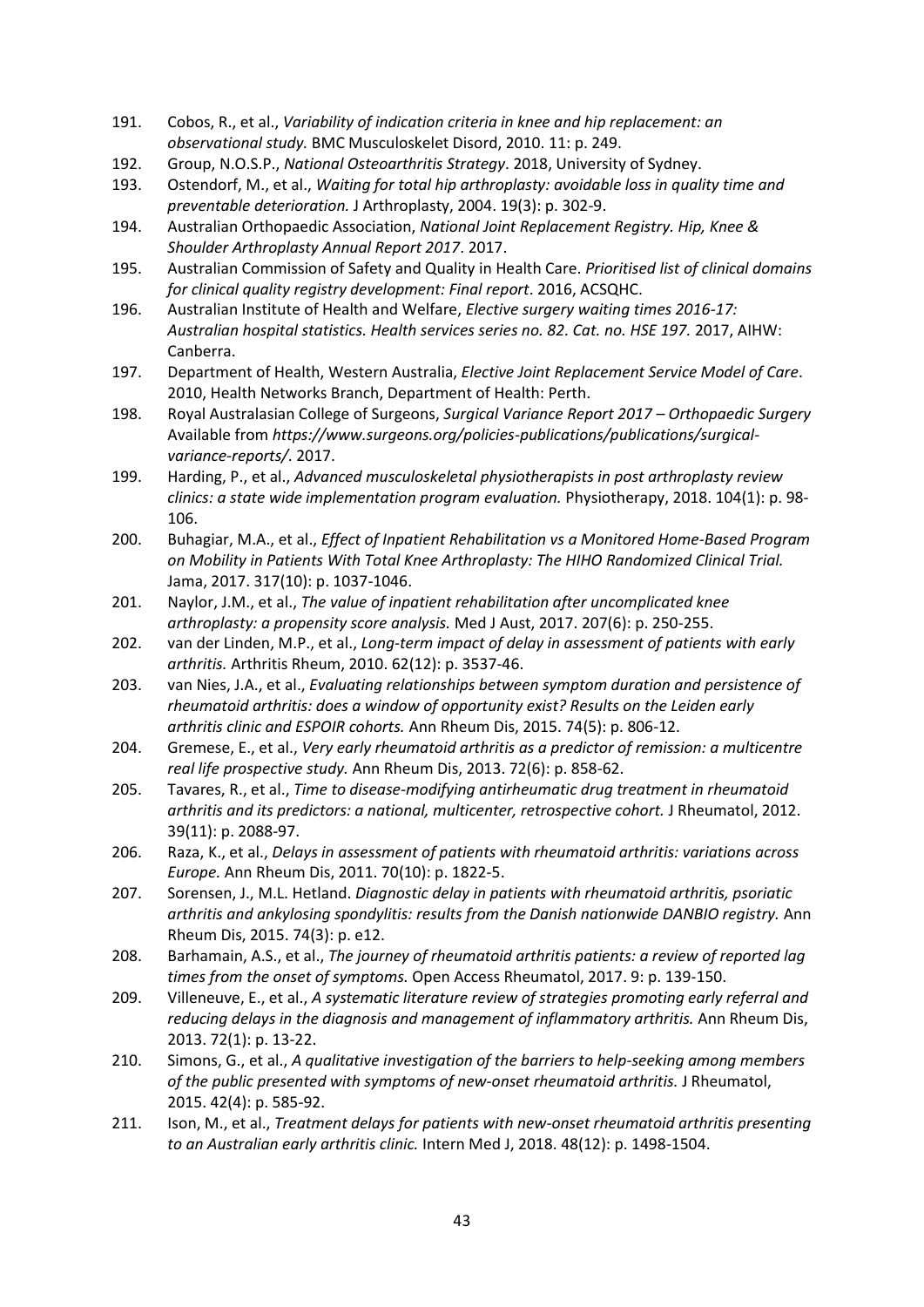- 212. Clinical Epidemiology and Health Service Evaluation Unit Melbourne Health, *Victorian Rheumatology Workforce Survey 2004*. 2004, Melbourne Health.
- 213. Van Doornum, S., et al., *Time to Institution of disease modifying anti-rheumatic drugs in Australian patients with early RA*, in *American College of Rheumatology Annual Meeting*. 2013.
- 214. Queensland Reporting Hospitals *- Specialist Outpatient.*  http://www.performance.health.qld.gov.au/hospitalperformance/opmain.aspx?hospital=99999 viewed 29/11/2018.
- 215. Reed, M.D., et al., *Ankylosing spondylitis: an Australian experience.* Intern Med J, 2008. 38(5): p. 321-7.
- 216. NSW Agency for Clinical Innovation, *Model of Care for the NSW Paediatric Rheumatology Nework*. 2013, ACI Musculoskeletal Network: Chatswood NSW.
- 217. Arthritis Queensland, 2012. *Stakeholder surveys: Report of survey findings to inform action planning for juvenile idiopathic arthritis in Queensland.*
- 218. Piper, S., *Rheumatology Workforce in Australia 2012*, in *Australian Rheumatology Association 53rd Annual Scientific Meeting*. 2012: Canberra.
- 219. Roberts, L.J., et al., *Telerheumatology: an idea whose time has come.* Intern Med J, 2012. 42(10): p. 1072-8.
- 220. Liang, M.H., et al., *An Internet-based technique for the identification of persons with symptoms of inflammatory polyarthritis of less than 12 weeks.* Clin Rheumatol, 2015. 34(3): p. 465-70.
- 221. Roberts, L.J., et al., *Early combination disease modifying antirheumatic drug treatment for rheumatoid arthritis.* Med J Aust, 2006. 184(3): p. 122-5.
- 222. Quinn, M.A. and P. Emery, *Are early arthritis clinics necessary?* Best Pract Res Clin Rheumatol, 2005. 19(1): p. 1-17.
- 223. Hazlewood, G.S., et al., *Improving Appropriate Access to Care With Central Referral and Triage in Rheumatology.* Arthritis Care Res (Hoboken), 2016. 68(10): p. 1547-53.
- 224. Cummins, L.L., V. Vangaveti, and L.J. Roberts, *Rheumatoid arthritis referrals and rheumatologist scarcity: a prioritization tool.* Arthritis Care Res (Hoboken), 2015. 67(3): p. 326-31.
- 225. Gormley, G.J., et al., *Can diagnostic triage by general practitioners or rheumatology nurses improve the positive predictive value of referrals to early arthritis clinics?* Rheumatology (Oxford), 2003. 42(6): p. 763-8.
- 226. El Miedany, Y., D. Palmer, and M. El Gaafary, *Diagnosis of early arthritis: outcomes of a nurse-led clinic.* Br J Nurs, 2006. 15(7): p. 394-9.
- 227. British Society for Rheumatology, *National Clinical Audit for Rheumatoid and Early Inflammatory Arthritis. 2nd Annual Report 2016.* Available at https://www.rheumatology.org.uk/Portals/0/Policy/Audit%20reports/National%20clinical% 20audt%20for%20rheumatoid%20and%20early%20inflammatory%20arthritis%20- %20second%20report.pdf. 2016.
- 228. Fennelly, O., et al., *Advanced practice physiotherapy-led triage in Irish orthopaedic and rheumatology services: national data audit.* BMC Musculoskelet Disord, 2018. 19(1): p. 181.
- 229. Cox, A., S. Piper, and D. Singh-Grewal, *Pediatric rheumatology consultant workforce in Australia and New Zealand: the current state of play and challenges for the future.* Int J Rheum Dis, 2017. 20(5): p. 647-653.
- 230. Singh-Grewal, D., *Multidisciplinary paediatric rheumatology services in Australia and New Zealand.* Med J Aust, 2017. 206(2): p. 96-97.
- 231. Cassidy, S., et al., *Confidence amongst Multidisciplinary Professionals in Managing Paediatric Rheumatic Disease in Australia.* Arthritis, 2018. 2018: p. 7807490.
- 232. Robinson, P.C., W.J. Taylor, and T.R. Merriman, *Systematic review of the prevalence of gout and hyperuricaemia in Australia.* Intern Med J, 2012. 42(9): p. 997-1007.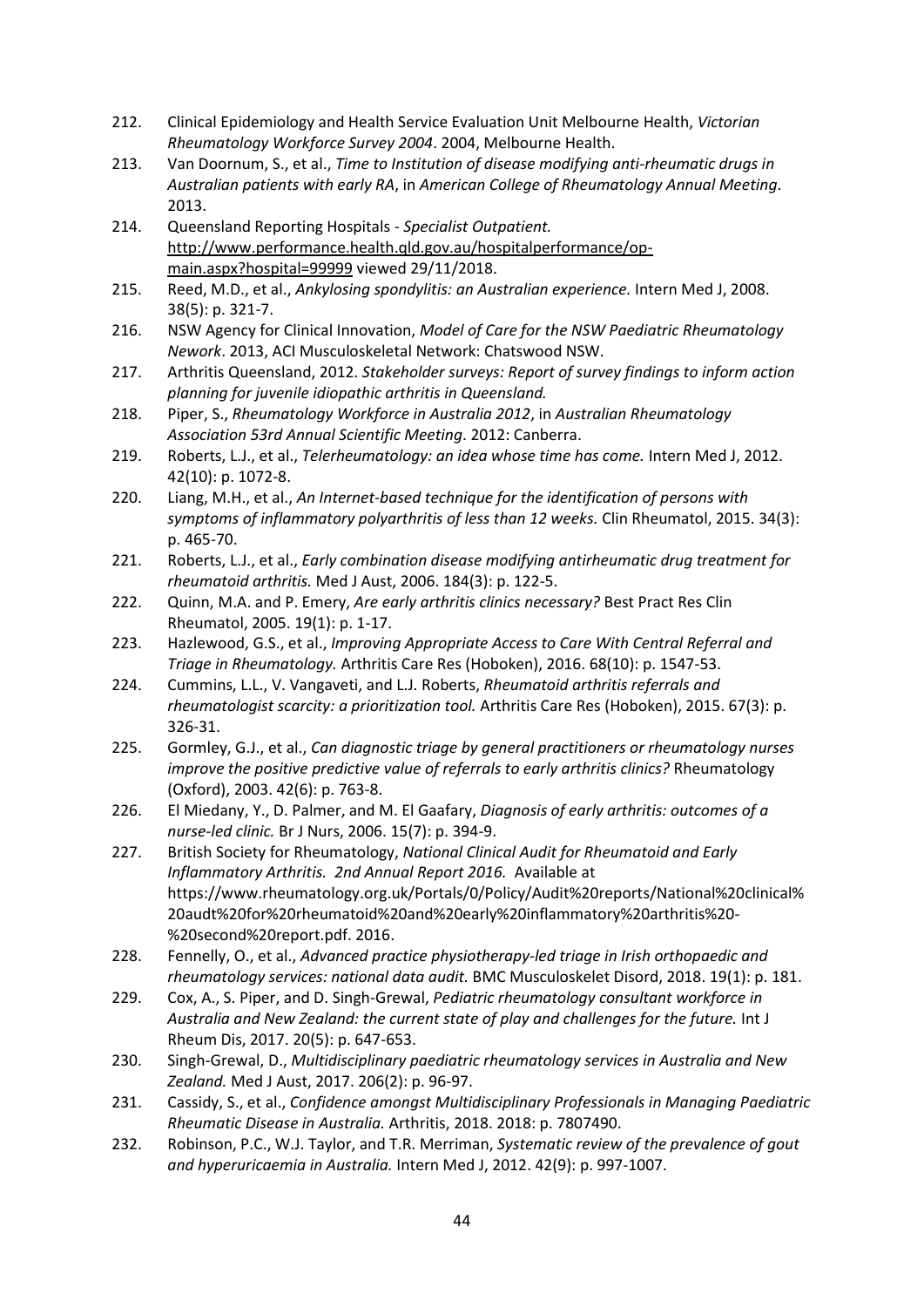- 233. Robinson, P.C. and L.K. Stamp, *The management of gout: Much has changed.* Aust Fam Physician, 2016. 45(5): p. 299-302.
- 234. Pisaniello, H.L., et al., *Gout prevalence and predictors of urate-lowering therapy use: results from a population-based study.* Arthritis Res Ther, 2018. 20(1): p. 143.
- 235. Littlejohn, G., et al., *A multi-center, observational study shows high proportion of Australian rheumatoid arthritis patients have inadequate disease control.* Int J Rheum Dis, 2013. 16(5): p. 532-8.
- 236. Littlejohn, G., et al., *Patients with Rheumatoid Arthritis in the Australian OPAL Cohort Show Significant Improvement in Disease Activity over 5 Years: A Multicenter Observational Study.* J Rheumatol, 2015. 42(9): p. 1603-9.
- 237. Chou, L., A.M. Briggs, and A.E. Wluka, *Patient-centred management of inflammatory arthritis: more than just disease control.* Med J Aust, 2017. 206(5): p. 196-197.
- 238. Fary, R.E., et al., *Translating Policy into Practice for Community-Based Management of Rheumatoid Arthritis: Targeting Professional Development Needs among Physiotherapists.* Int J Rheumatol, 2012. 2012: p. 240689.
- 239. Fary, R.E., et al., *Policy-into-practice for rheumatoid arthritis: randomized controlled trial and cohort study of e-learning targeting improved physiotherapy management.* Arthritis Care Res (Hoboken), 2015. 67(7): p. 913-22.
- 240. Productivity Commission 2017*, Integrated Care, Shifting the Dial: 5 year Productivity Review, Supporting Paper No. 5,* Canberra.
- 241. Freed, G.L., E. Turbitt, and A. Allen, *Public or private care: where do specialists spend their time?* Aust Health Rev, 2017. 41(5): p. 541-545.
- 242. Young, J., et al., *A nurse-led model of chronic disease management in general practice: Patients' perspectives.* Australian Family Physician, 2016. 45: p. 912-916.
- 243. Inala Indigenous Health Service*.* Available at https://www.health.qld.gov.au/iihs.
- 244. Australian Institute of Health and Welfare Web Report*. Rural and remote health.* Available at https://www.aihw.gov.au/reports/web/193/rural-remote-health/contents/healthconditions-remoteness
- 245. Personal communication, Professor Mark Arnold, Chair, Australian Rheumatology Association Rural Rheumatology Committee.
- 246. Moffatt, J.J. and D.S. Eley, *The reported benefits of telehealth for rural Australians.* Aust Health Rev, 2010. 34(3): p. 276-81.
- 247. Thaker, D.A., et al., *Cost savings from a telemedicine model of care in northern Queensland, Australia.* Med J Aust, 2013. 199(6): p. 414-7.
- 248. Australian Institute of Health and Welfare, *Rheumatoid arthritis*. 2017.
- 249. Lawford, B.J., K.L. Bennell, and R.S. Hinman, *Consumer Perceptions of and Willingness to Use Remotely Delivered Service Models For Exercise Management of Knee and Hip Osteoarthritis: A Cross-Sectional Survey.* Arthritis Care Res (Hoboken), 2017. 69(5): p. 667-676.
- 250. Lawford, B.J., et al., *Physical Therapists' Perceptions of Telephone- and Internet Video-Mediated Service Models for Exercise Management of People With Osteoarthritis.* Arthritis Care Res (Hoboken), 2018. 70(3): p. 398-408.
- 251. Lawford, B.J., et al., *Training Physical Therapists in Person-Centered Practice for People With Osteoarthritis: A Qualitative Case Study.* Arthritis Care Res (Hoboken), 2018. 70(4): p. 558- 570.
- 252. Vincent, F.B., et al., *Focus on systemic lupus erythematosus in indigenous Australians: towards a better understanding of autoimmune diseases.* Intern Med J, 2013. 43(3): p. 227- 34.
- 253. Mackie, F.E., et al., *The national incidence and clinical picture of SLE in children in Australia a report from the Australian Paediatric Surveillance Unit.* Lupus, 2015. 24(1): p. 66-73.
- 254. Anstey, N.M., et al., *Systemic lupus erythematosus in Australian aborigines: high prevalence, morbidity and mortality.* Aust N Z J Med, 1993. 23(6): p. 646-51.